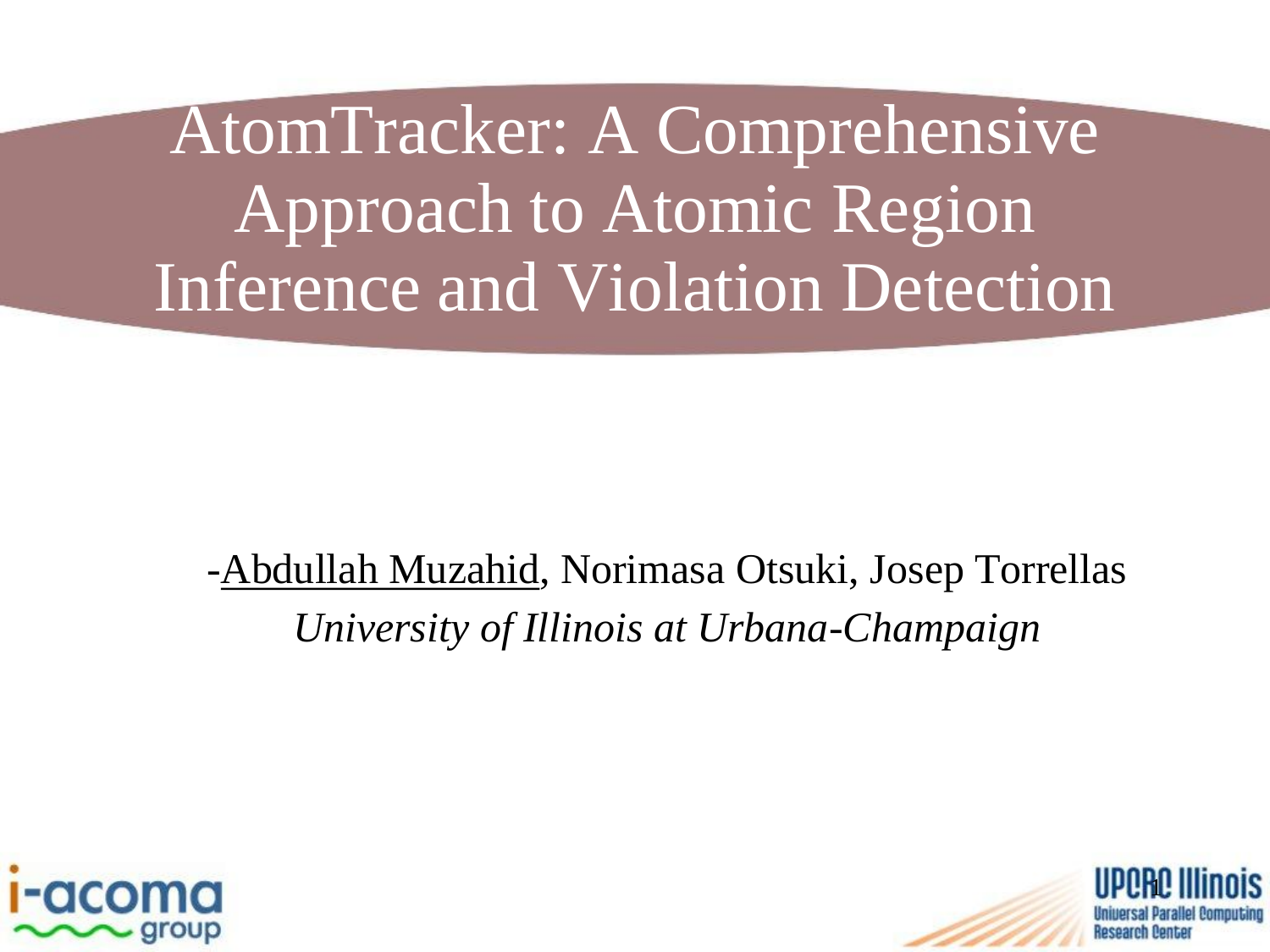

# Debugging Multithreaded Programs

"Debugging a multithreaded program has a lot in common with medieval torture methods"

-- Random quote found via Google search

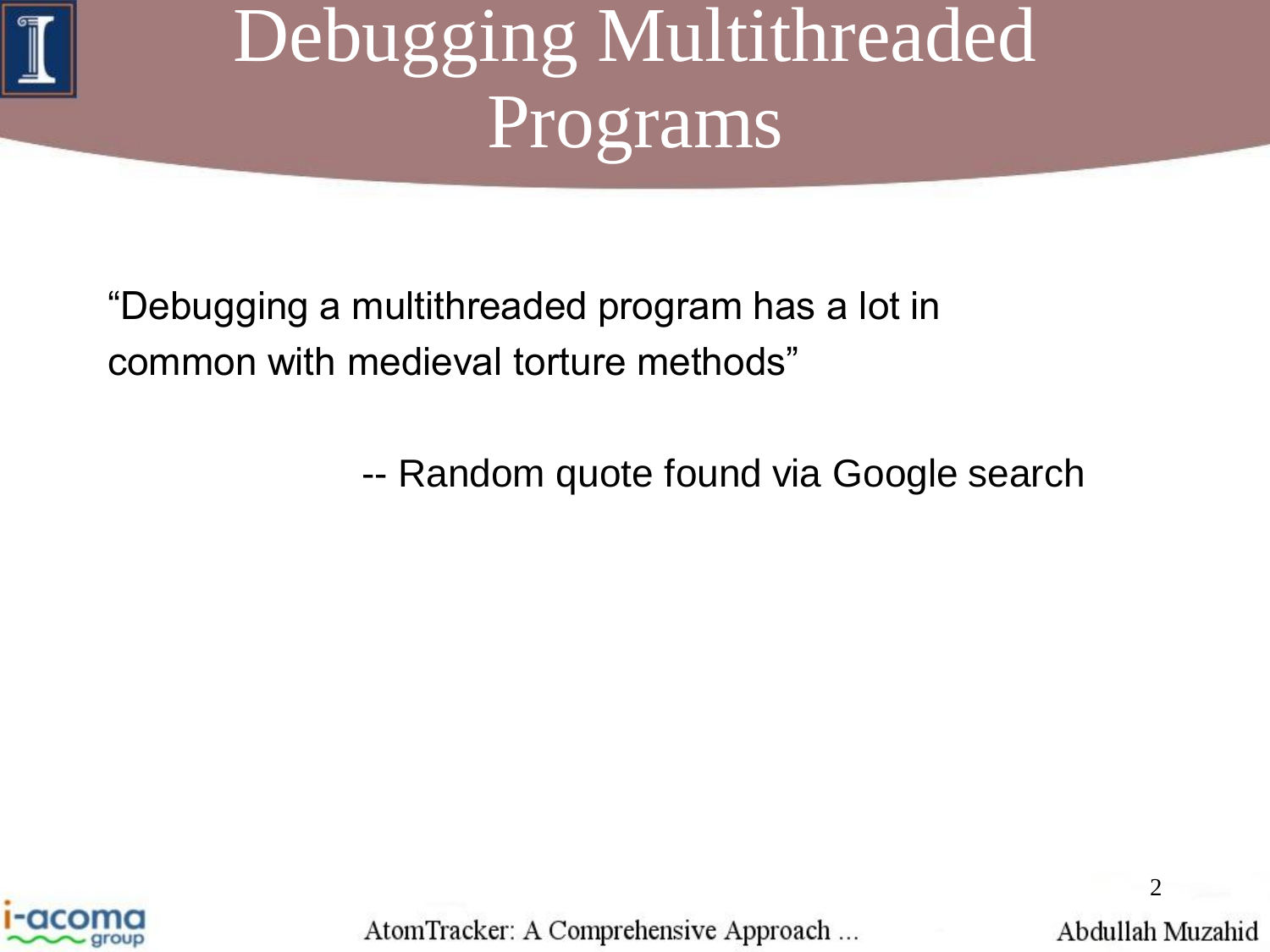

• Multicore era  $\Rightarrow$  more parallel programs => more concurrency bugs

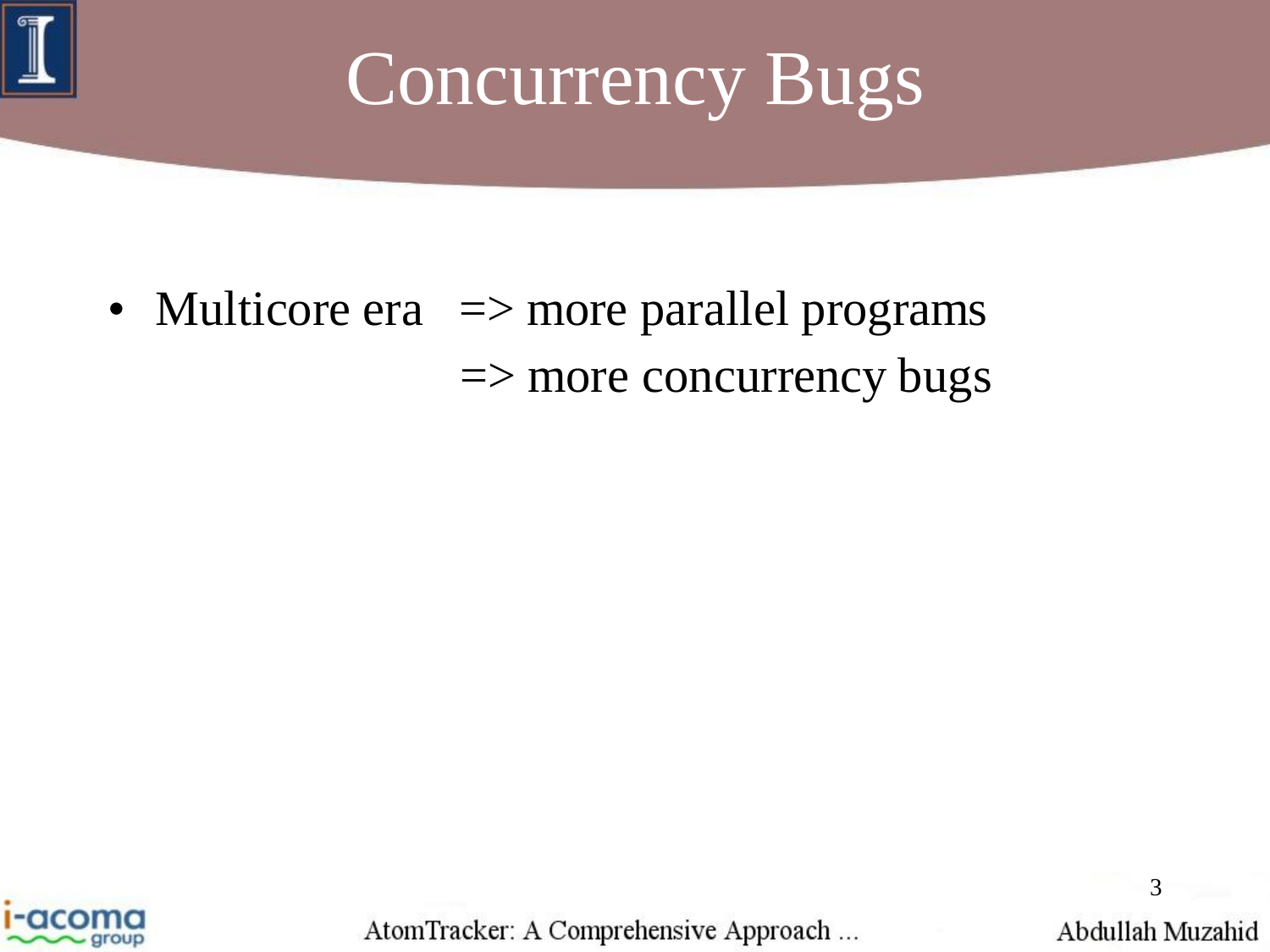

## Concurrency Bugs

- Multicore era  $\Rightarrow$  more parallel programs  $\Rightarrow$  more concurrency bugs
- Atomicity violation bug
	- A type of concurrency bug
	- Reason: too short critical sections
	- Result: accesses from different threads interleave incorrectly
	- Very frequent, gets relatively less attention

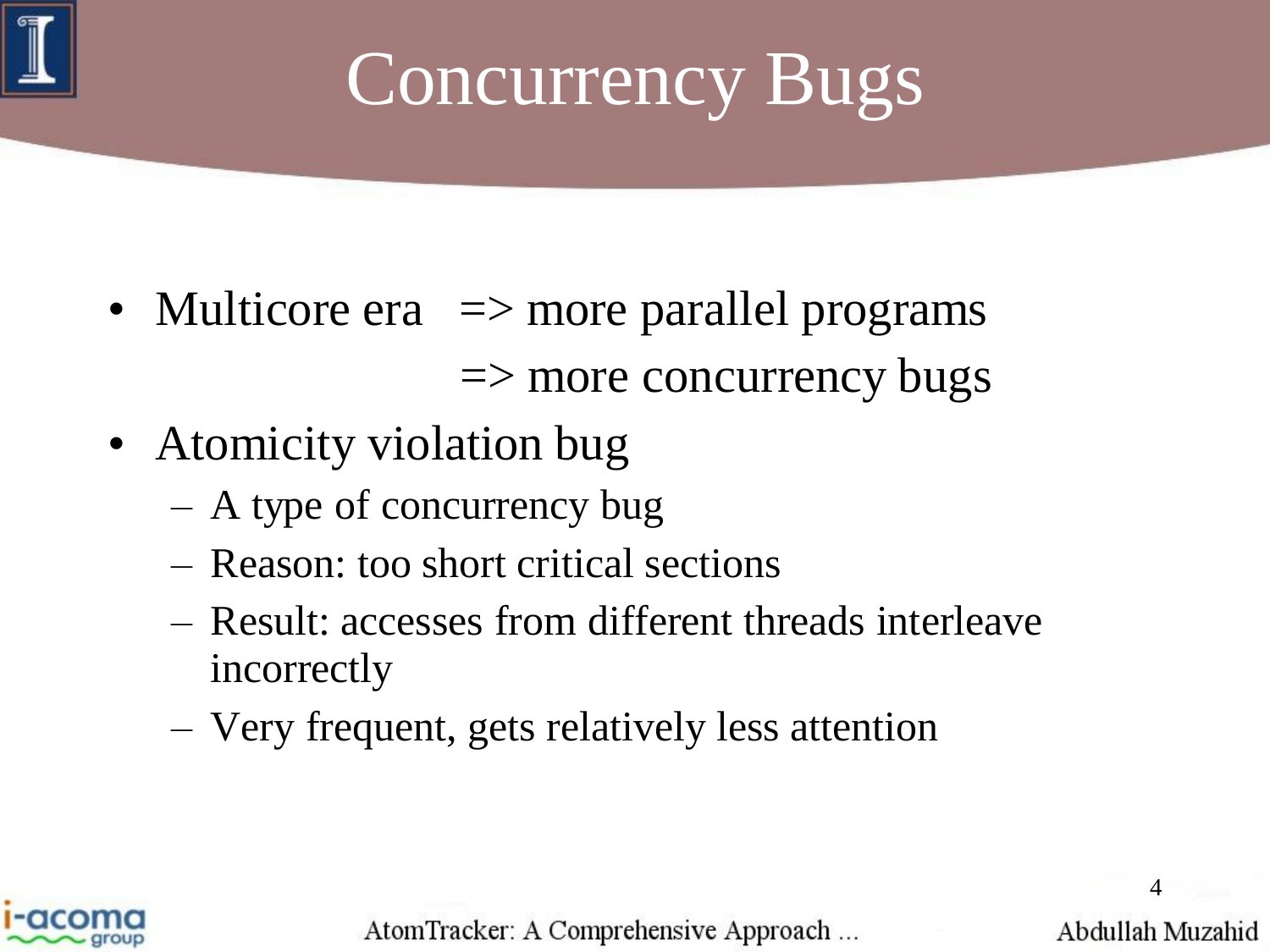

# Atomicity Violation Bug Example

class Point { int x, y; };

Thread1 Thread2  $lock(1);$  $p.x = ...$  $\mathbf{u}$  ,  $\mathbf{u}$ ;  $\mathbf{u}$ ;  $\mathbf{u}$ ;  $\mathbf{u}$ ;  $\mathbf{u}$ ;  $\mathbf{u}$ ;  $\mathbf{u}$ ;  $\mathbf{u}$ ;  $\mathbf{u}$ ;  $\mathbf{u}$ ;  $\mathbf{u}$ ;  $\mathbf{u}$ ;  $\mathbf{u}$ ;  $\mathbf{u}$ ;  $\mathbf{u}$ ;  $\mathbf{u}$ ;  $\mathbf{u}$ ;  $\mathbf{u}$ ;  $\mathbf{u}$ ;  $\mathbf{u}$ ;  $\mathbf{u}$ ;  $p.y = ...$  $unlock(1);$  $lock(l);$  $p.x = ...$ . The contract of the contract of the contract of the contract of the contract of the contract of the contract of the contract of the contract of the contract of the contract of the contract of the contract of the contrac  $p.y = ...$ unlock $(l)$ ;



AtomTracker: A Comprehensive Approach ...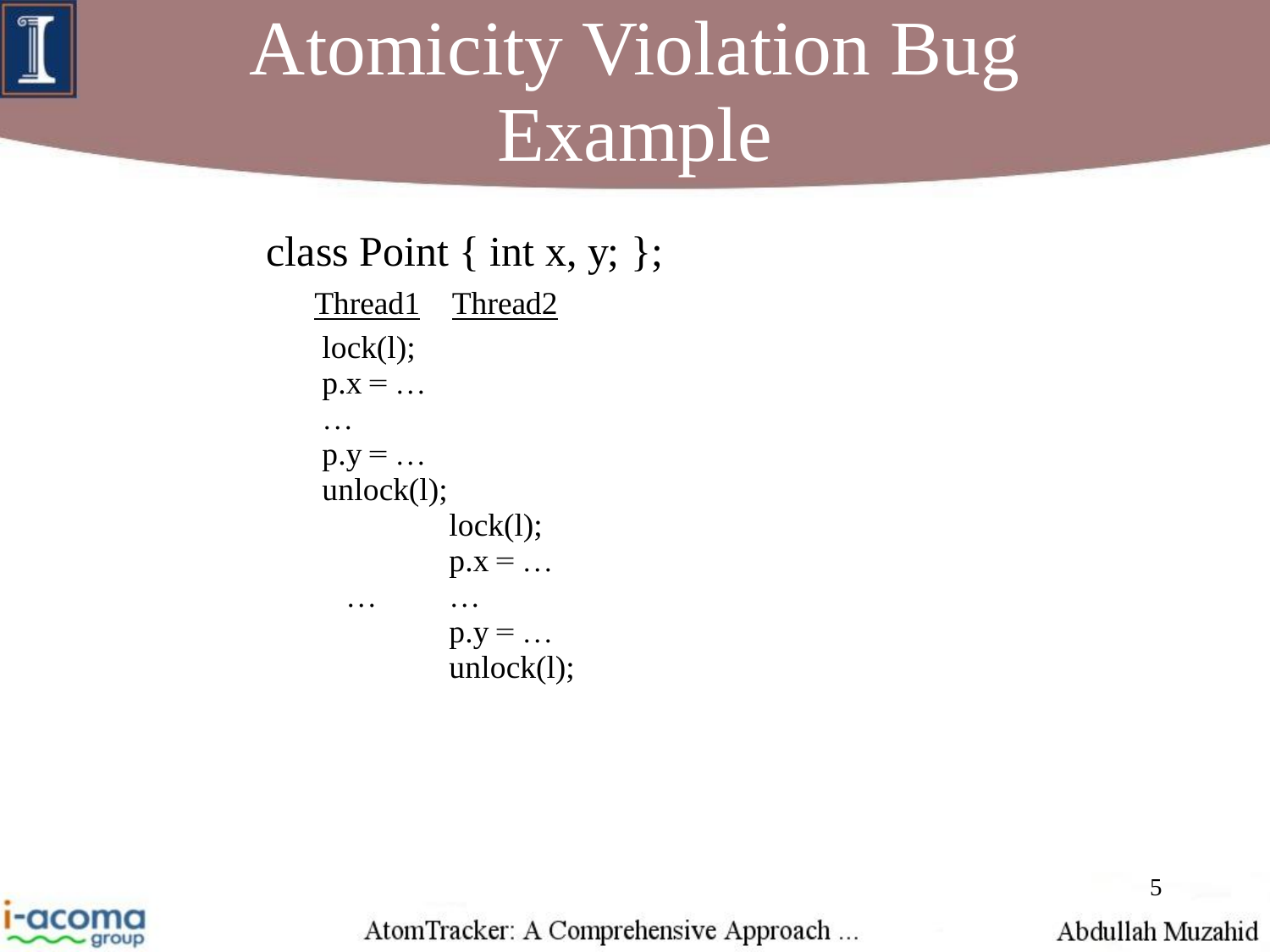

# Atomicity Violation Bug Example

#### class Point { int x, y; };

| Thread1 Thread2 | Thread1 Thread2 |
|-----------------|-----------------|
| lock(1);        | lock(l);        |
| $p.x = $        | $p.x = $        |
|                 | unlock(1);      |
| $p.y = $        | lock(1);        |
| unlock(1);      | $p.x = $        |
| lock(1);        | unlock(1);      |
| $p.x = $        | $\ddotsc$       |
|                 | lock(1);        |
| $p.y = $        | $p.y = $        |
| unlock(1);      | unlock(1);      |
|                 | lock(1);        |
|                 | $p.y = $        |
|                 | unlock(1);      |



AtomTracker: A Comprehensive Approach ...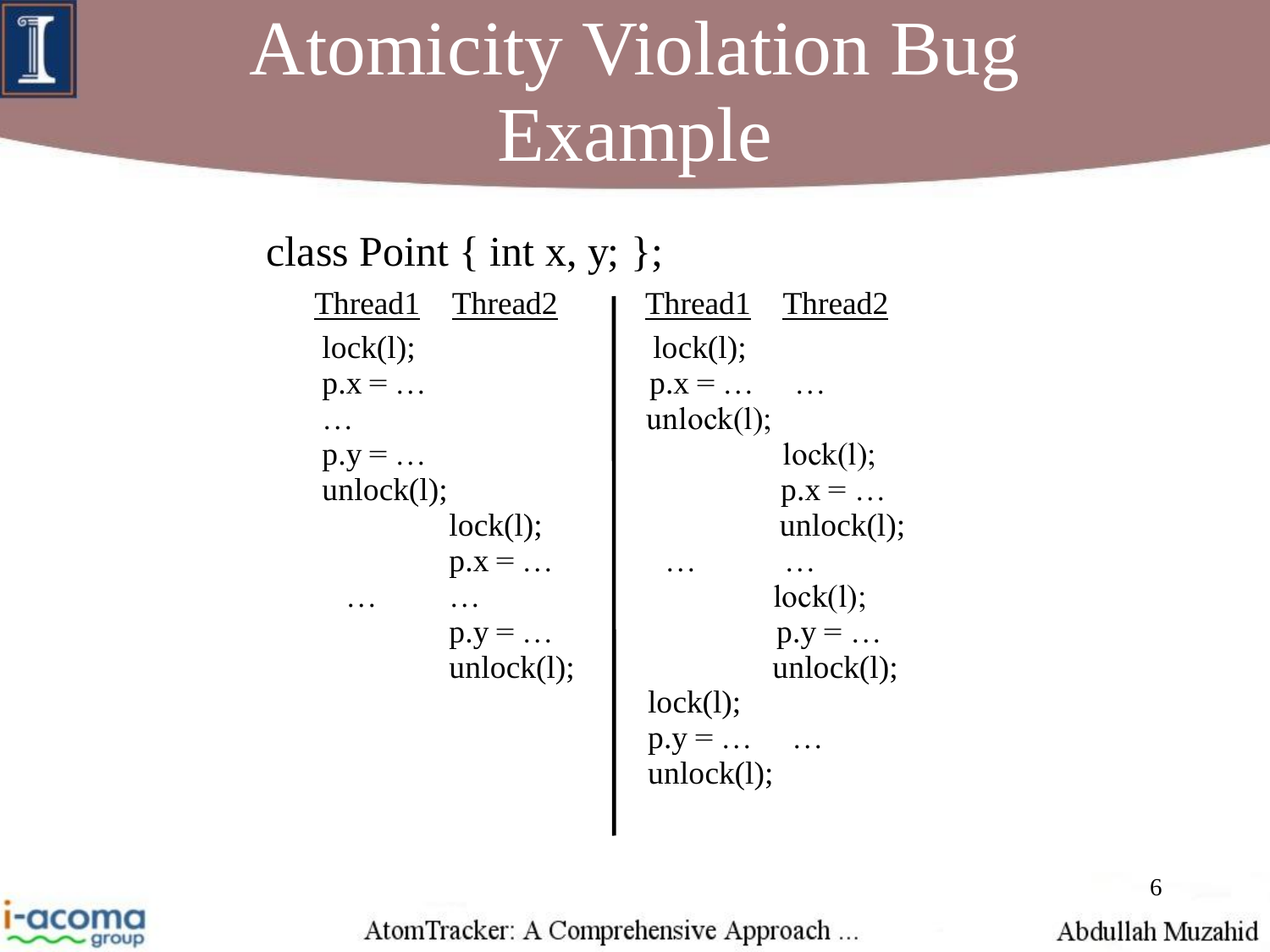

# Atomicity Violation Bug Example

#### class Point { int x, y; };

| Thread1 Thread2 | Thread1 Thread2 |
|-----------------|-----------------|
| lock(1);        | lock(1);        |
| $p.x = $        | $p.x = $        |
|                 | unlock(1);      |
| $p.y = $        |                 |
| unlock(1);      |                 |
| lock(l);        | Alock(1);       |
| $p.x = $        |                 |
|                 | lock(1);        |
| $p.y = $        | $p.y = $        |
| unlock(1);      | unlock(1);      |
|                 | lock(1);        |
|                 | $p.y = $        |
|                 | unlock(1);      |
|                 |                 |



AtomTracker: A Comprehensive Approach ...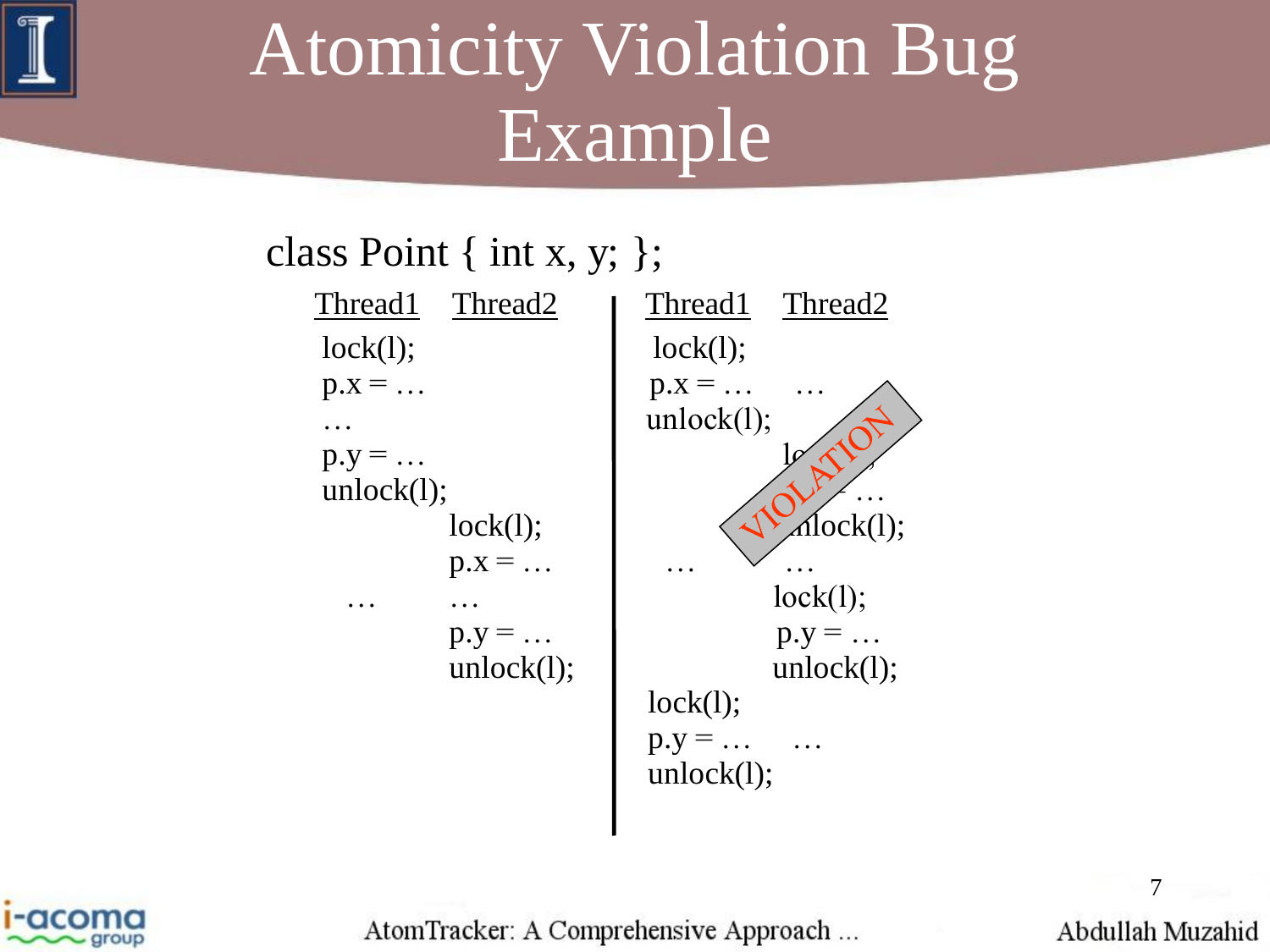

**I-acomc** 

# Atomicity Violation Bug Example

#### class Point { int x, y; };



#### • Data race freedom does not imply atomicity bug freedom

8

AtomTracker: A Comprehensive Approach ...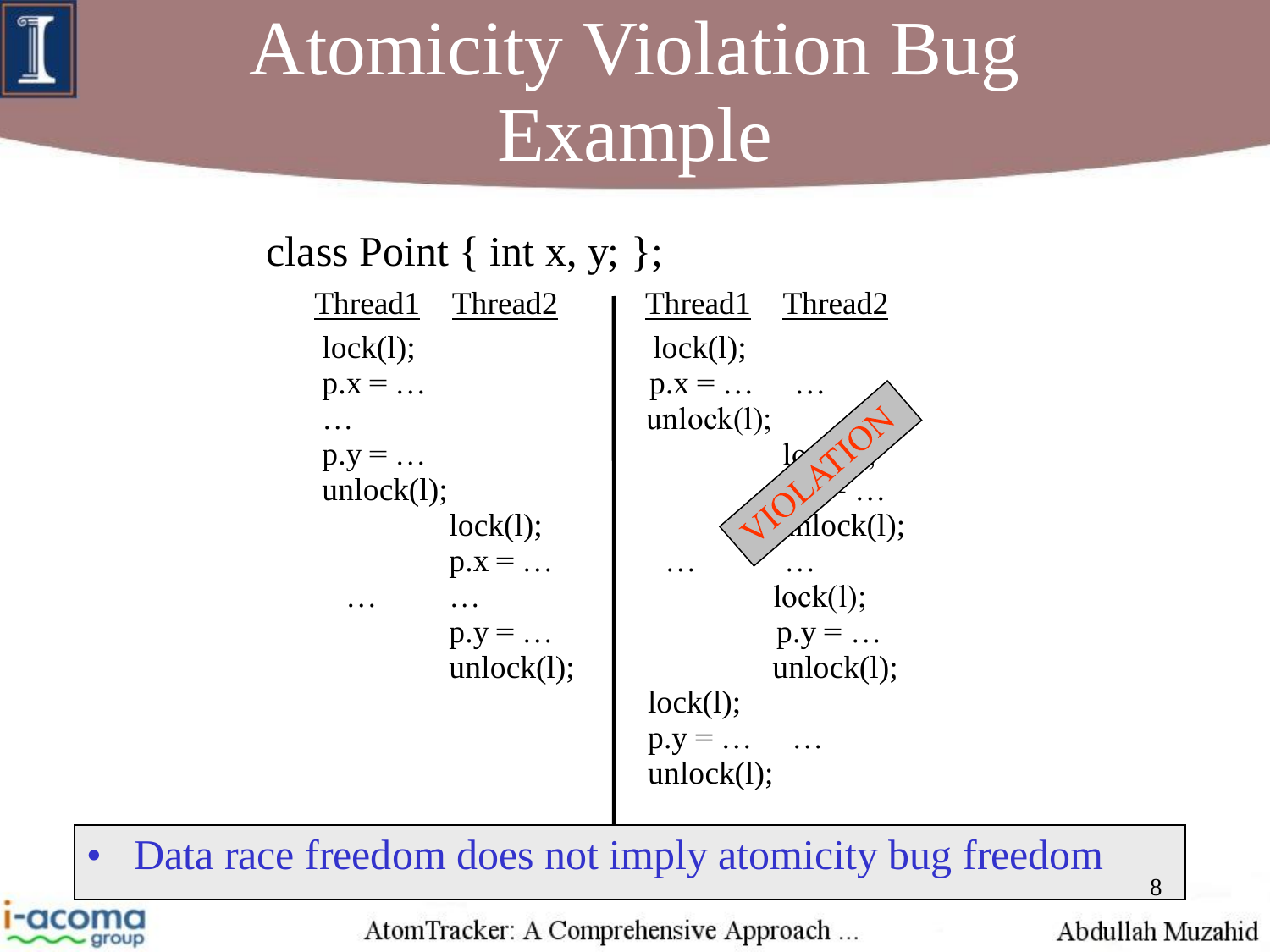

# State of the Art in Atomicity Violation Detection

- Many proposals
- We are interested in those that require no user annotations
- They are constrained in the types of Atomic Regions (AR):
	- Number of variables
	- Number of instructions
	- Type of code construction (e.g., a function)

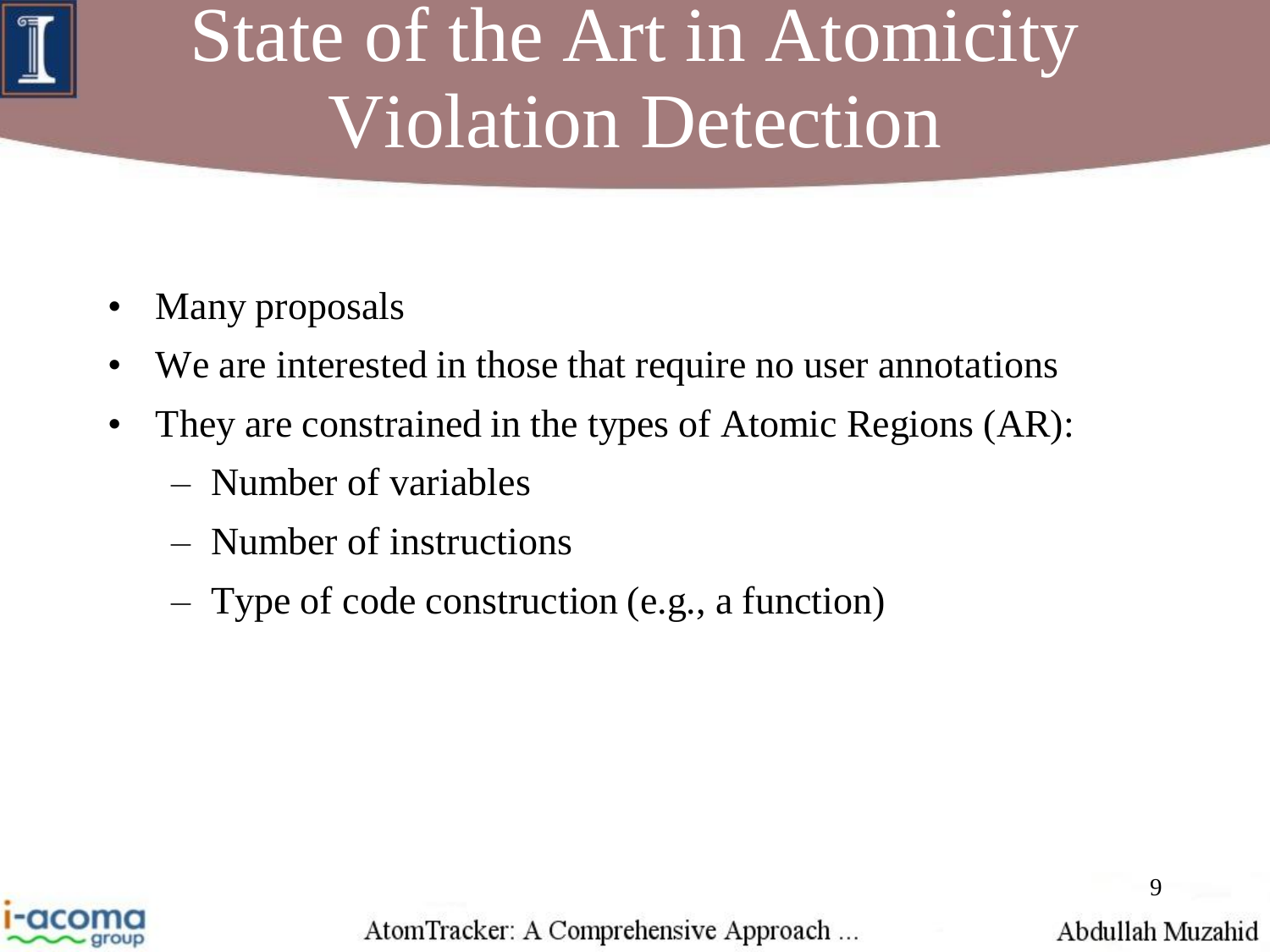

# State of the Art in Atomicity Violation Detection

- Many proposals
- We are interested in those that require no user annotations
- They are constrained in the types of Atomic Regions (AR):
	- Number of variables
	- Number of instructions
	- Type of code construction (e.g., a function)
- Example: AVIO [Lu06]

 $Access(x)$ 

 $Access(x)$ 

 $Access(x)$ 

AtomTracker: A Comprehensive Approach ...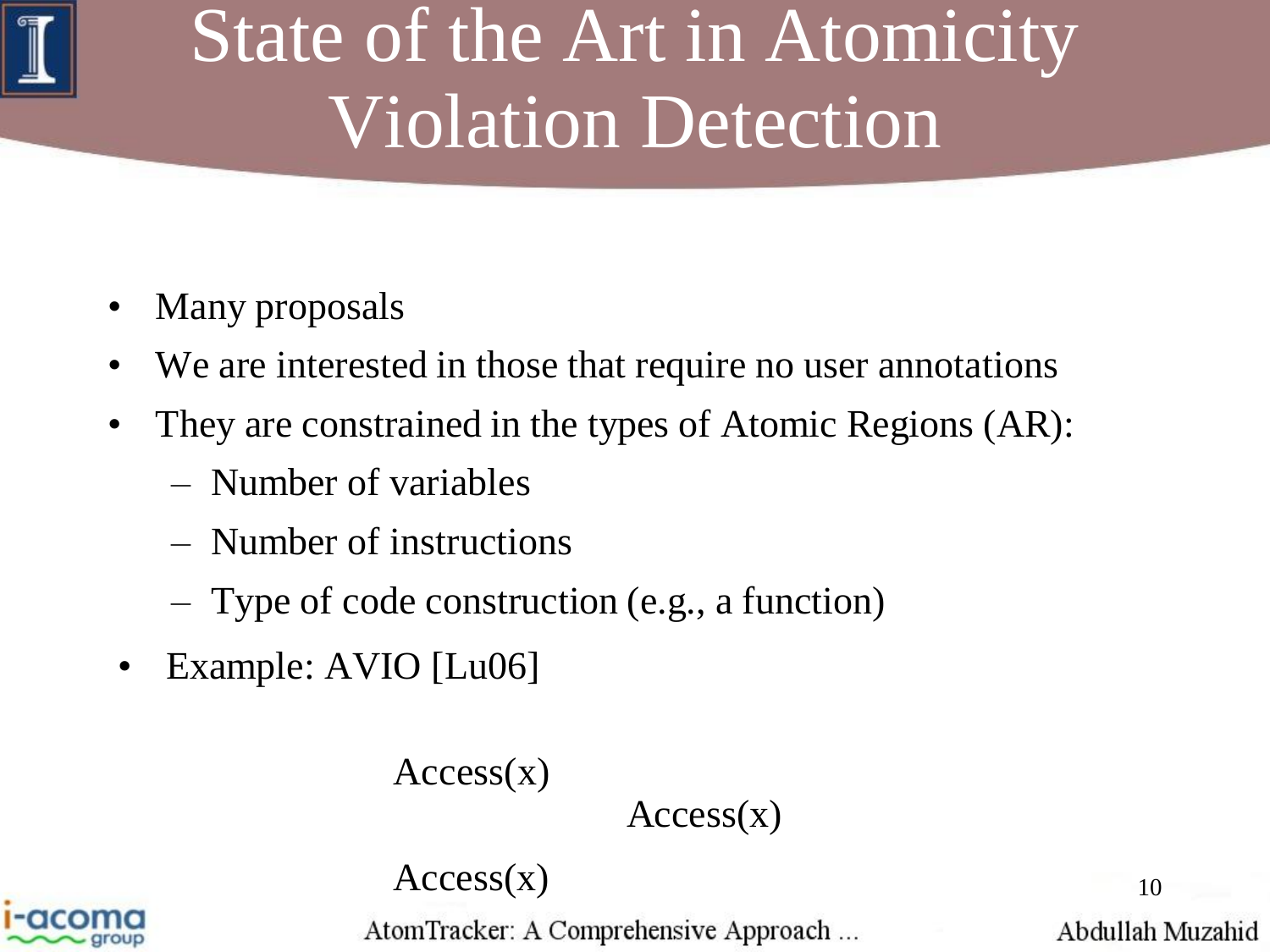

#### Outline

- Motivation
- Contributions
- Main Idea
- Results
- Conclusions



AtomTracker: A Comprehensive Approach ...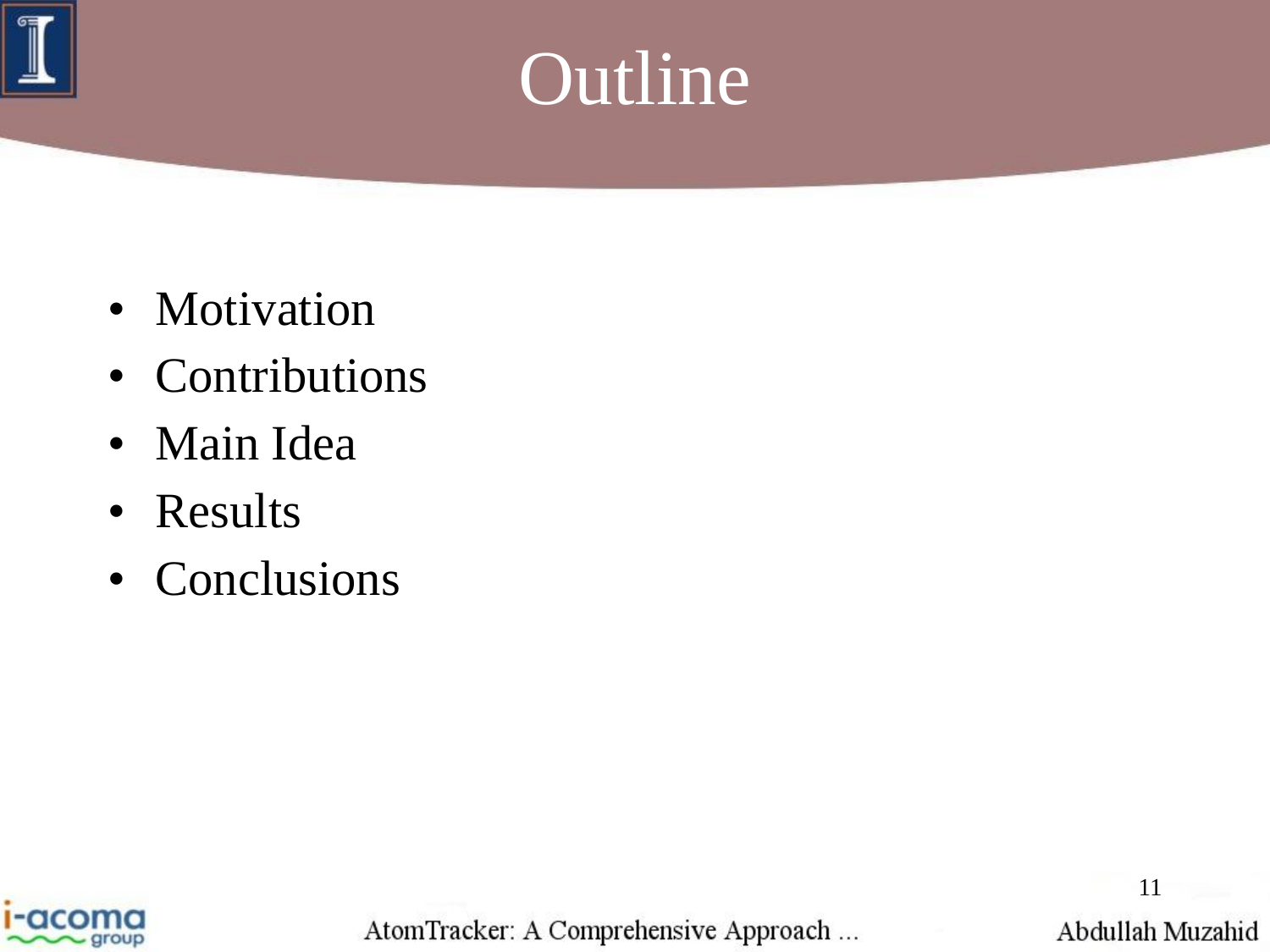

### Outline

- Motivation
- Contributions
- Main Idea
- Results
- Conclusions

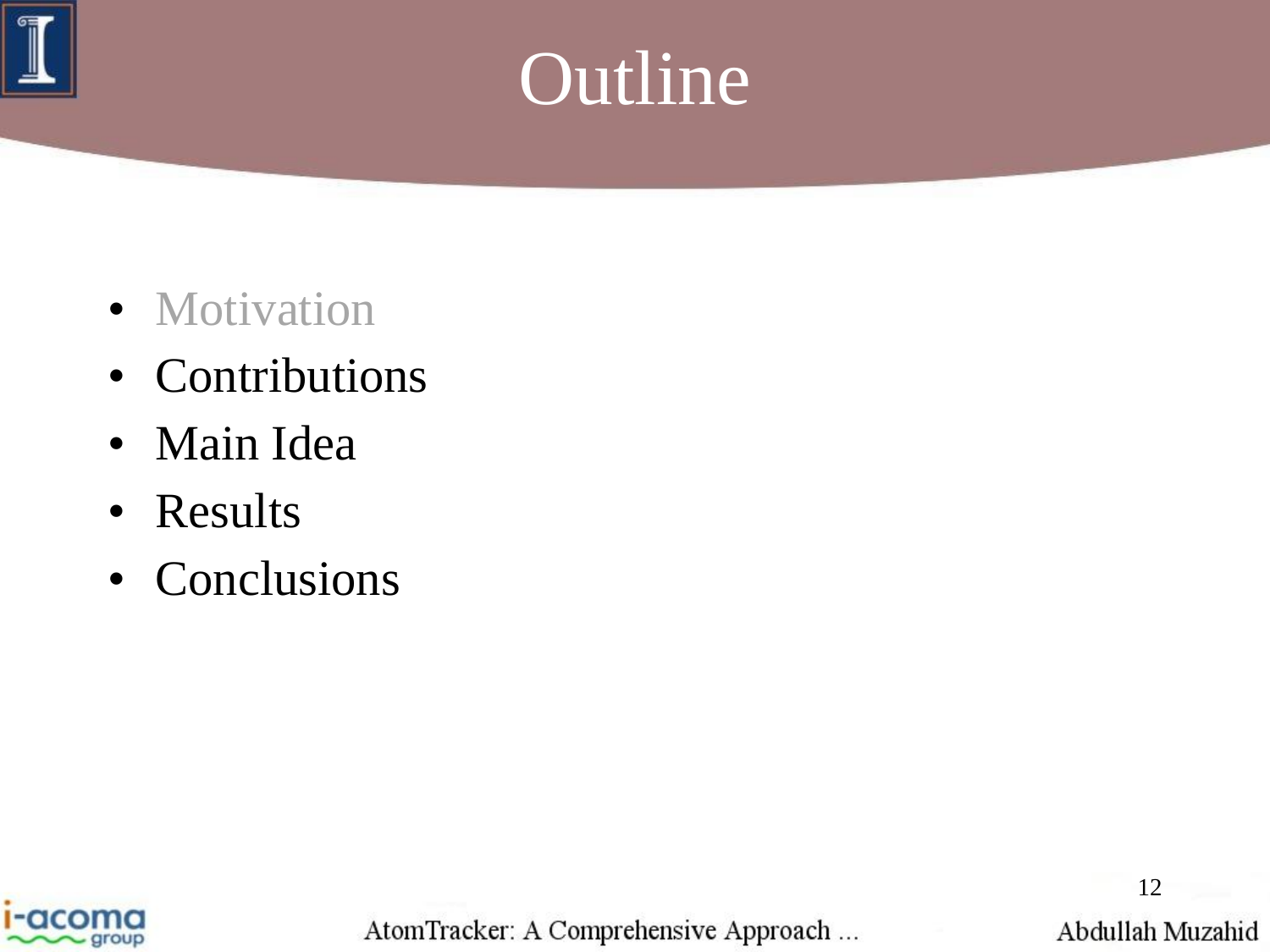



AtomTracker: A Comprehensive Approach ...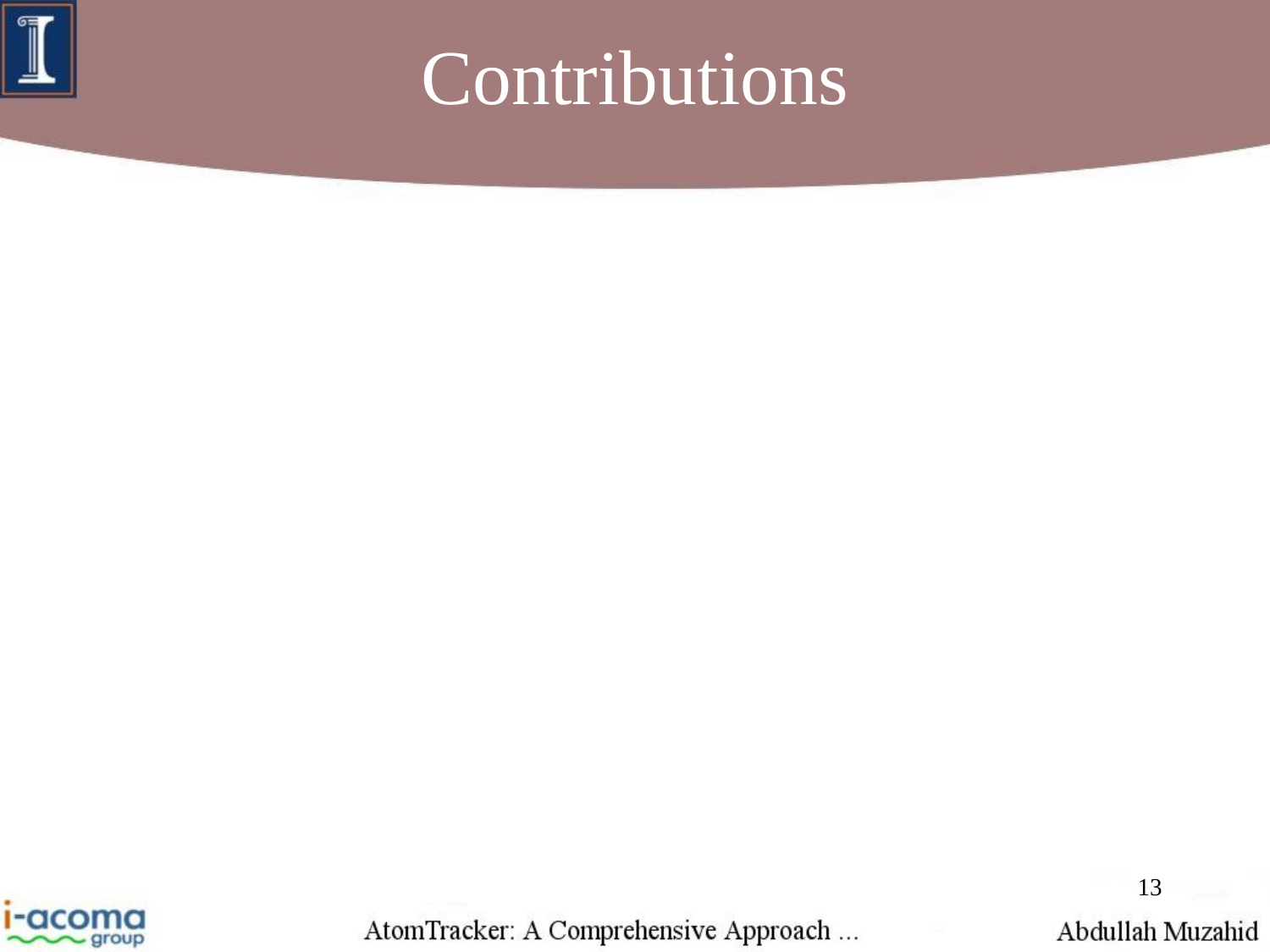

- Novel algorithm to infer arbitrary atomic regions (AR)
	- Needs no annotation at all

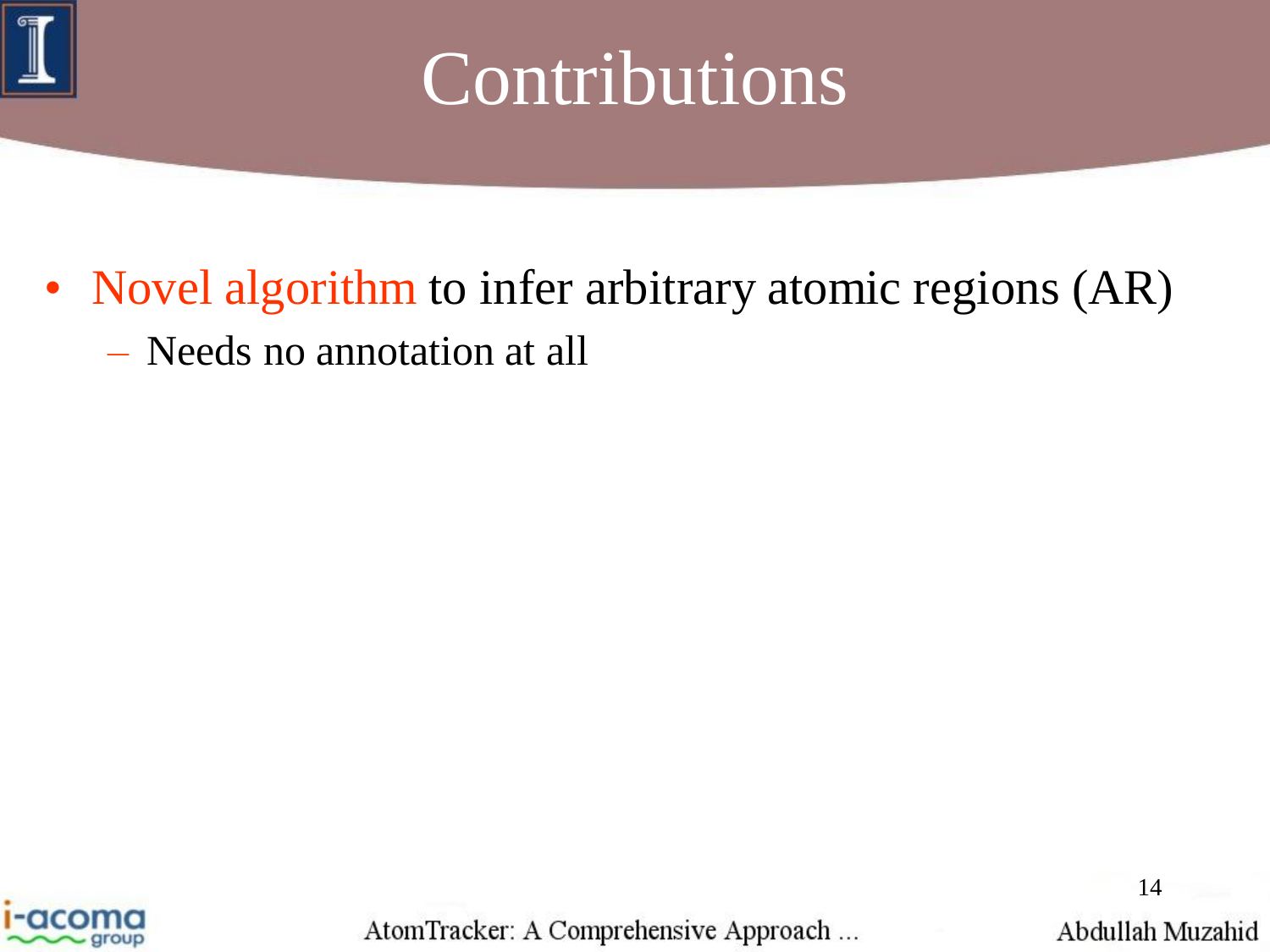

- Novel algorithm to infer arbitrary atomic regions (AR)
	- Needs no annotation at all
- Novel algorithm to detect atomicity violations at runtime
	- A software implementation
	- A hardware implementation with negligible execution overhead

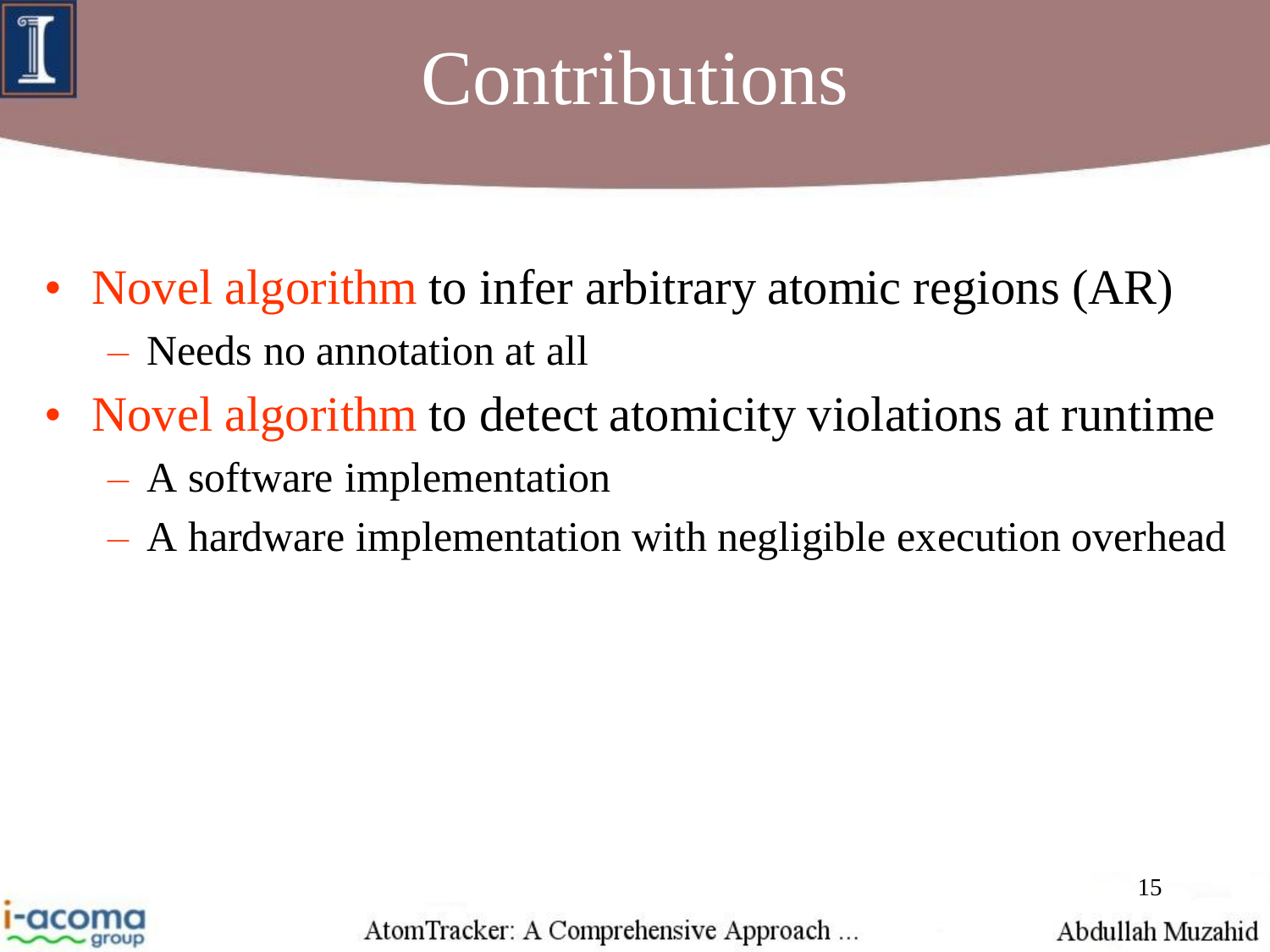

- Novel algorithm to infer arbitrary atomic regions (AR)
	- Needs no annotation at all
- Novel algorithm to detect atomicity violations at runtime
	- A software implementation
	- A hardware implementation with negligible execution overhead
- First proposal that works with any AR
	- Any number of variables
	- Any number of instructions
	- Not dependent on code construct

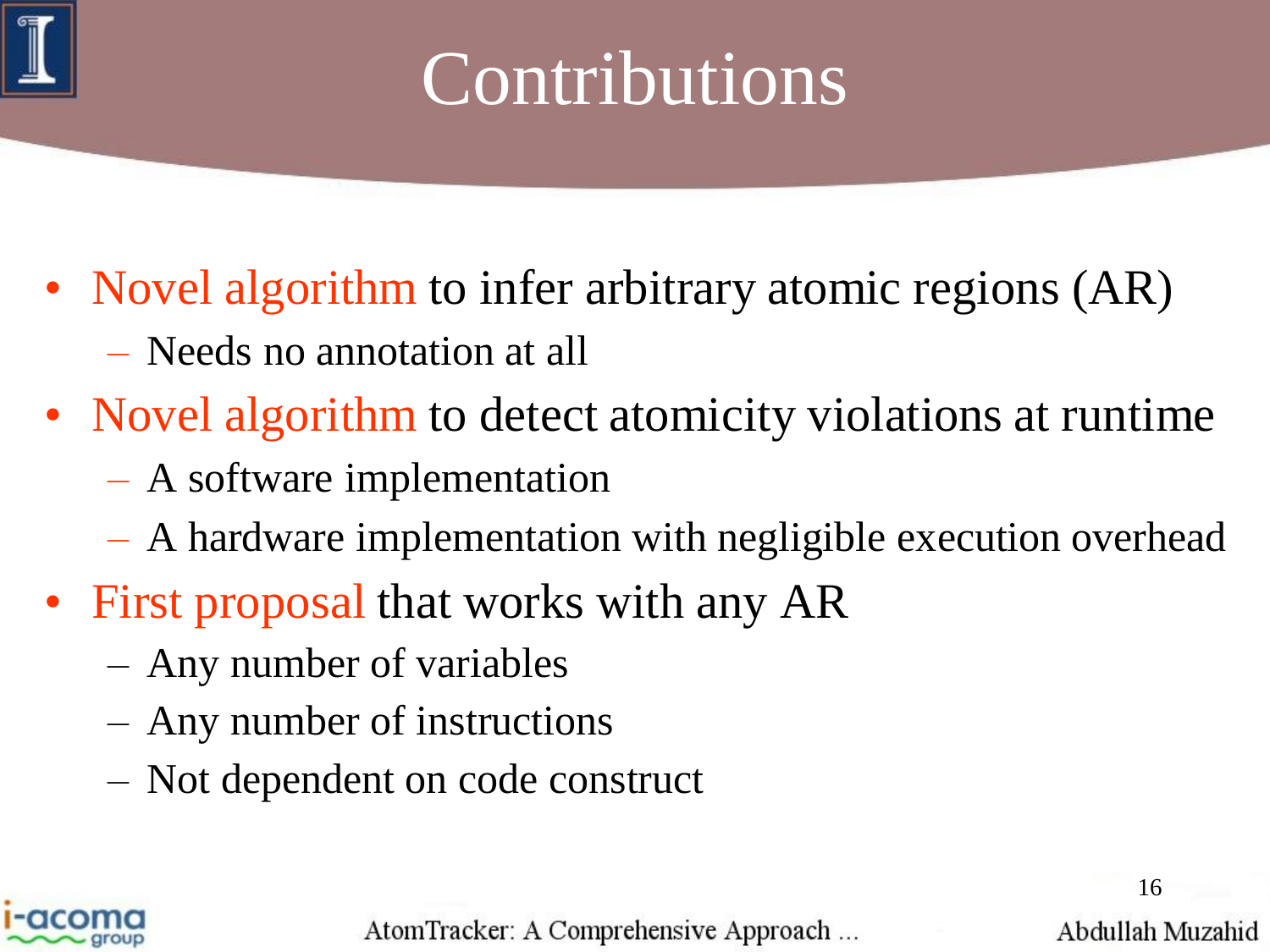

- Novel algorithm to infer arbitrary atomic regions (AR)
	- Needs no annotation at all
- Novel algorithm to detect atomicity violations at runtime
	- A software implementation
	- A hardware implementation with negligible execution overhead
- First proposal that works with any AR
	- Any number of variables
	- Any number of instructions
	- Not dependent on code construct
- Detects 8 atomicity violation bugs from real code



AtomTracker: A Comprehensive Approach ...

Abdullah Muzahid

17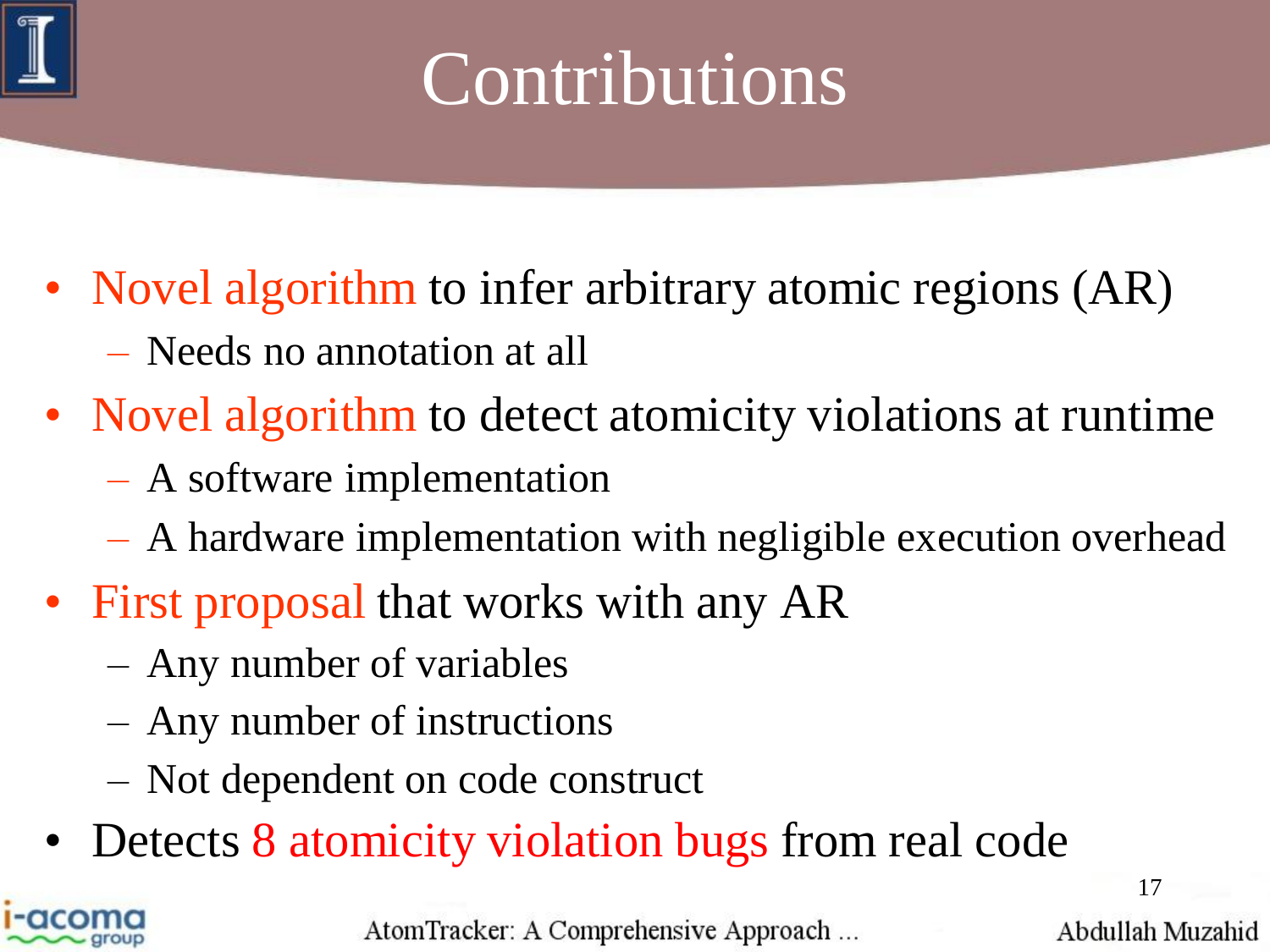

### Outline

- Motivation
- Contributions
- Main Idea
- Results
- Conclusions

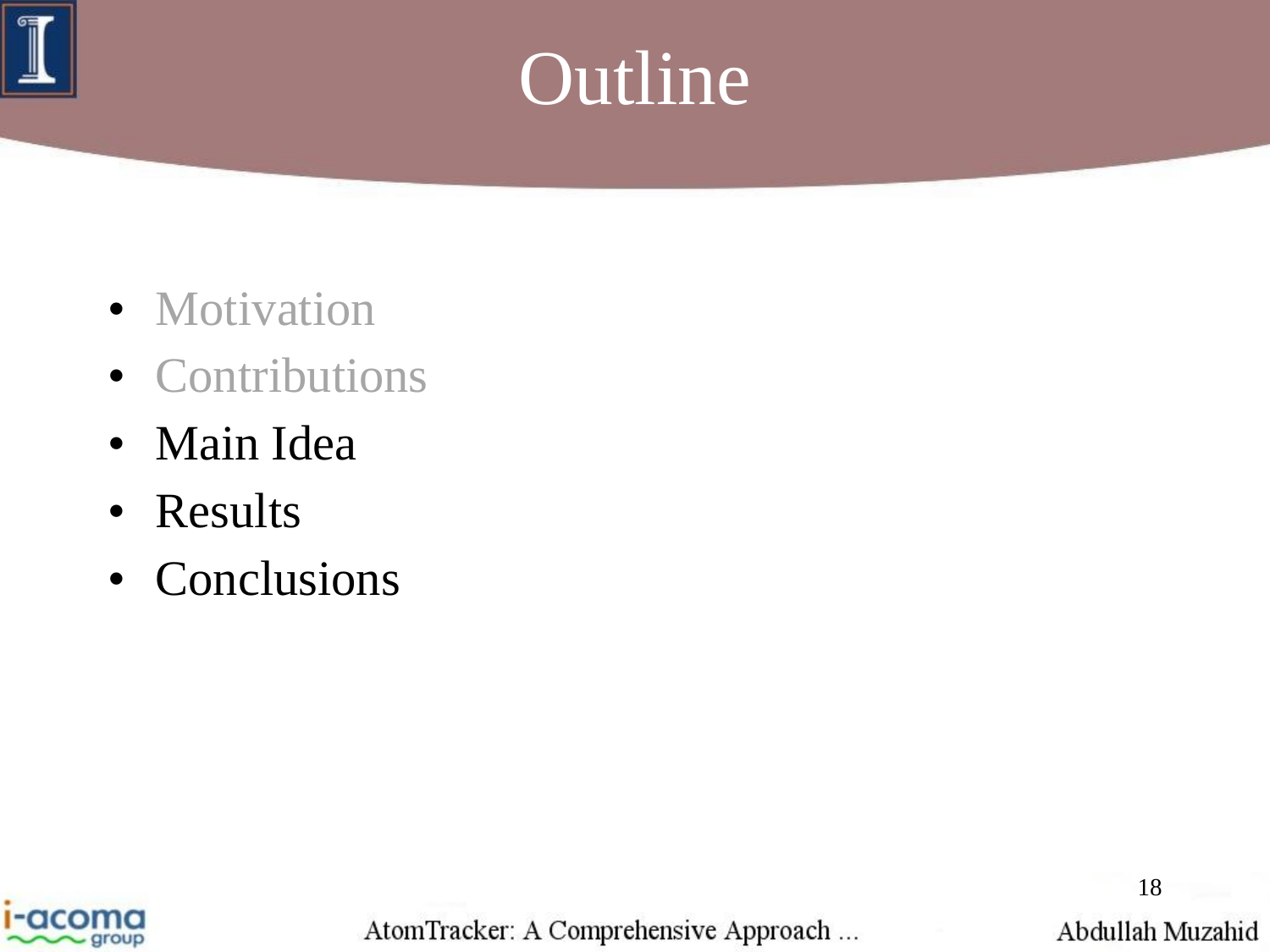



AtomTracker: A Comprehensive Approach ...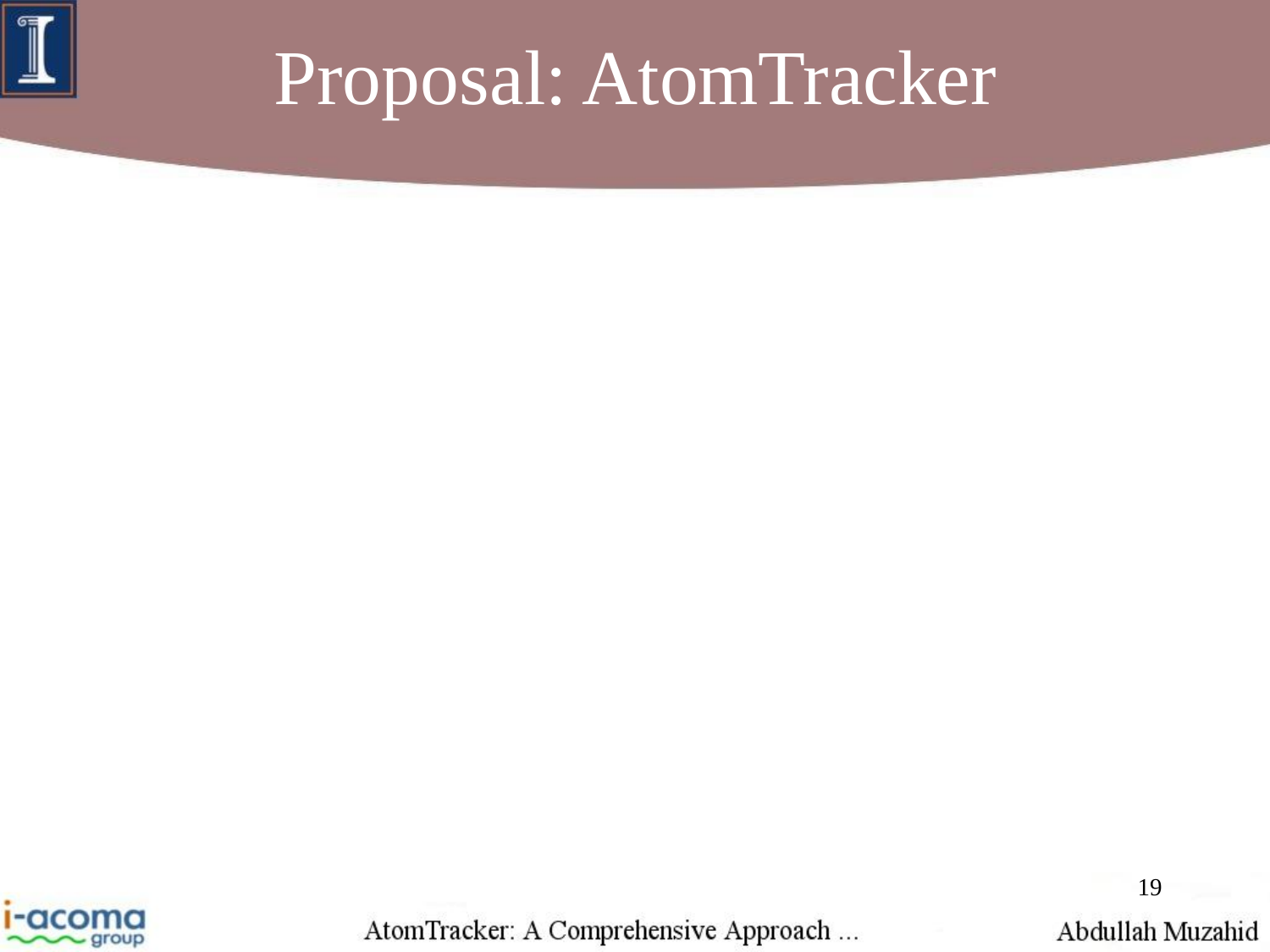

• It has two parts:



AtomTracker: A Comprehensive Approach ...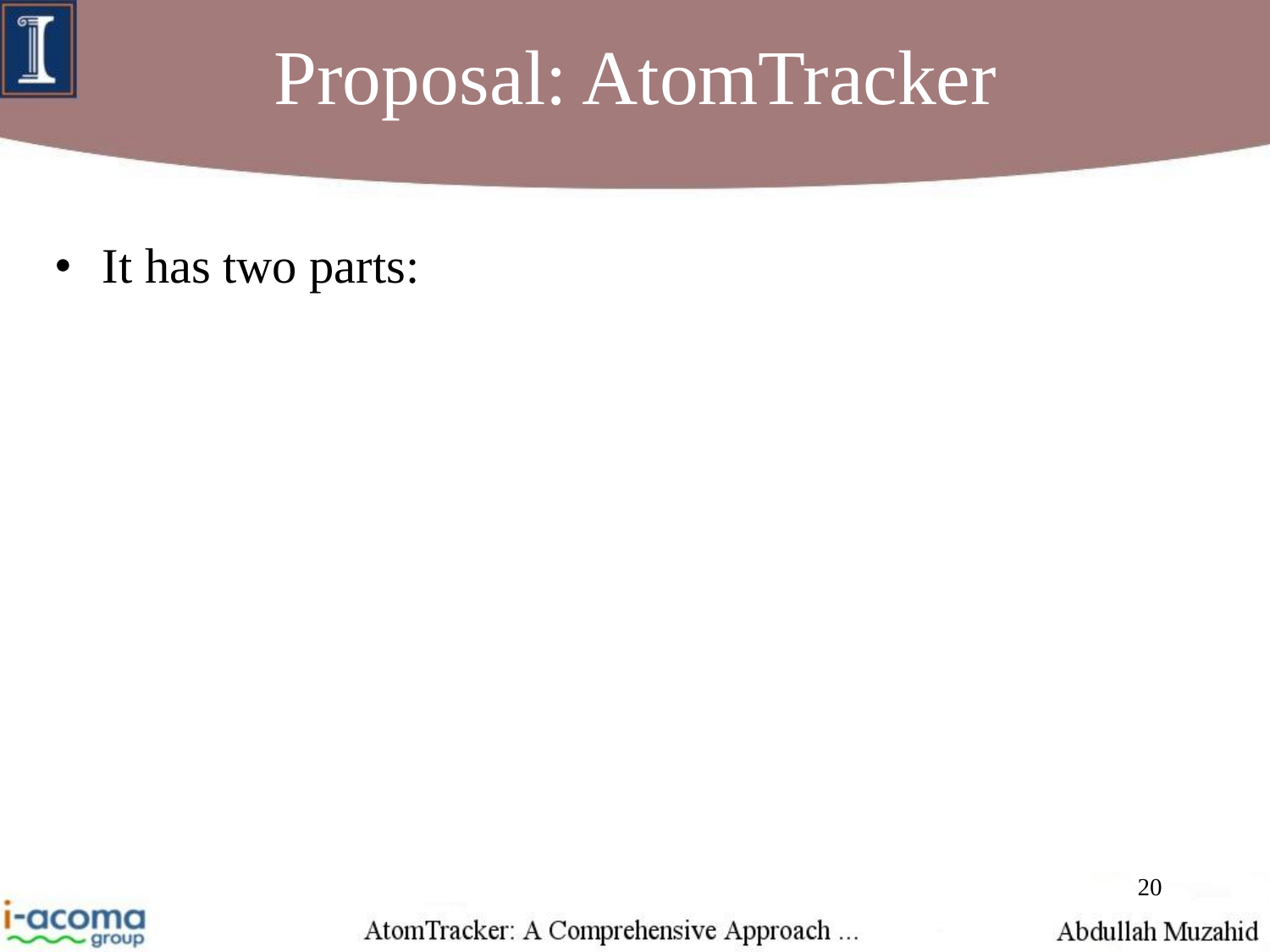

- It has two parts:
	- AtomTracker-I: Automatically infers generic ARs





AtomTracker: A Comprehensive Approach ...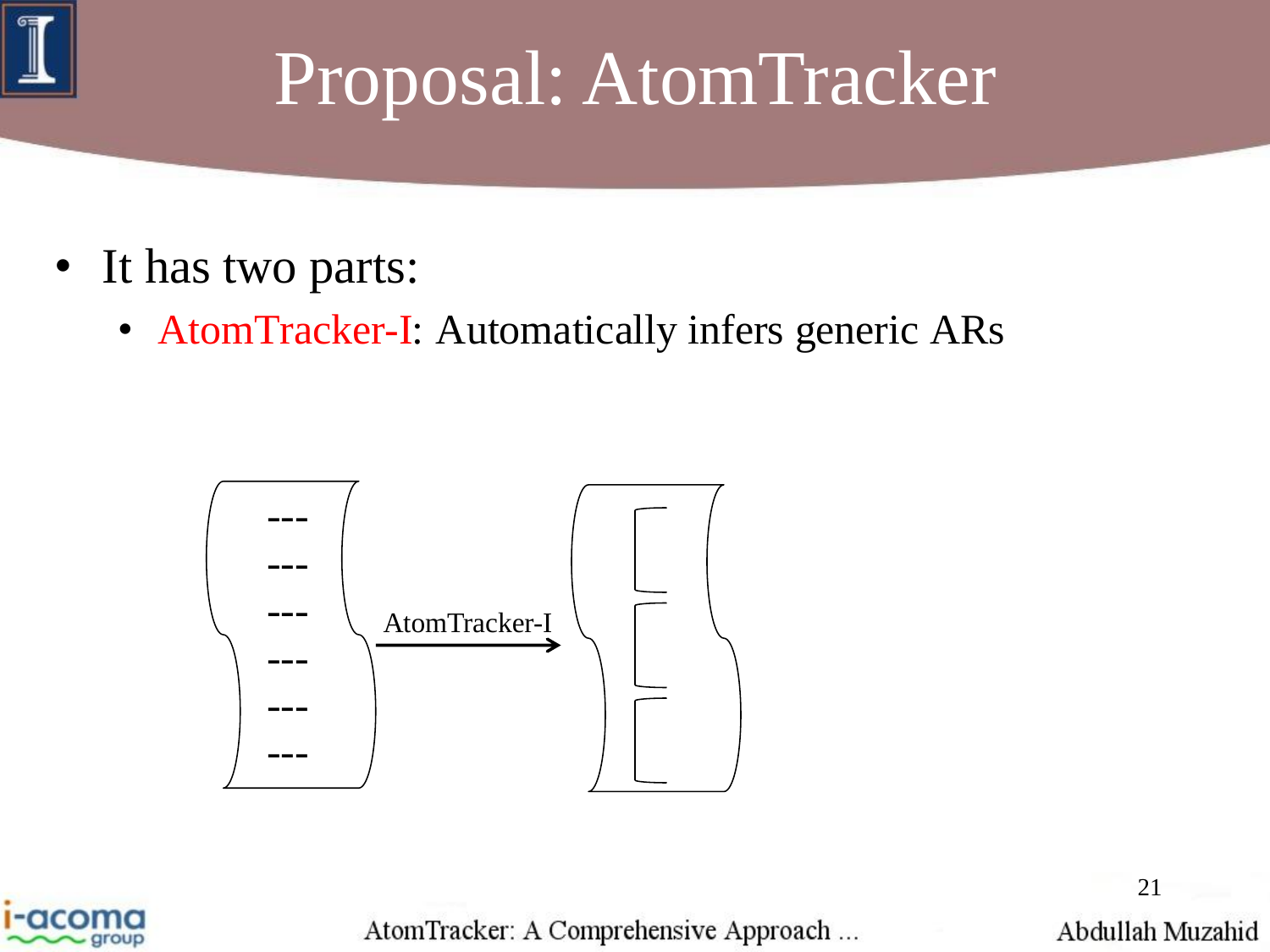

- It has two parts:
	- AtomTracker-I: Automatically infers generic ARs
	- AtomTracker-D: Automatically detects violations of them at runtime





AtomTracker: A Comprehensive Approach ...

Abdullah Muzahid

22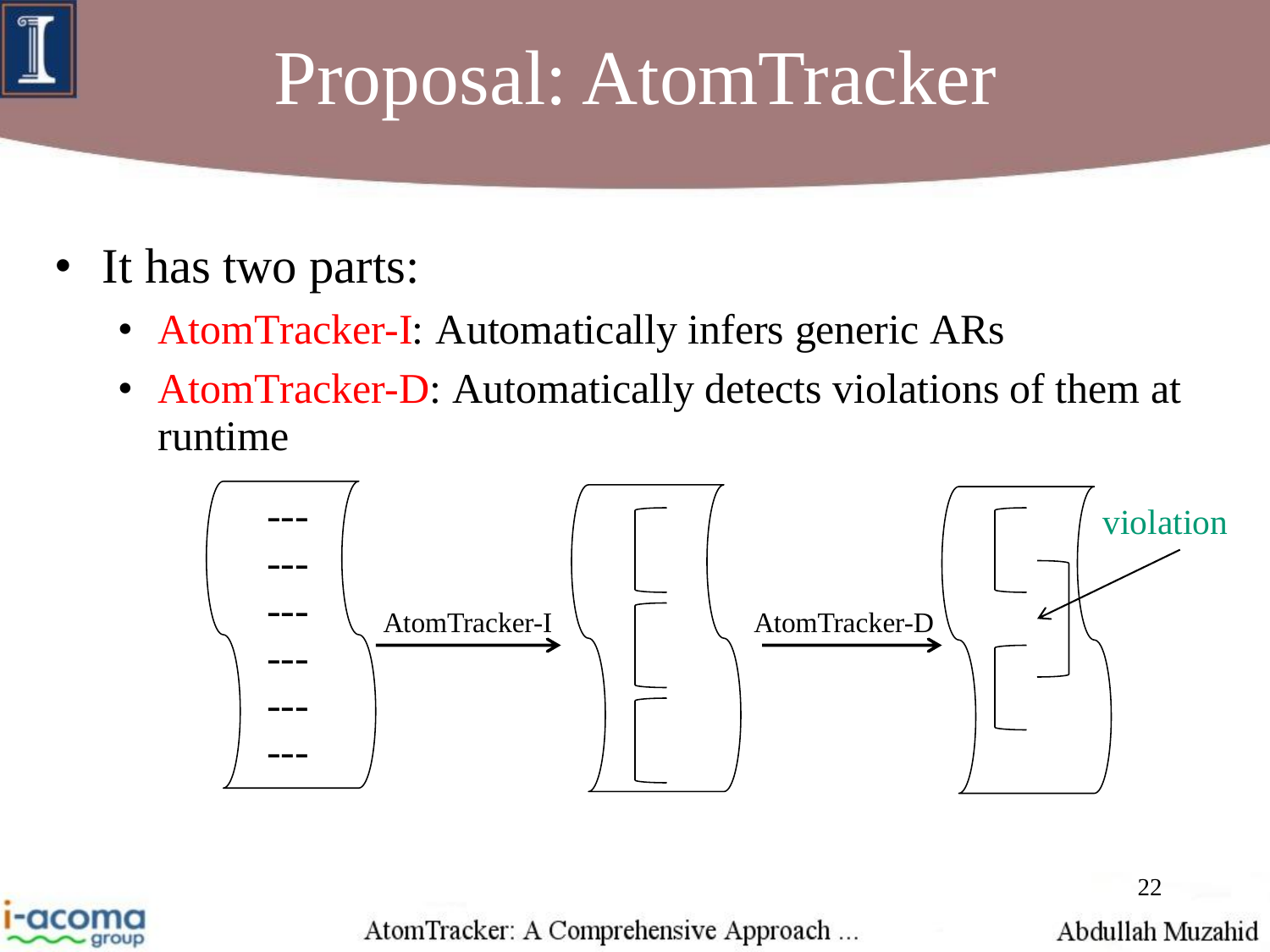



AtomTracker: A Comprehensive Approach ...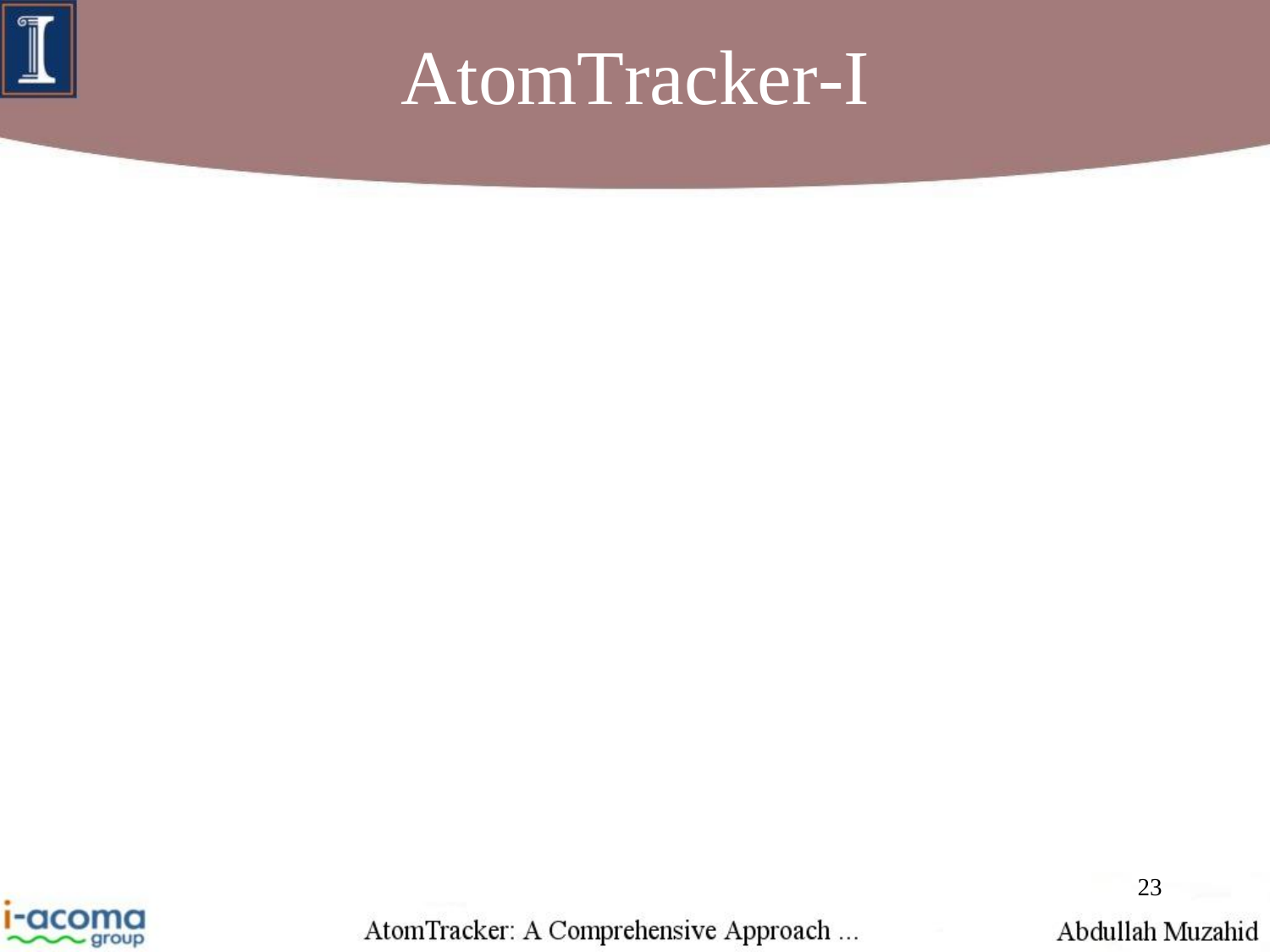

• Infers ARs without programmer's annotations



AtomTracker: A Comprehensive Approach ...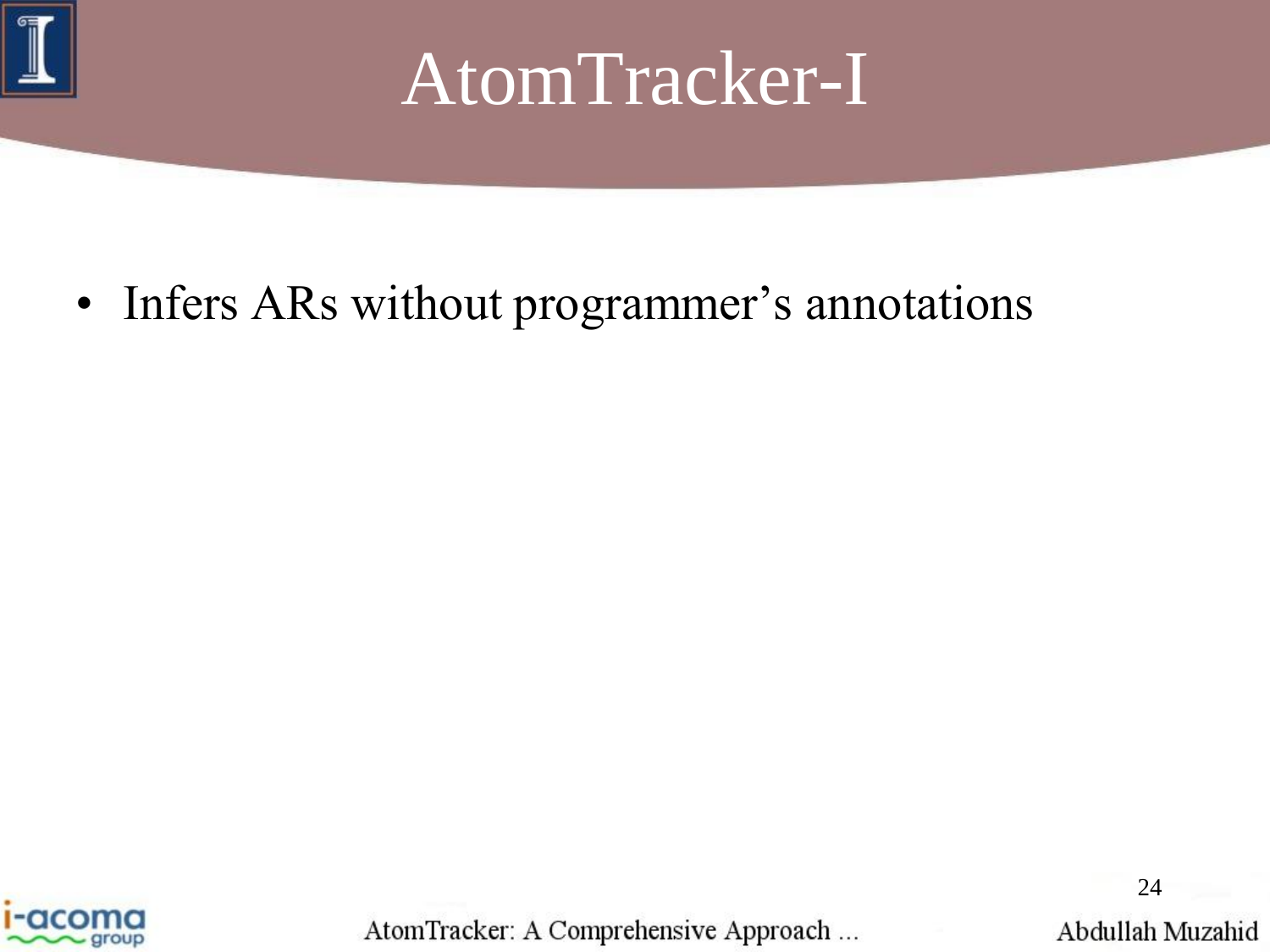

- Infers ARs without programmer's annotations
- Input:
	- Traces of multiple correct runs
	- Each trace is a total order of memory accesses during one execution

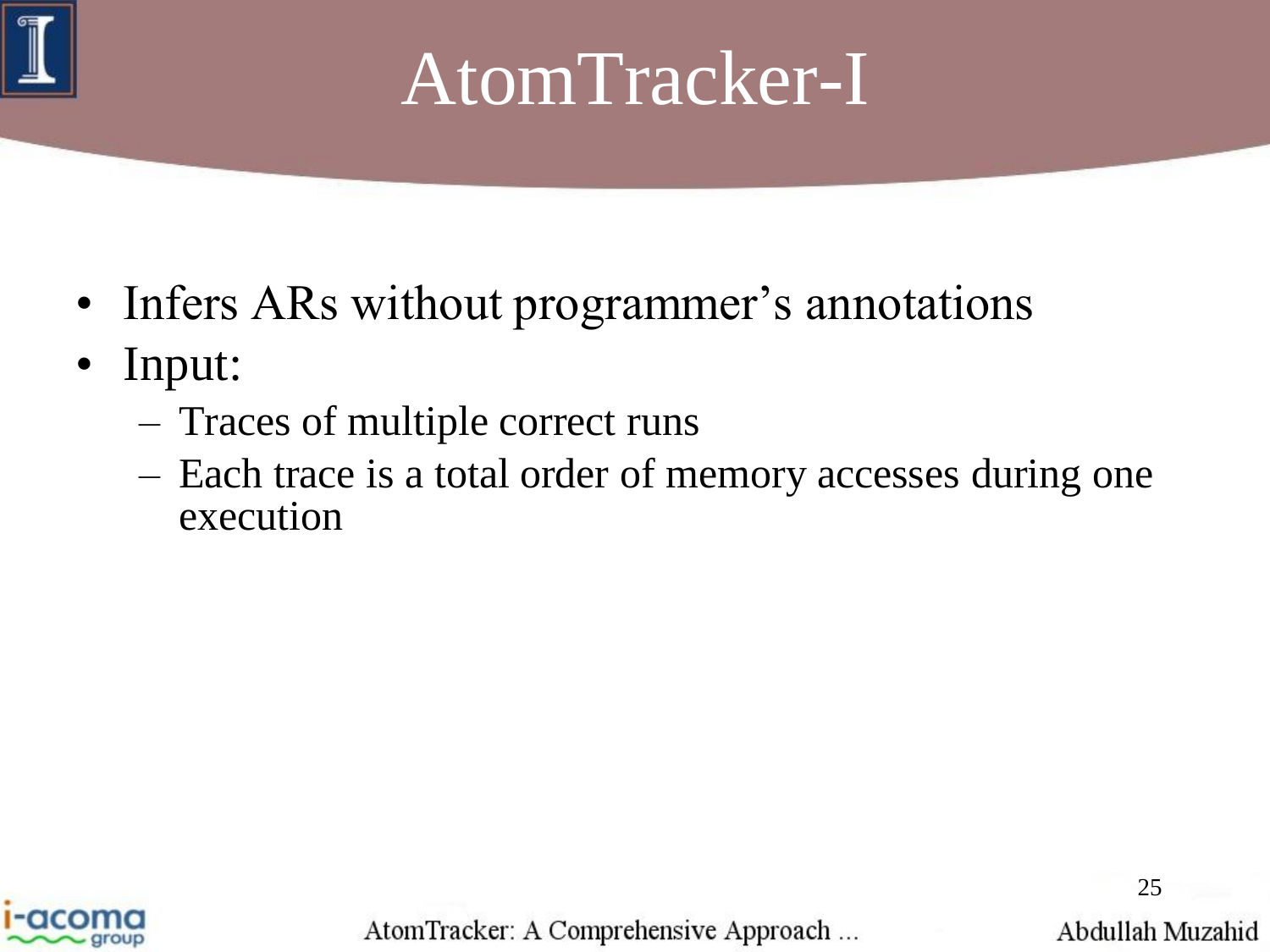

- Infers ARs without programmer's annotations
- Input:
	- Traces of multiple correct runs
	- Each trace is a total order of memory accesses during one execution
- Approach: greedily try to find the largest possible ARs

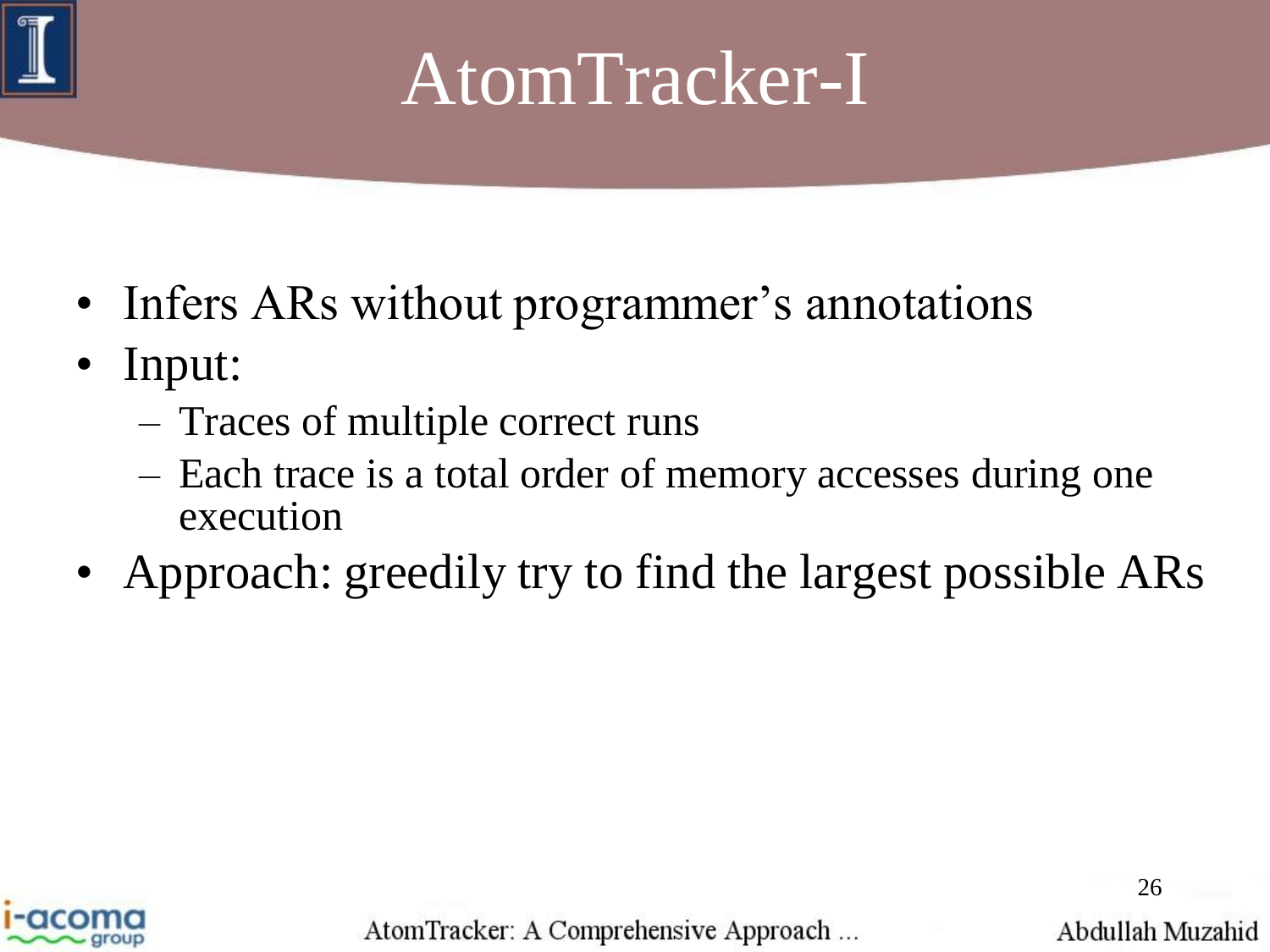| T1   | T2   |
|------|------|
| RdX  |      |
|      | Wr Y |
| Rd Y | Wr X |
| RdX  |      |
|      | RdX  |
| Wr X |      |
|      | Wr Y |
| Wr Y | Rd Y |
| Wr Y |      |



AtomTracker: A Comprehensive Approach ...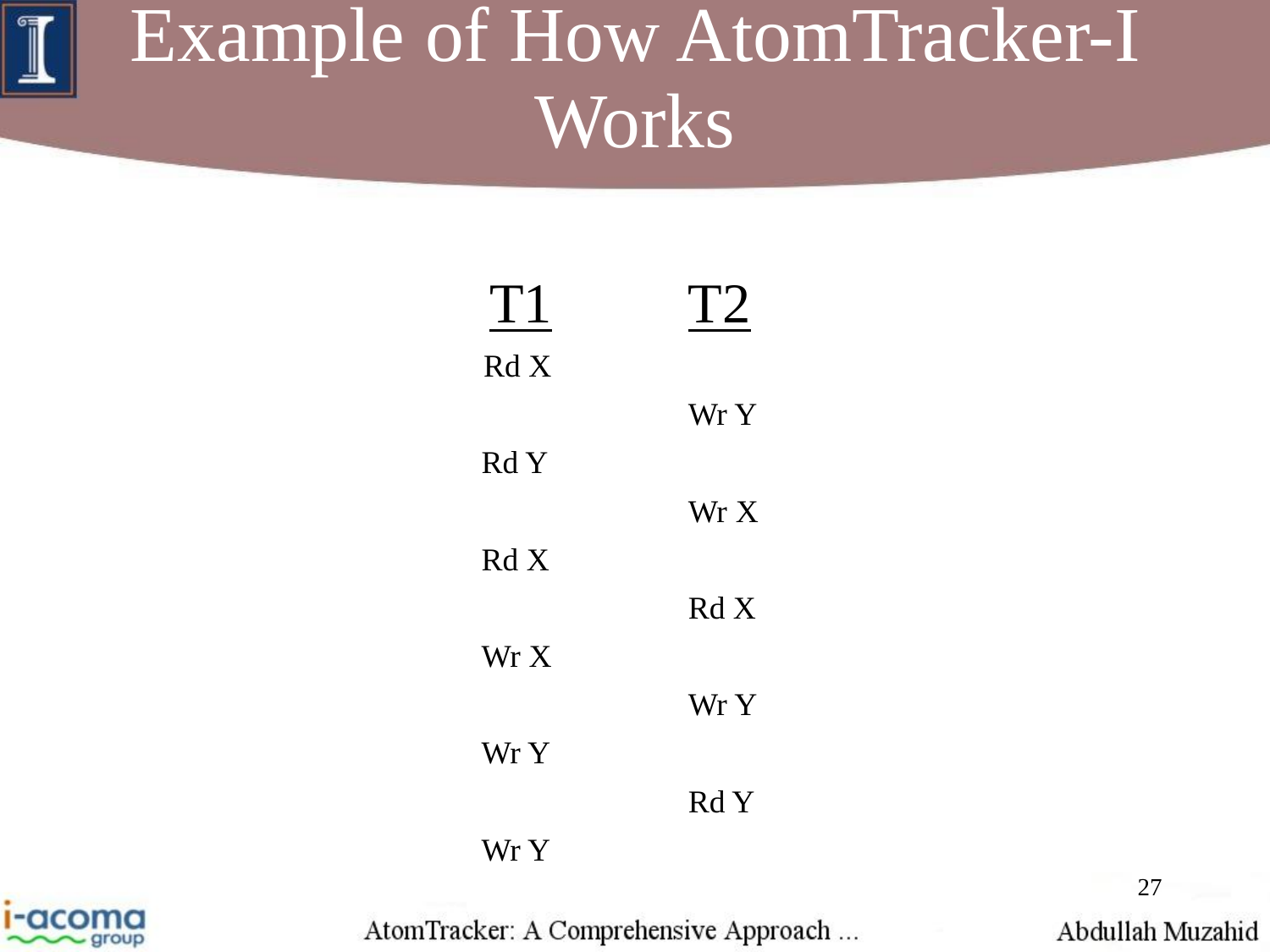



AtomTracker: A Comprehensive Approach ...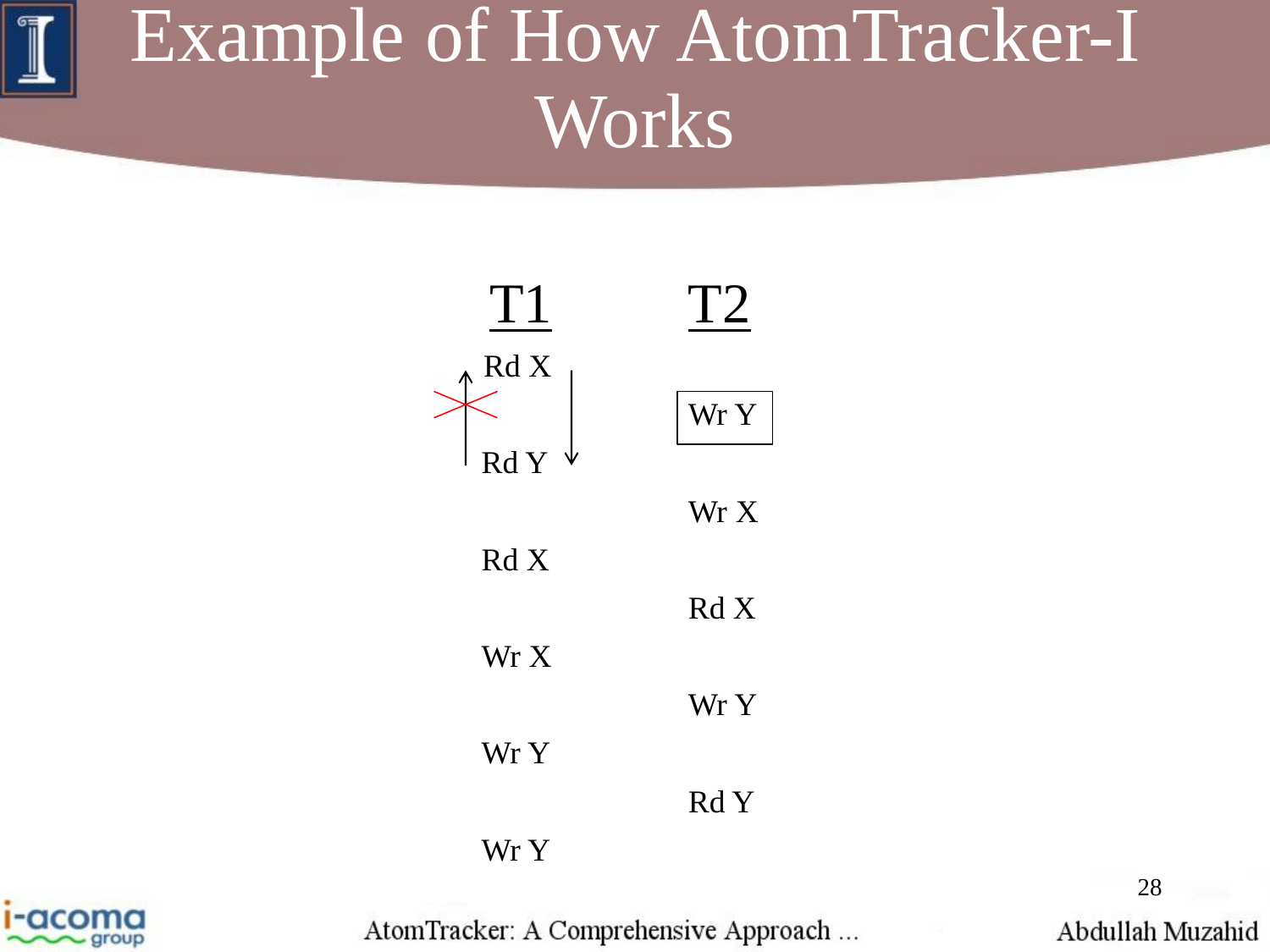| T1         | T2   |
|------------|------|
|            | Wr Y |
| Rd X, Rd Y | Wr X |
| RdX        | RdX  |
| Wr X       | Wr Y |
| Wr Y       |      |
| Wr Y       | Rd Y |



AtomTracker: A Comprehensive Approach ...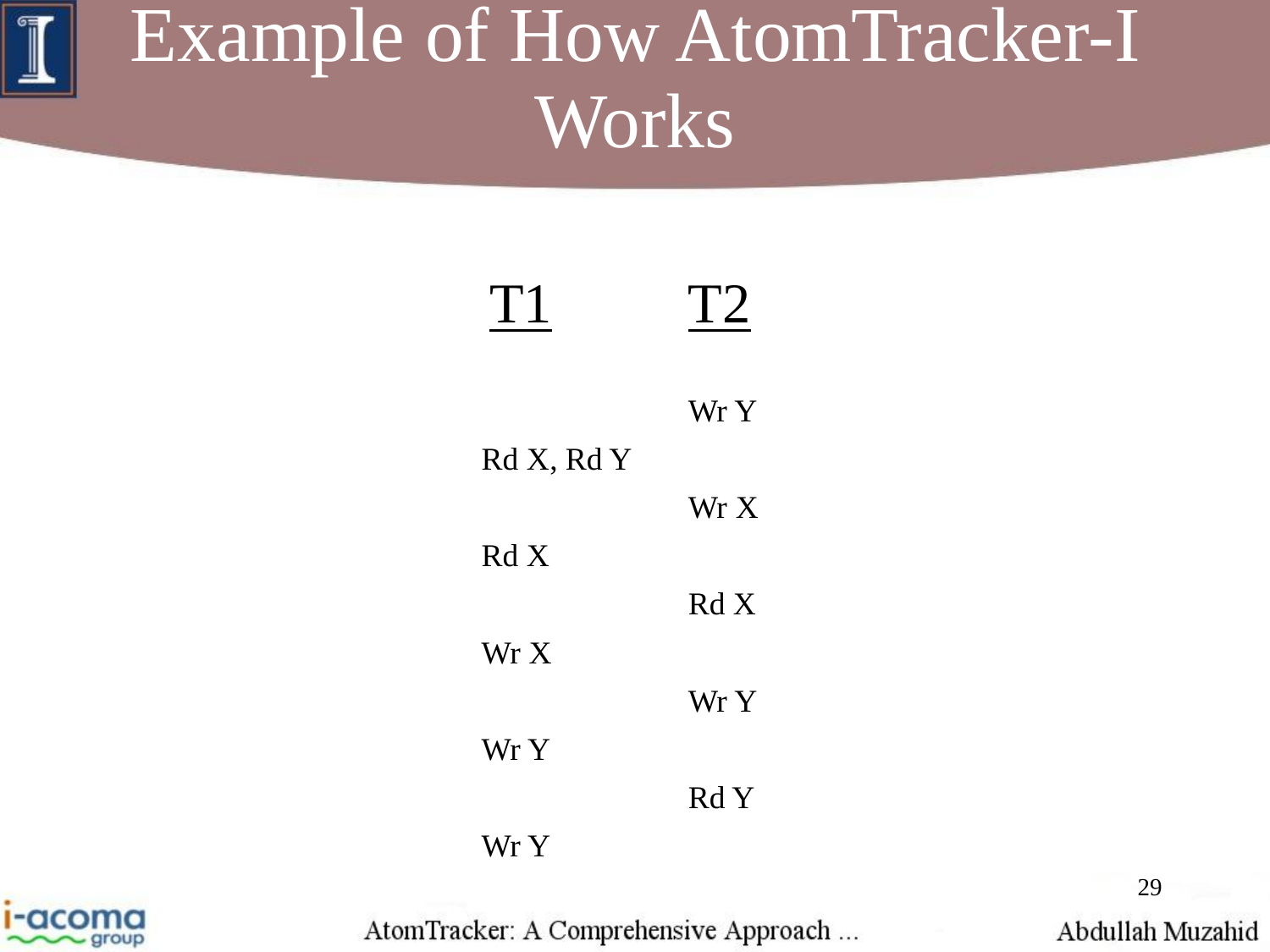



AtomTracker: A Comprehensive Approach ...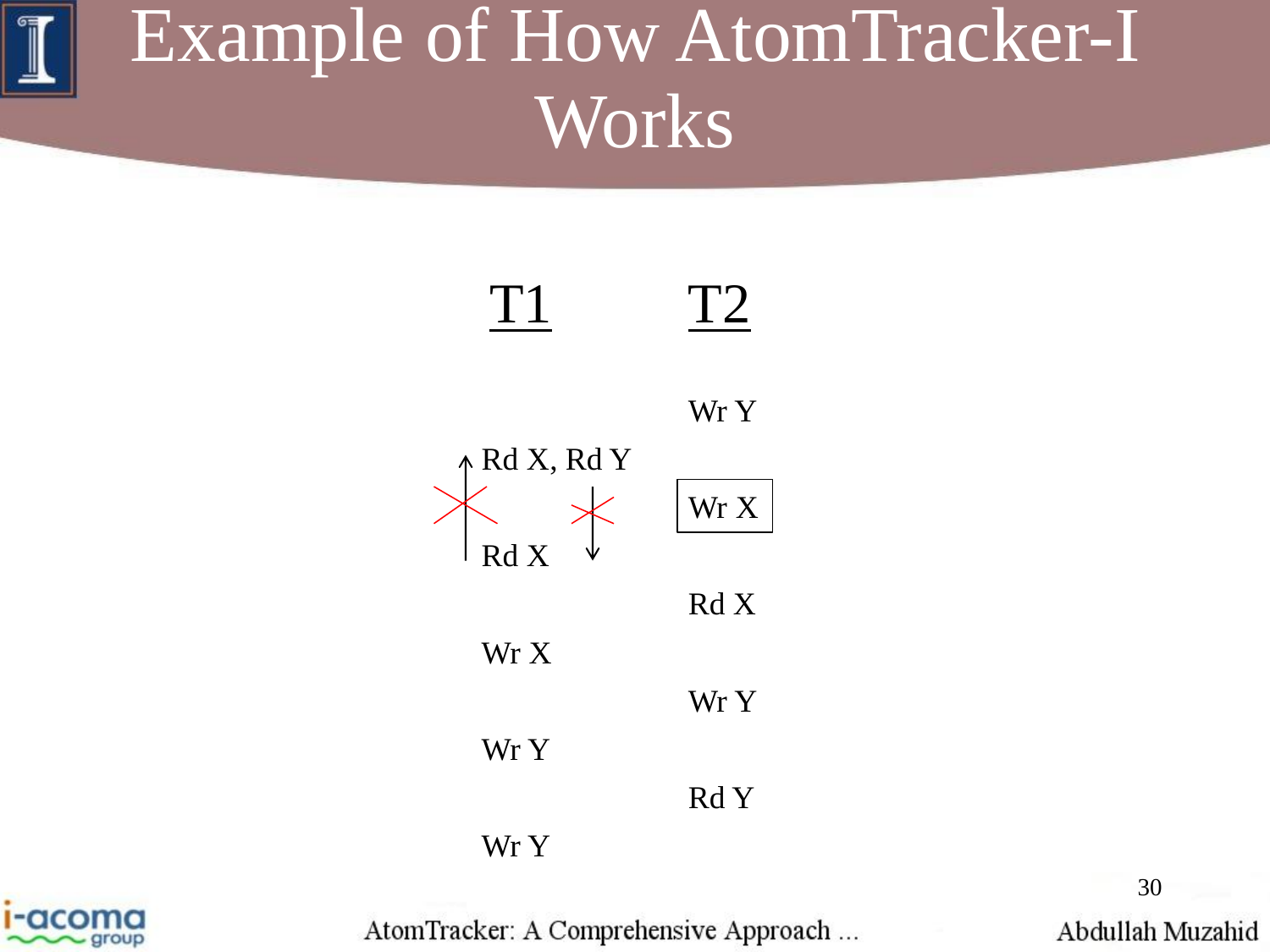



AtomTracker: A Comprehensive Approach ...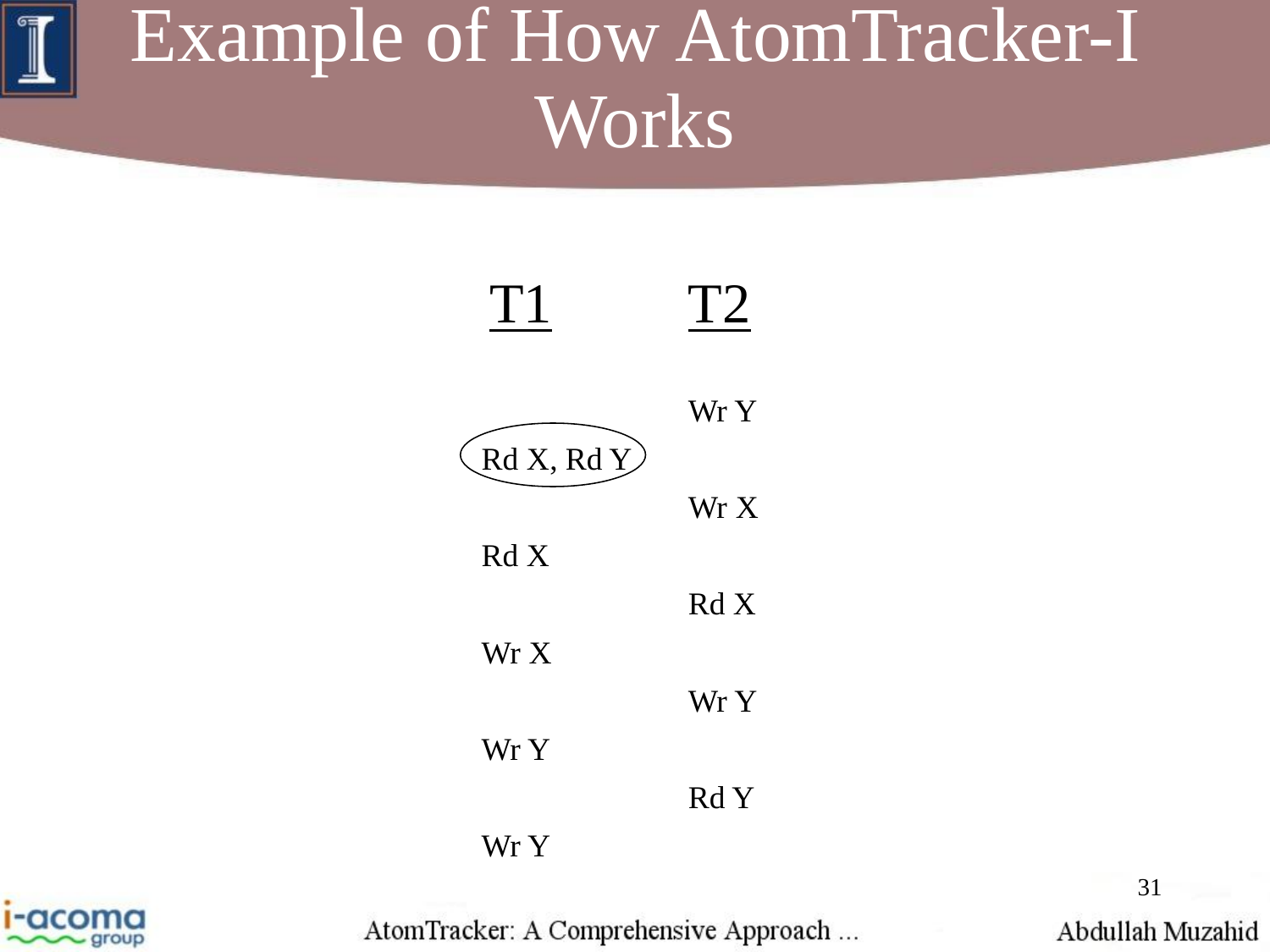



AtomTracker: A Comprehensive Approach ...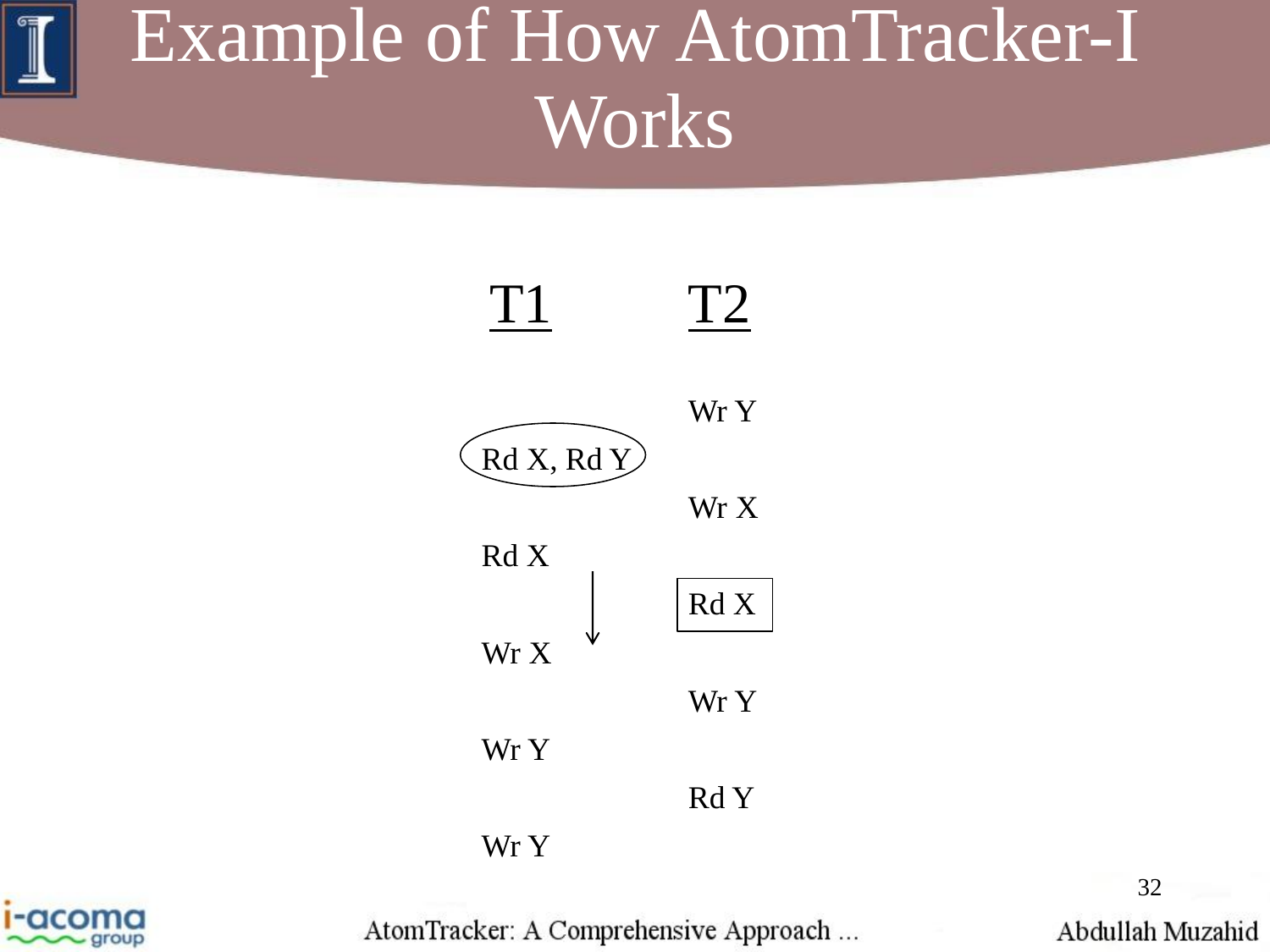

Rd Y

Wr Y



AtomTracker: A Comprehensive Approach ...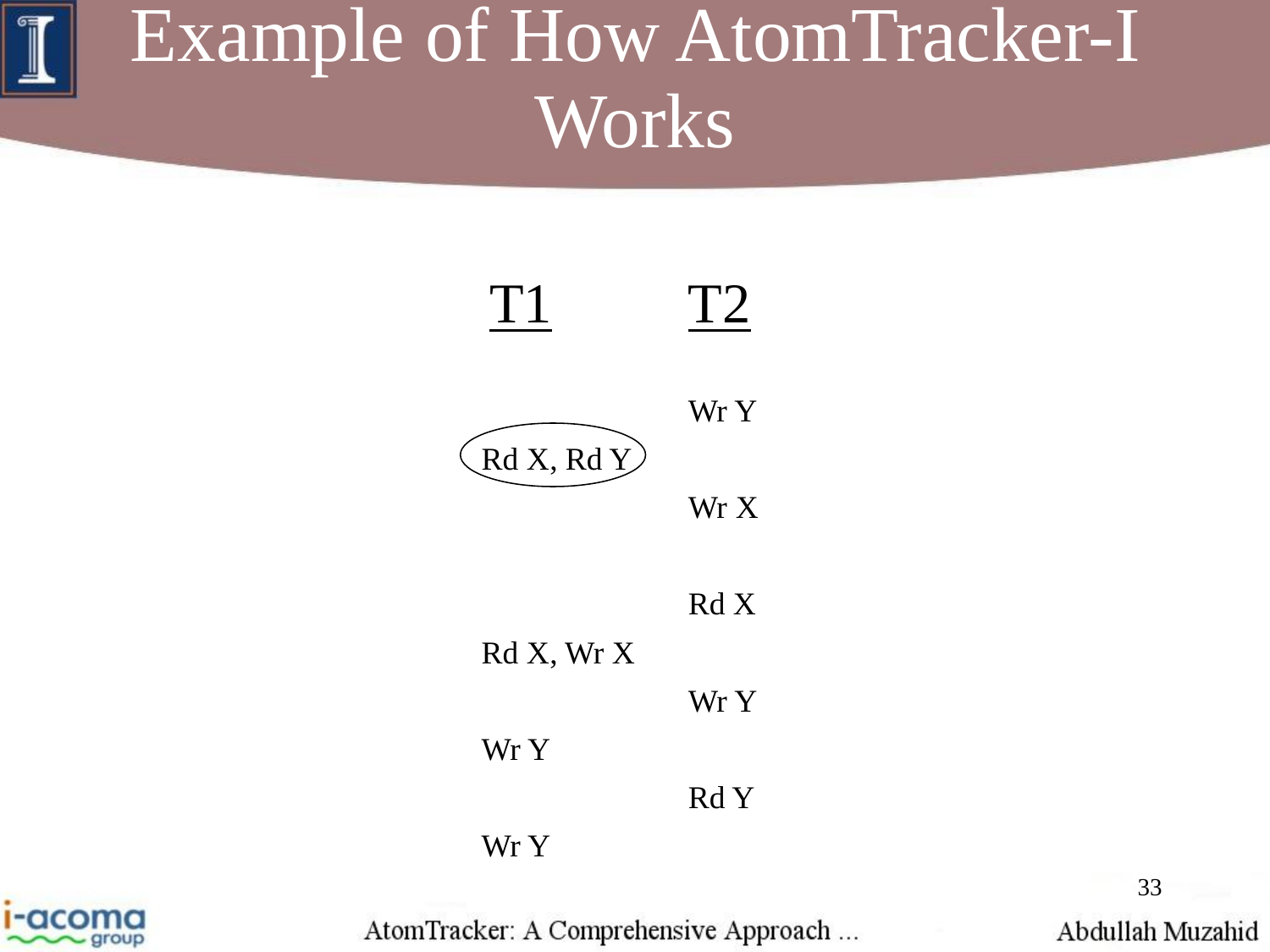



Wr X

Wr Y







AtomTracker: A Comprehensive Approach ...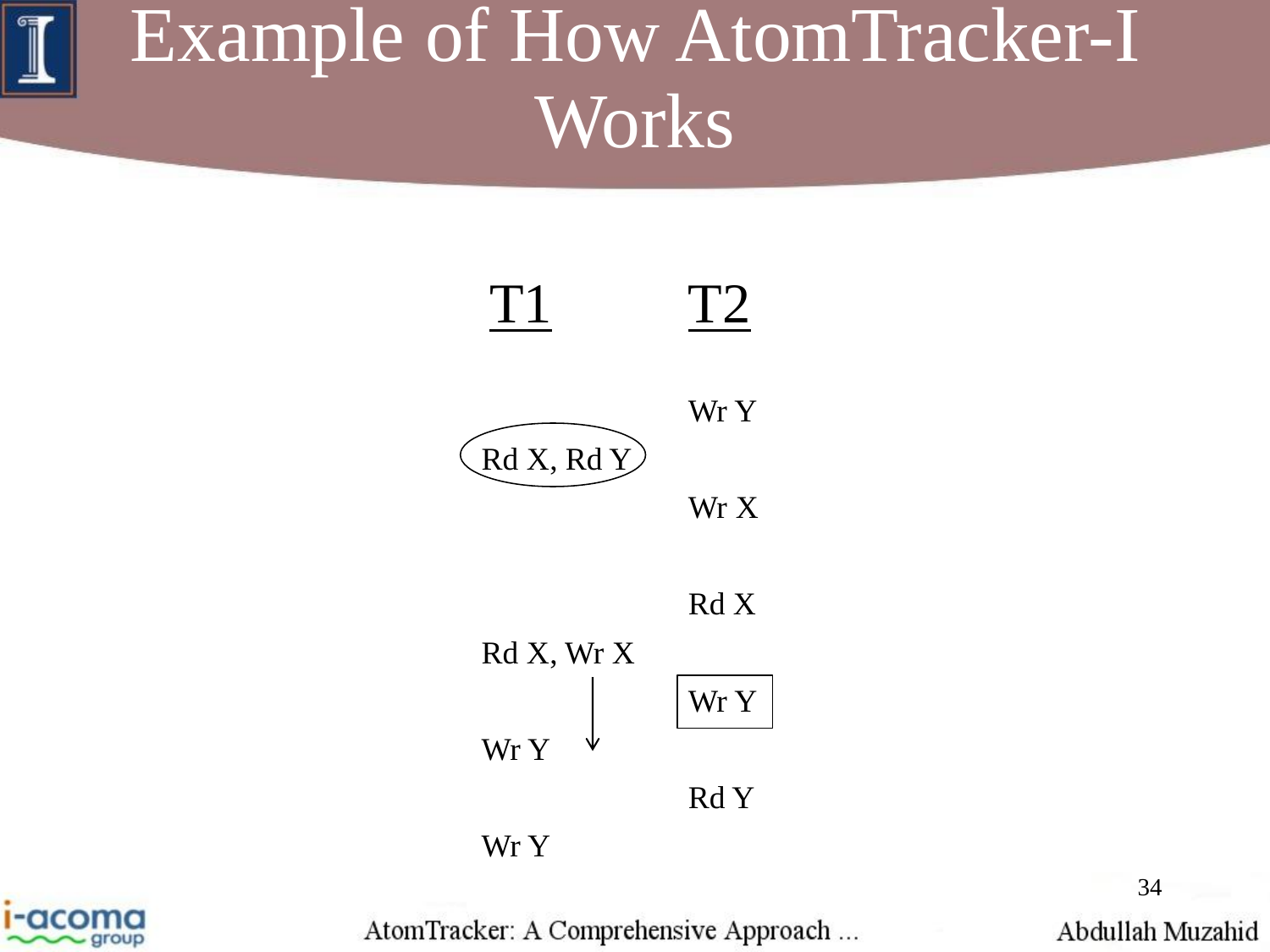



Wr Y Rd X, Wr X, Wr Y Rd Y

Wr Y



AtomTracker: A Comprehensive Approach ...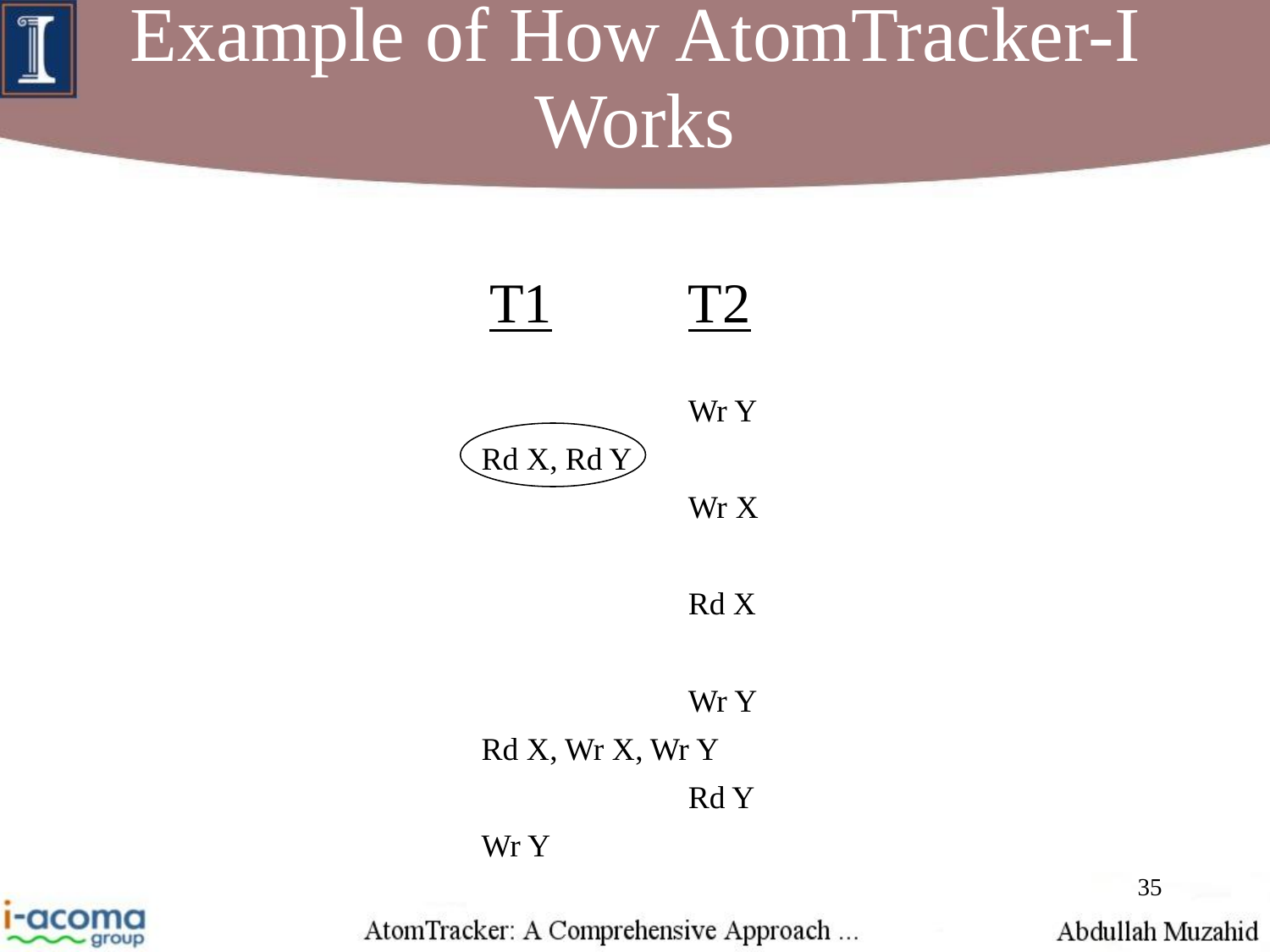



AtomTracker: A Comprehensive Approach ...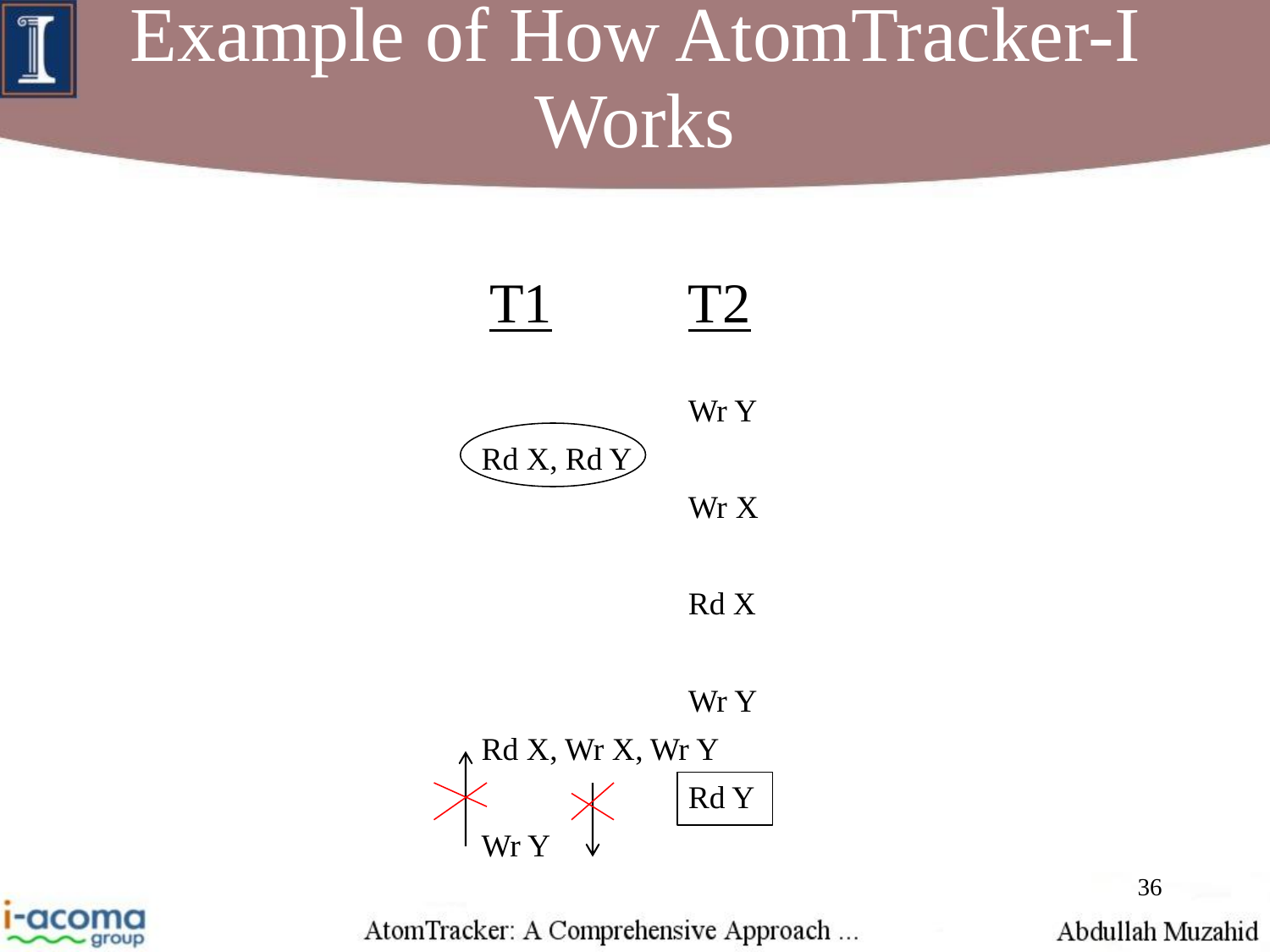#### Example of How AtomTracker-I Works





AtomTracker: A Comprehensive Approach ...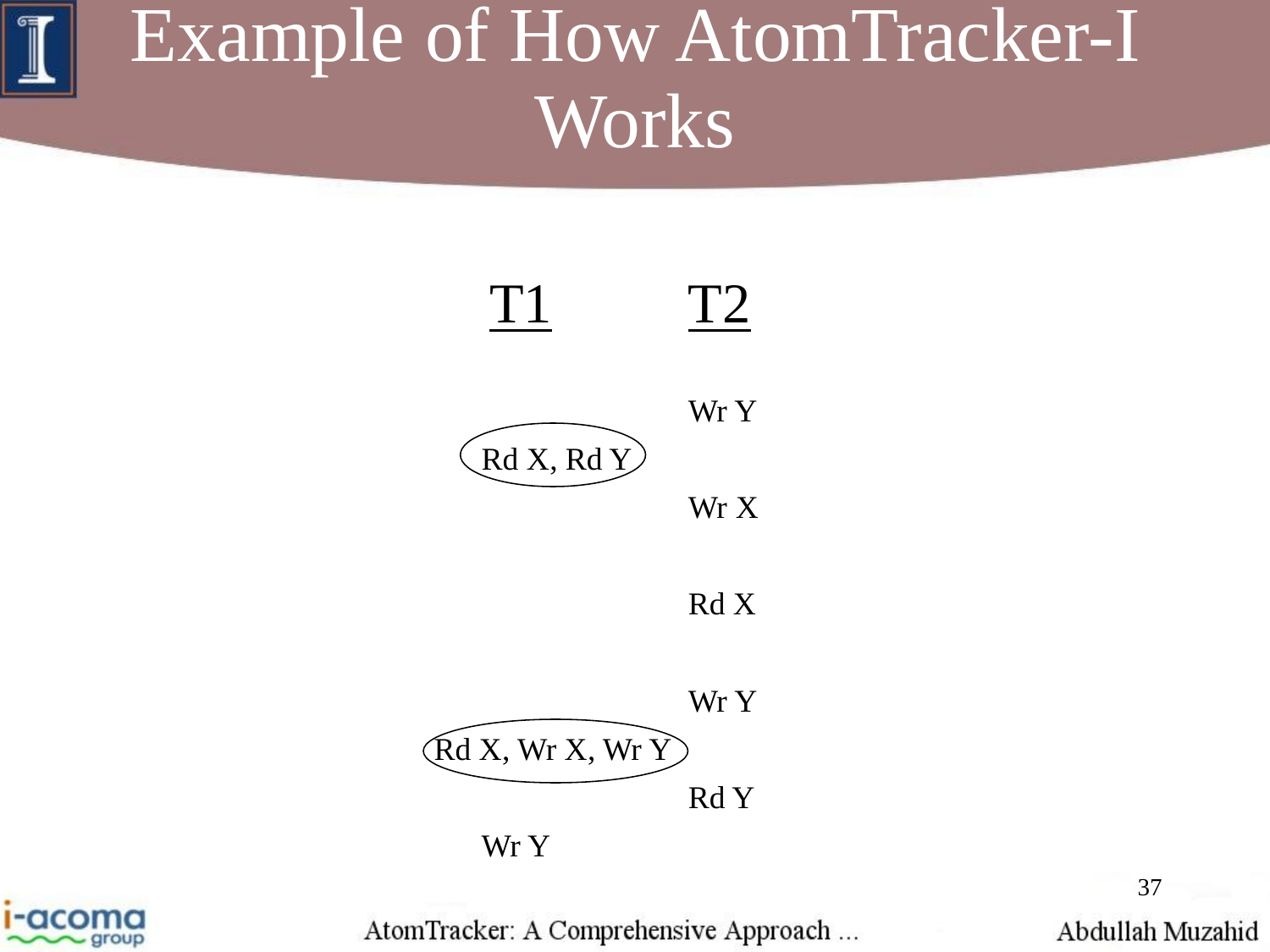#### Example of How AtomTracker-I Works





AtomTracker: A Comprehensive Approach ...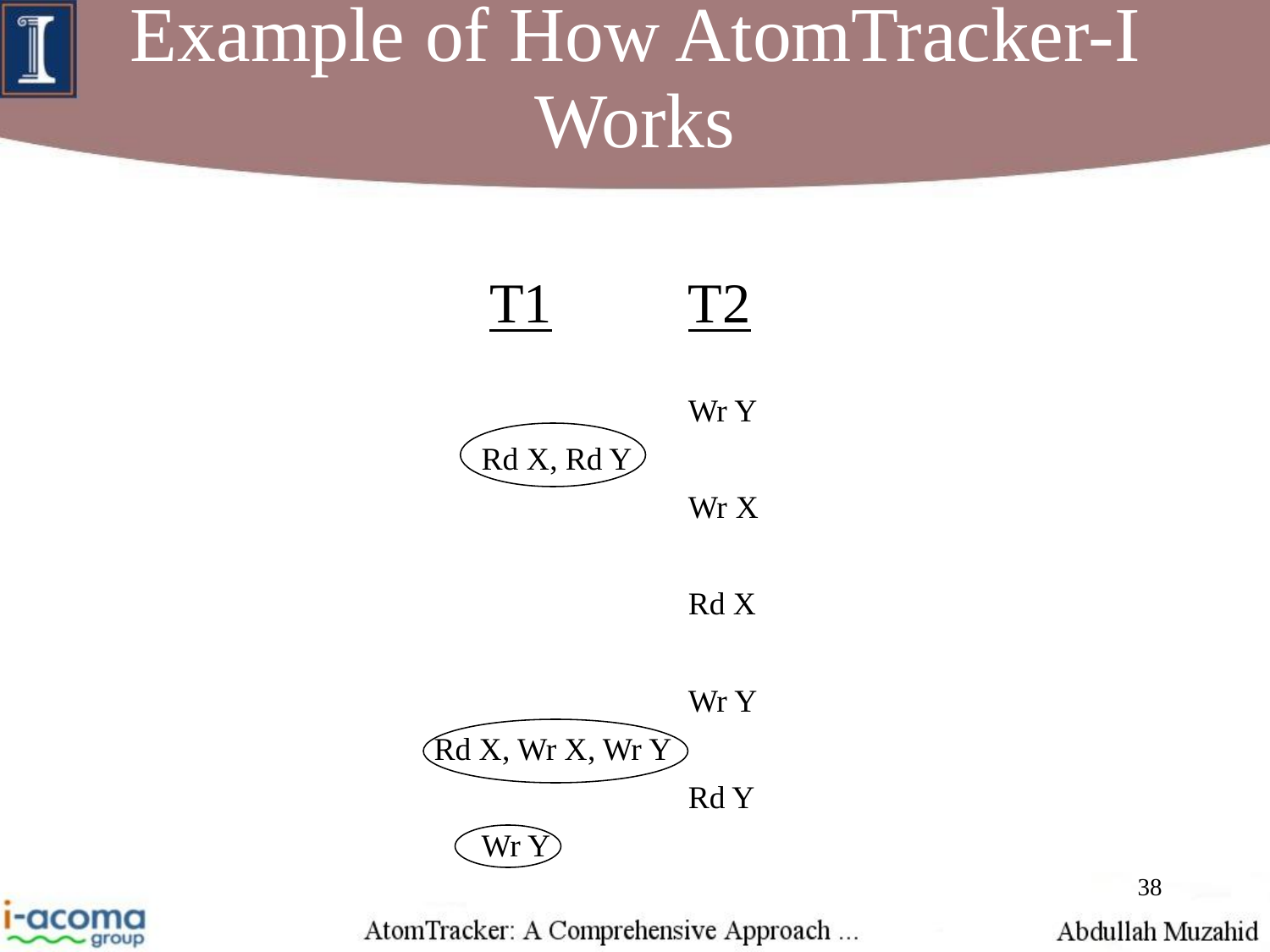#### Example of How AtomTracker-I Works





AtomTracker: A Comprehensive Approach ...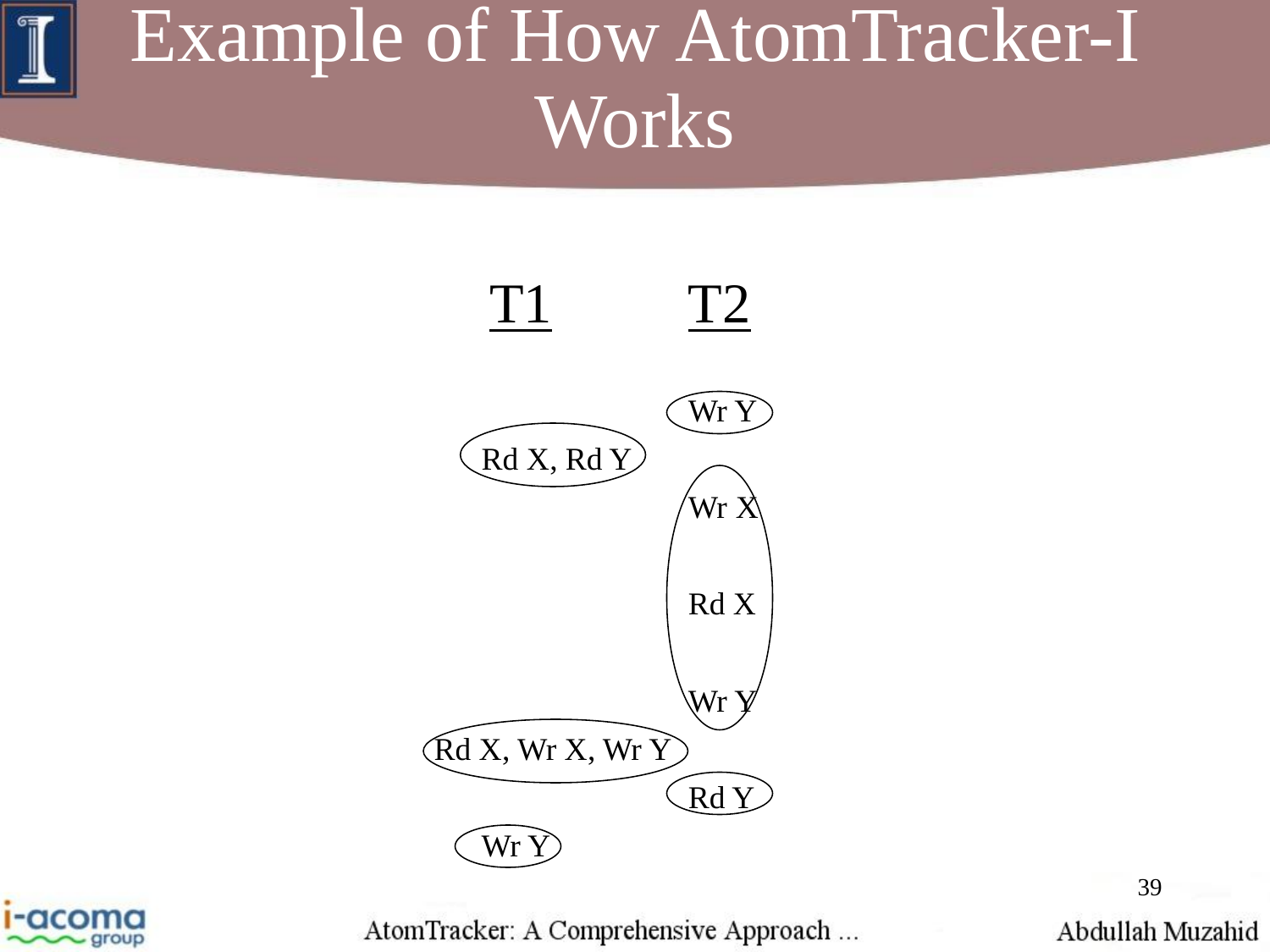# Convergence of AtomTracker-I

- Given a trace, find out the largest possible ARs
- As we see more and more traces, the larger ARs will get divided into multiple smaller ARs
- Eventually, we will find ARs close to the actual ones



AtomTracker: A Comprehensive Approach ...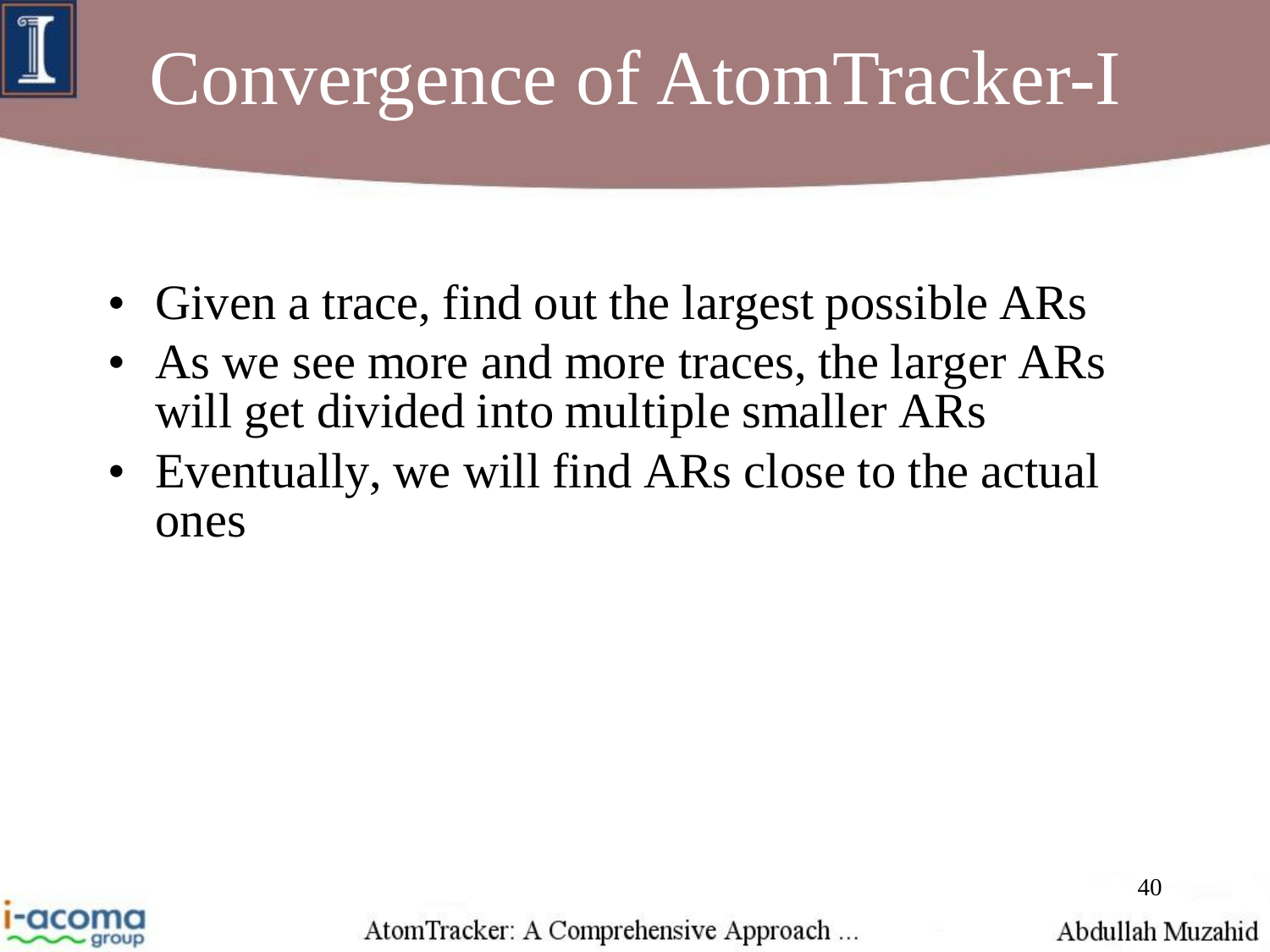

#### Illustrative Example of Convergence





AtomTracker: A Comprehensive Approach ...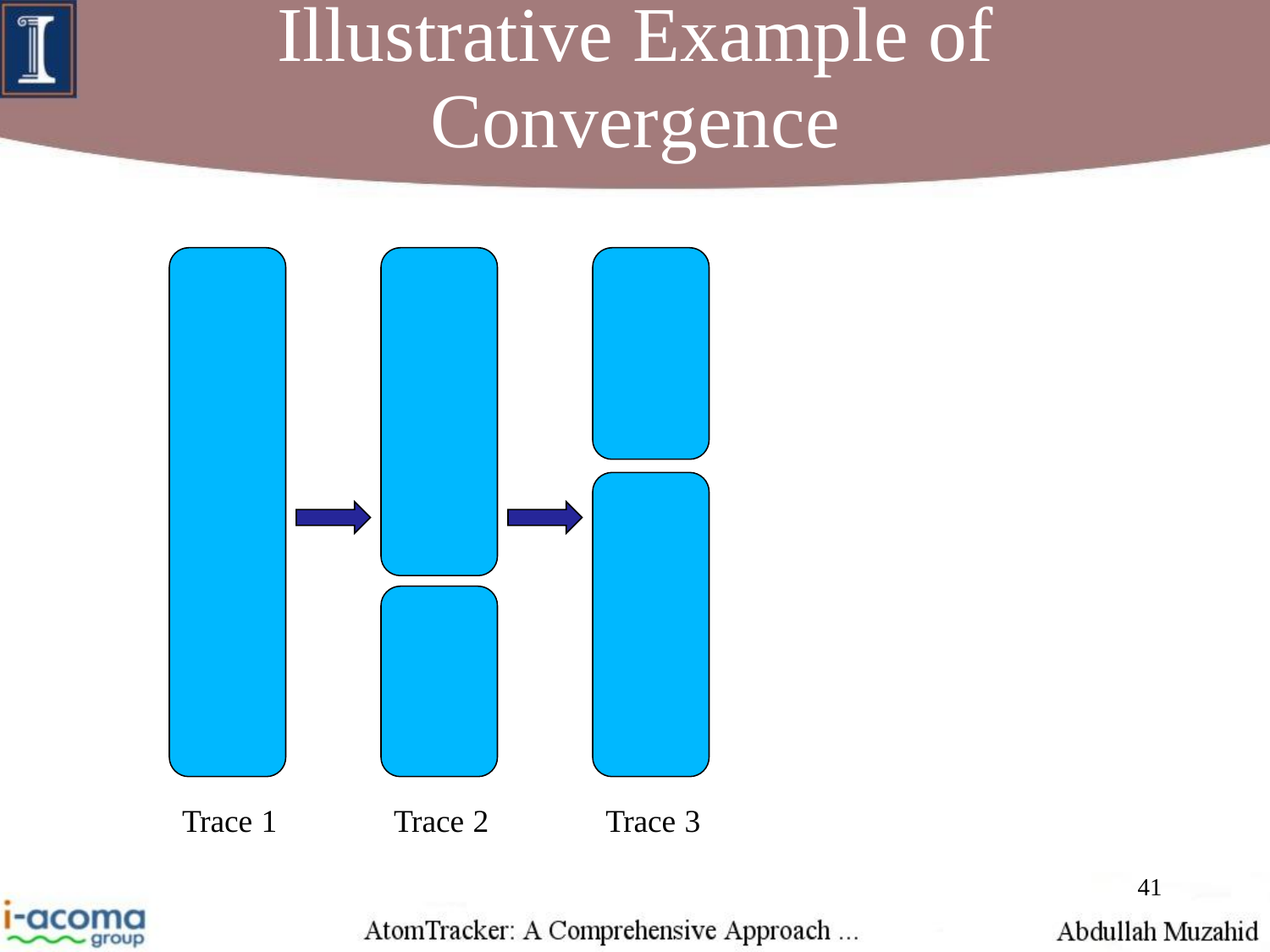

#### Illustrative Example of Convergence





AtomTracker: A Comprehensive Approach ...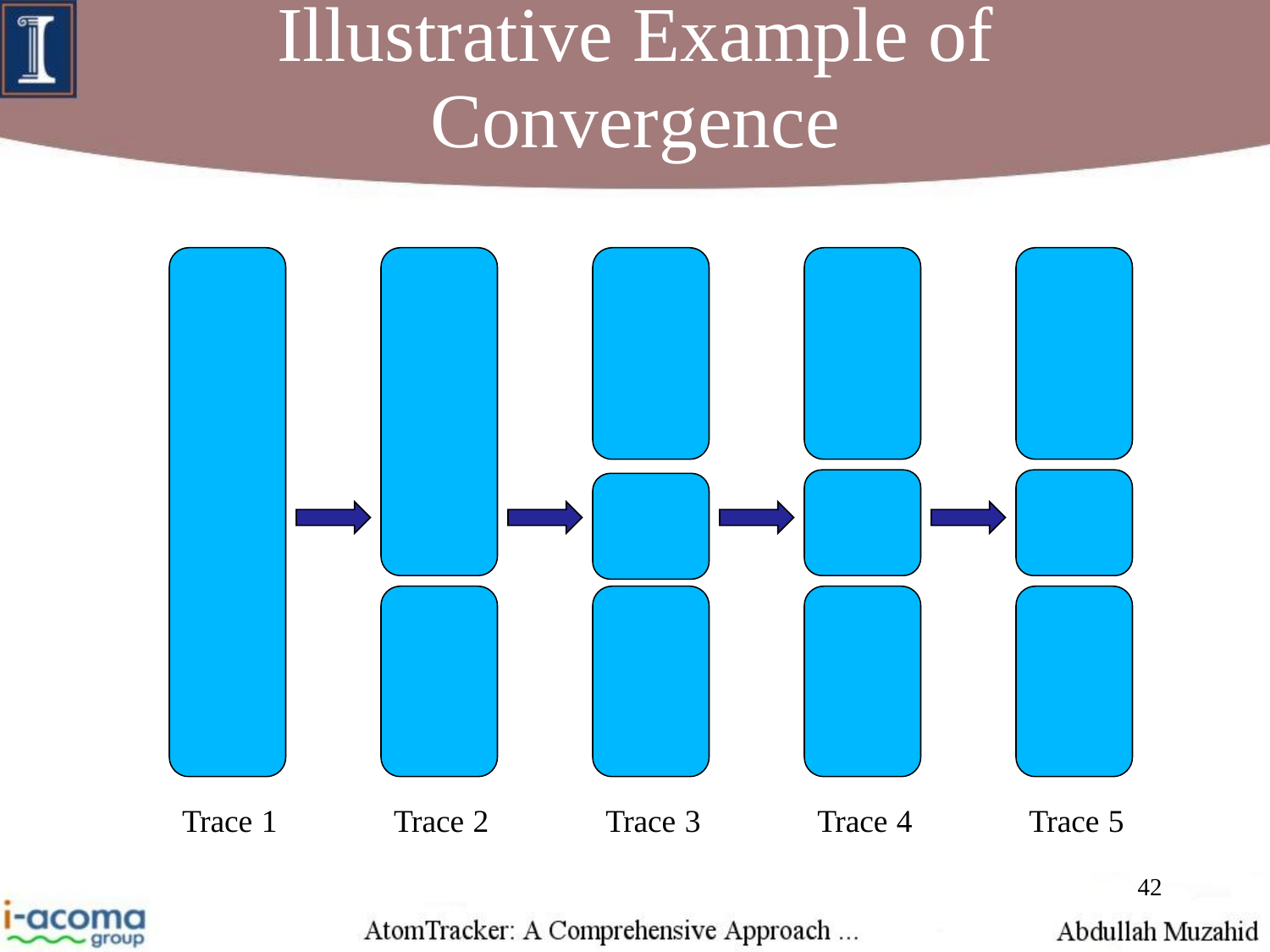

#### Design Decisions of AtomTracker-I

- Ignore synchronization accesses
	- Sync accesses might be incorrect
- Treat critical sections as indivisible group of instructions during the merging process
	- Typically critical sections are supposed to be atomic
- Finish AR at loop iteration boundaries
	- AR usually do not stride loop iteration



AtomTracker: A Comprehensive Approach ...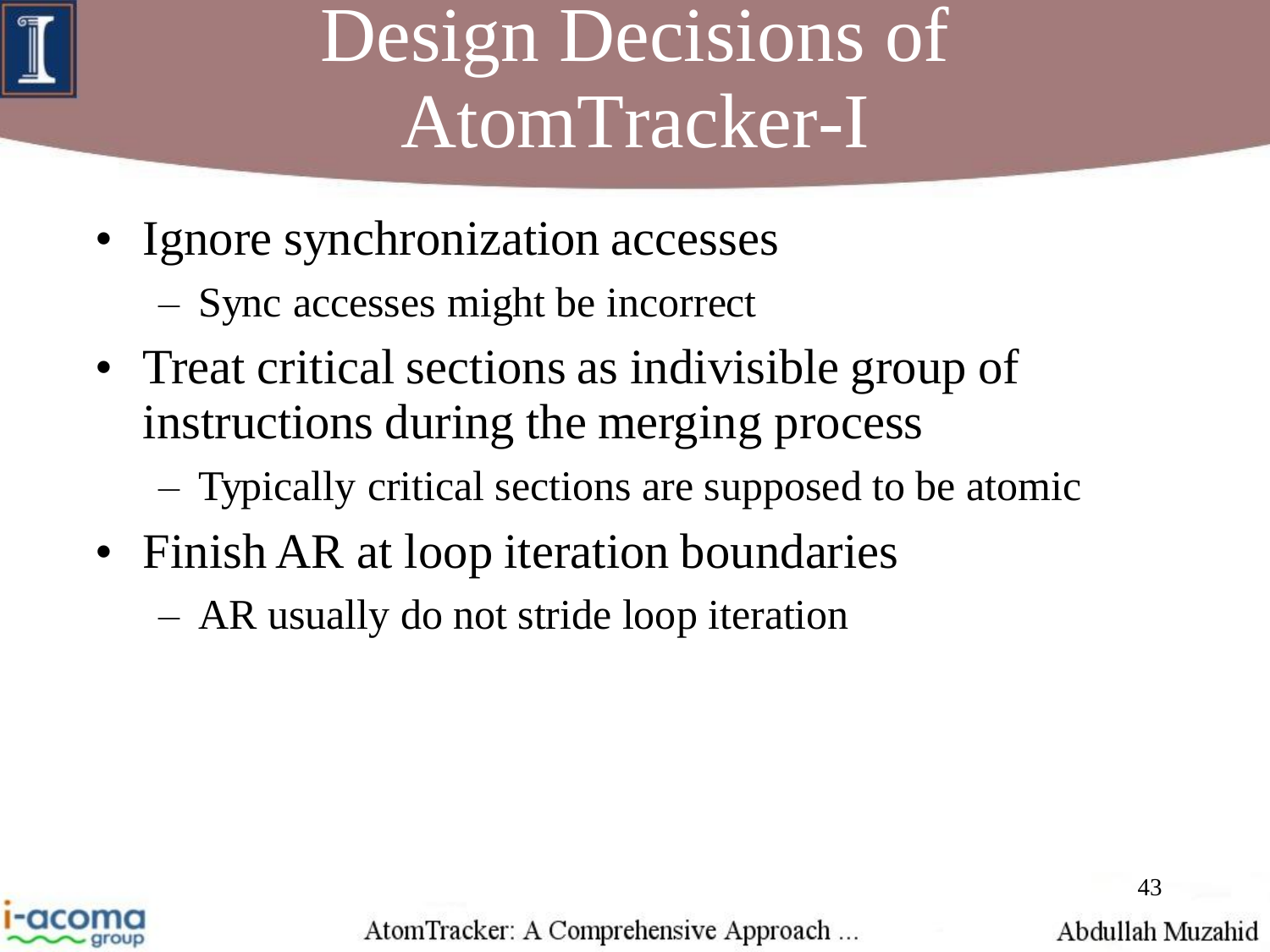

#### Result of Applying AtomTracker-I

Apache



- AR boundaries coincide with
	- Synchronizations
	- Data races
- Some AR contain multiple critical sections (CS)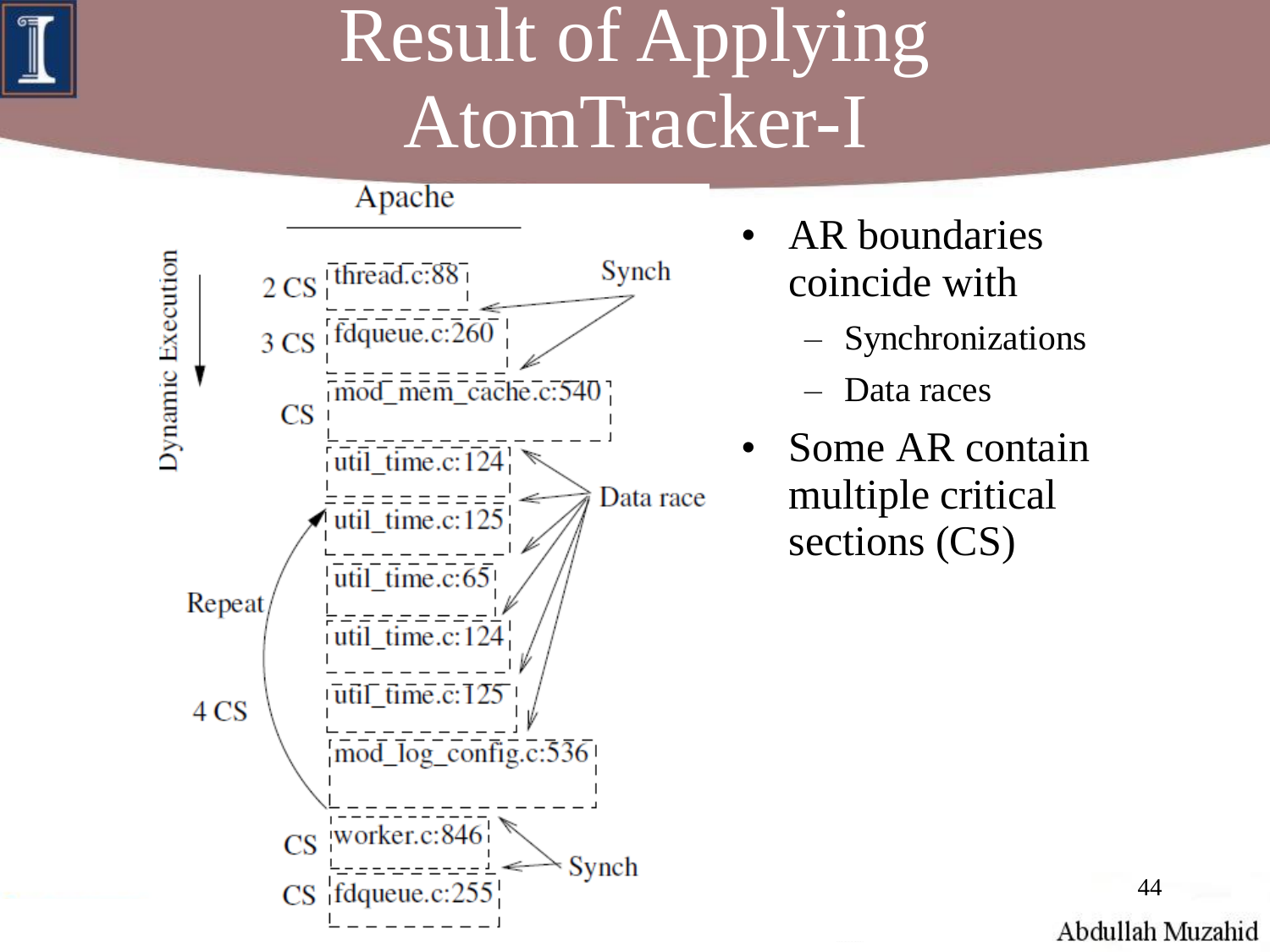

#### AtomTracker-D

- Takes a program with annotations in the binary
	- AR\_enter, AR\_exit
- Detects violations of these AR at runtime
- Idea: As two ARs execute concurrently, AtomTracker-D checks if they can be made to appear to execute in sequence

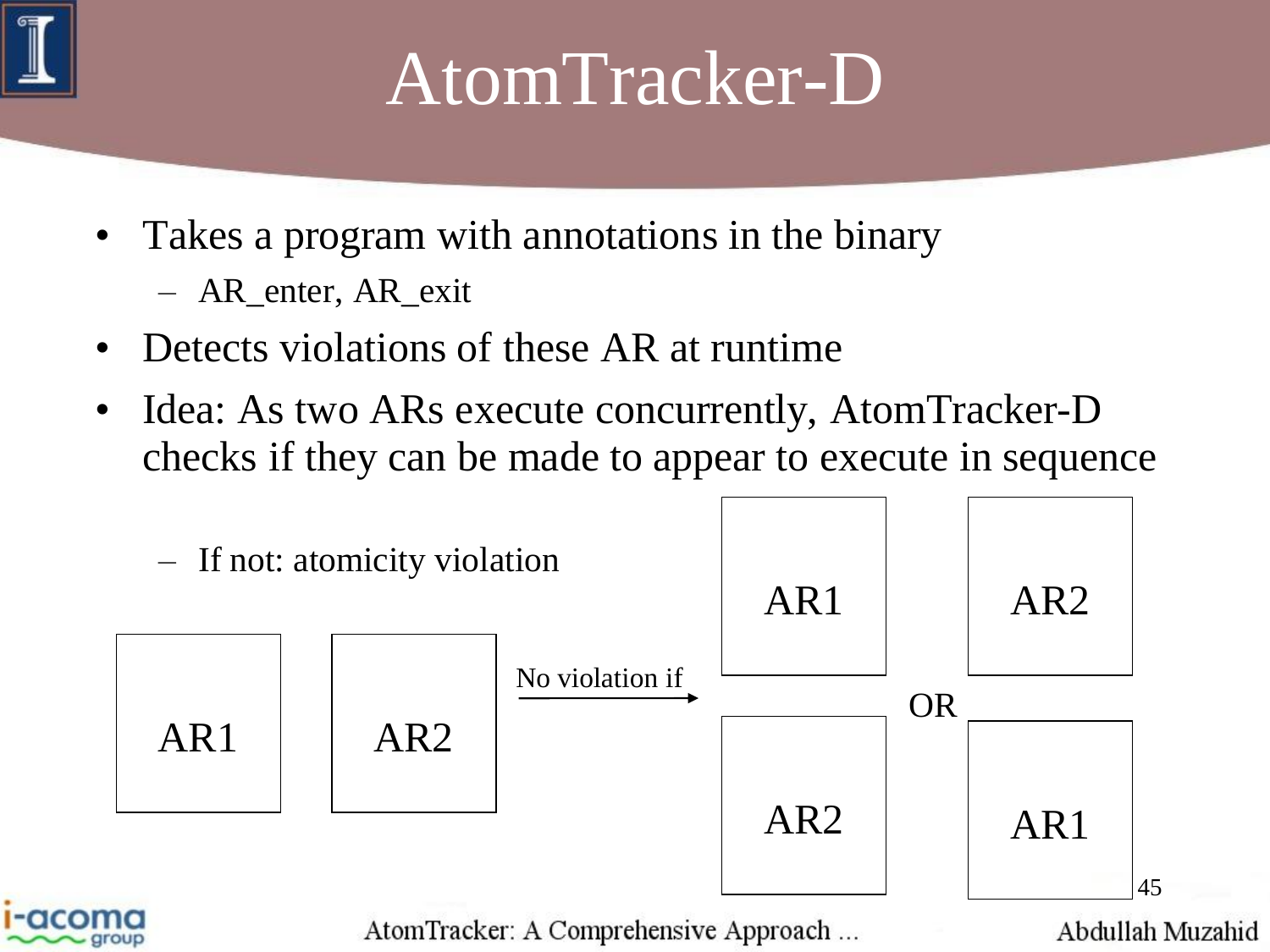- Considers each access of the two concurrent ARs in order and checks for conflicts
- Each processor keeps a local flag
	- Tells the order of own AR relative to other AR
	- Values: {Before (B), After (A), Unordered (U)}

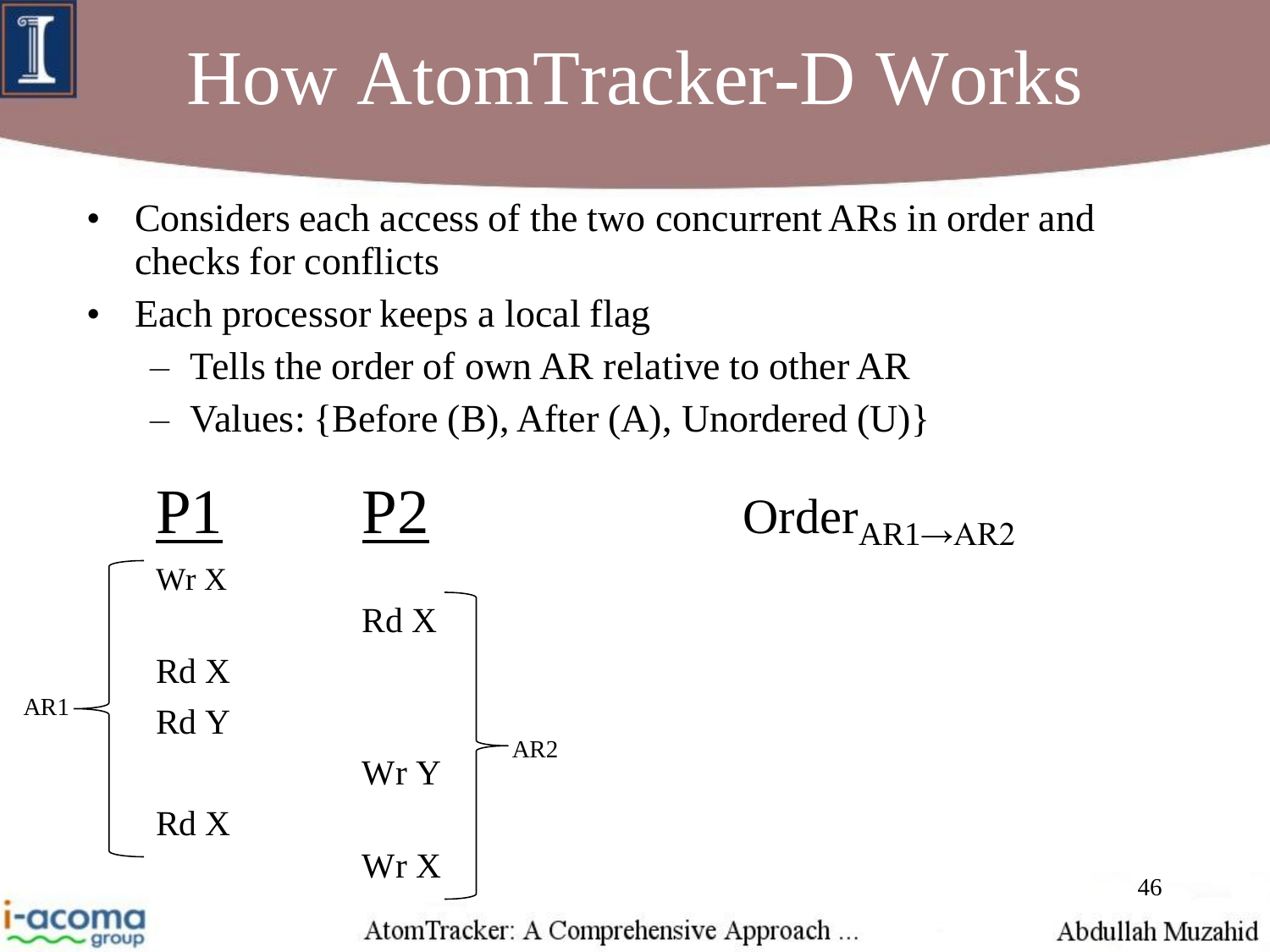- Considers each access of the two concurrent ARs in order and checks for conflicts
- Each processor keeps a local flag
	- Tells the order of own AR relative to other AR
	- Values: {Before (B), After (A), Unordered (U)}

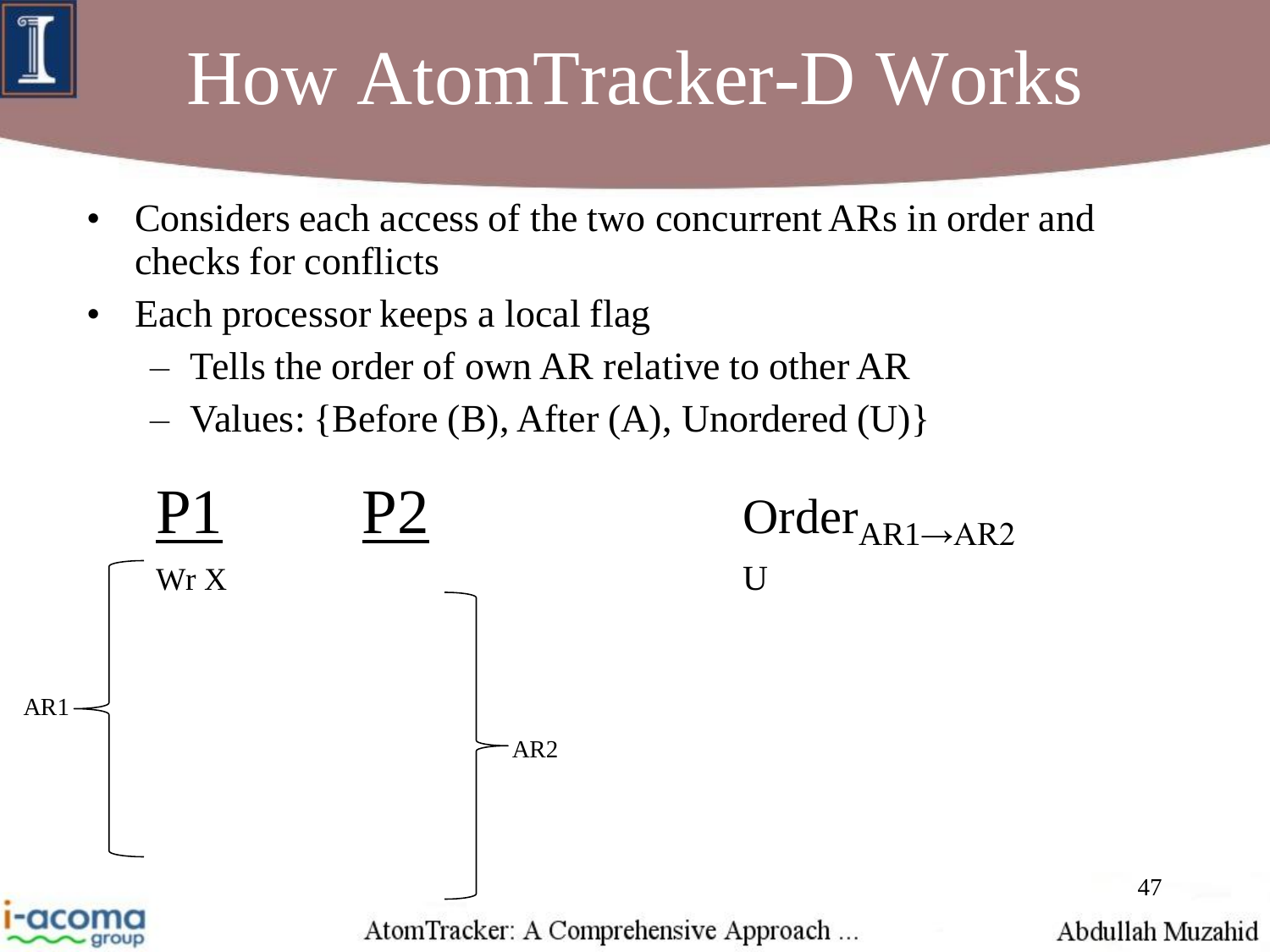- Considers each access of the two concurrent ARs in order and checks for conflicts
- Each processor keeps a local flag
	- Tells the order of own AR relative to other AR
	- Values: {Before (B), After (A), Unordered (U)}

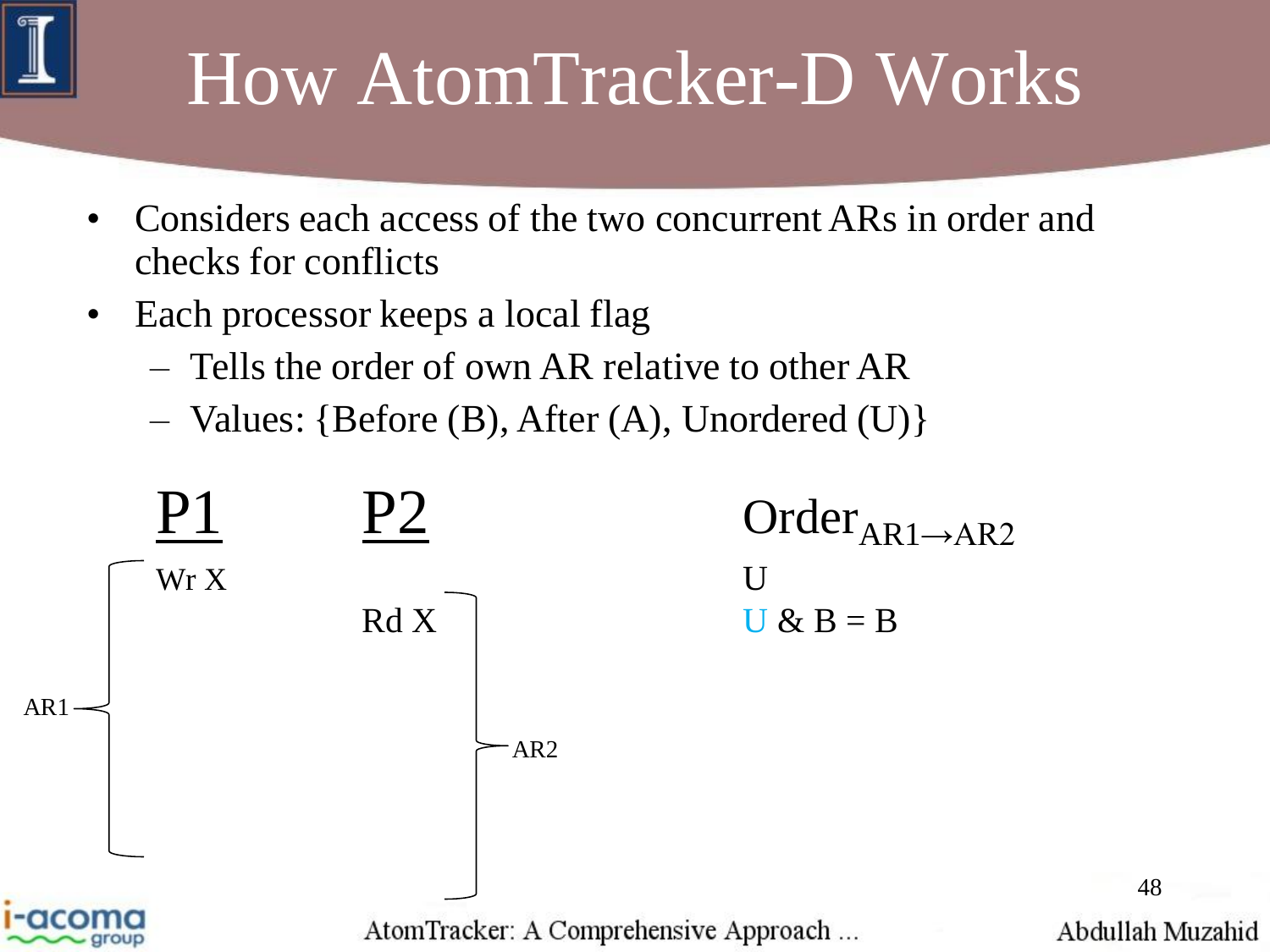- Considers each access of the two concurrent ARs in order and checks for conflicts
- Each processor keeps a local flag
	- Tells the order of own AR relative to other AR
	- Values: {Before (B), After (A), Unordered (U)}

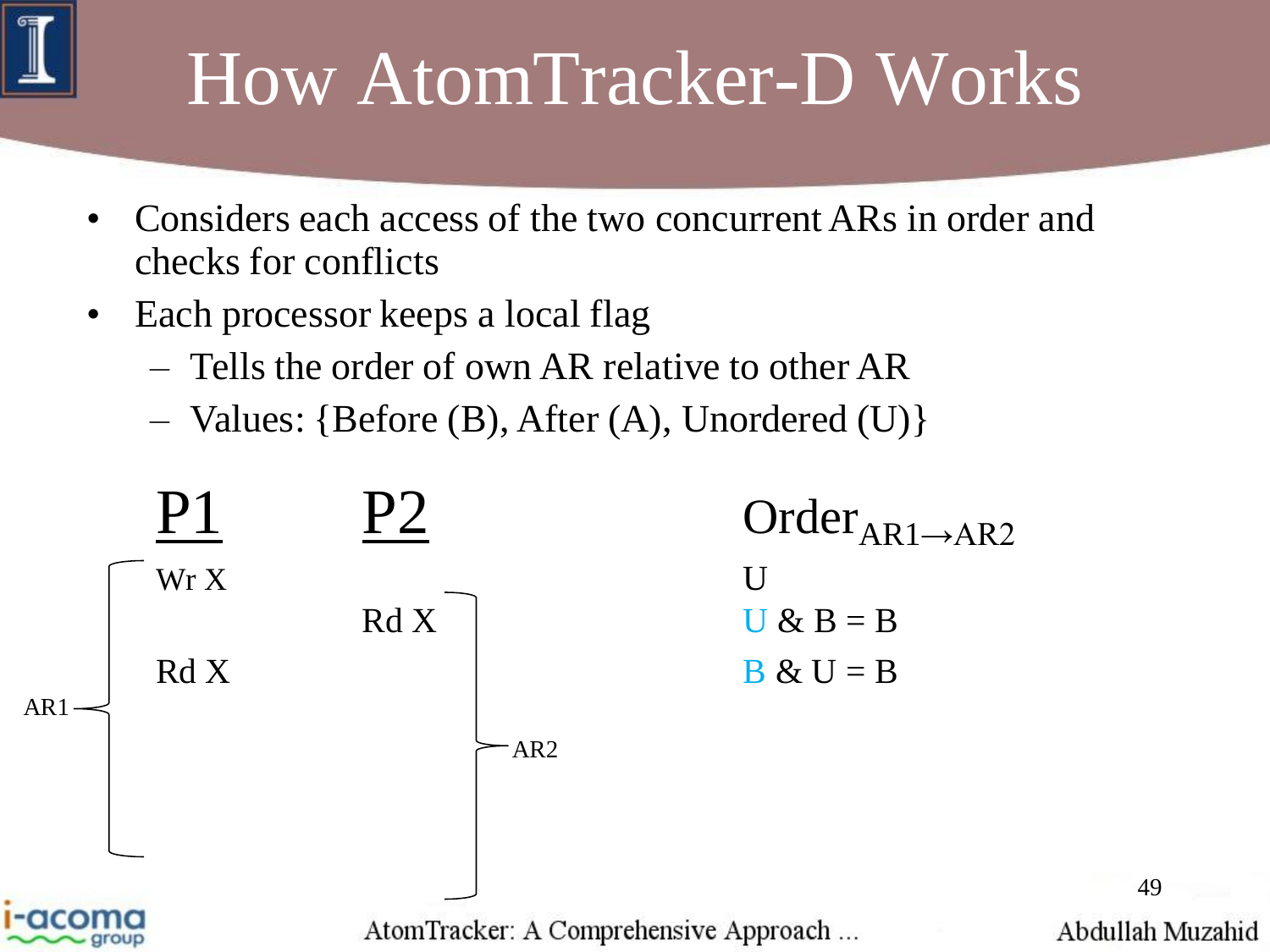- Considers each access of the two concurrent ARs in order and checks for conflicts
- Each processor keeps a local flag
	- Tells the order of own AR relative to other AR
	- Values: {Before (B), After (A), Unordered (U)}

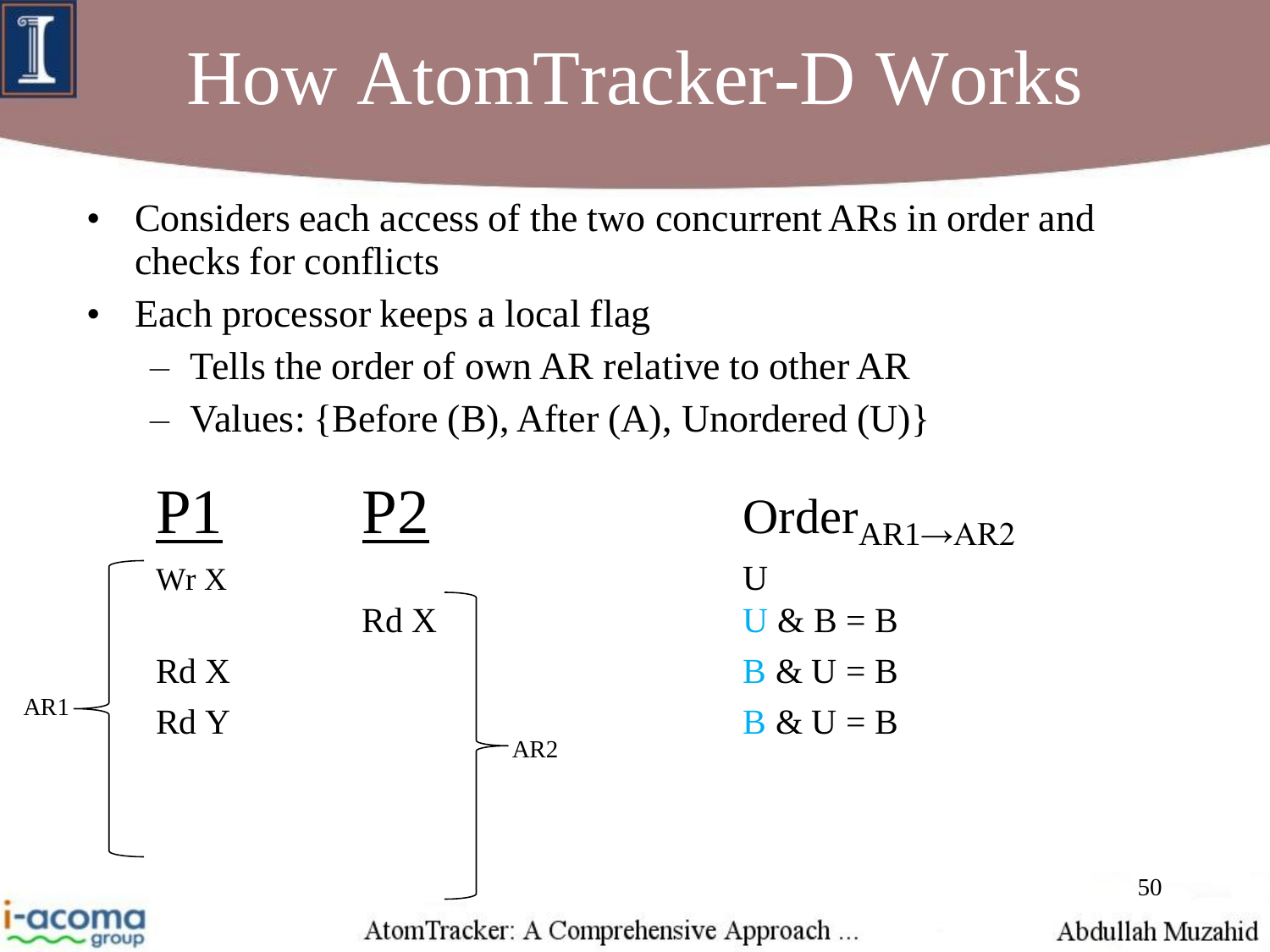- Considers each access of the two concurrent ARs in order and checks for conflicts
- Each processor keeps a local flag
	- Tells the order of own AR relative to other AR
	- Values: {Before (B), After (A), Unordered (U)}

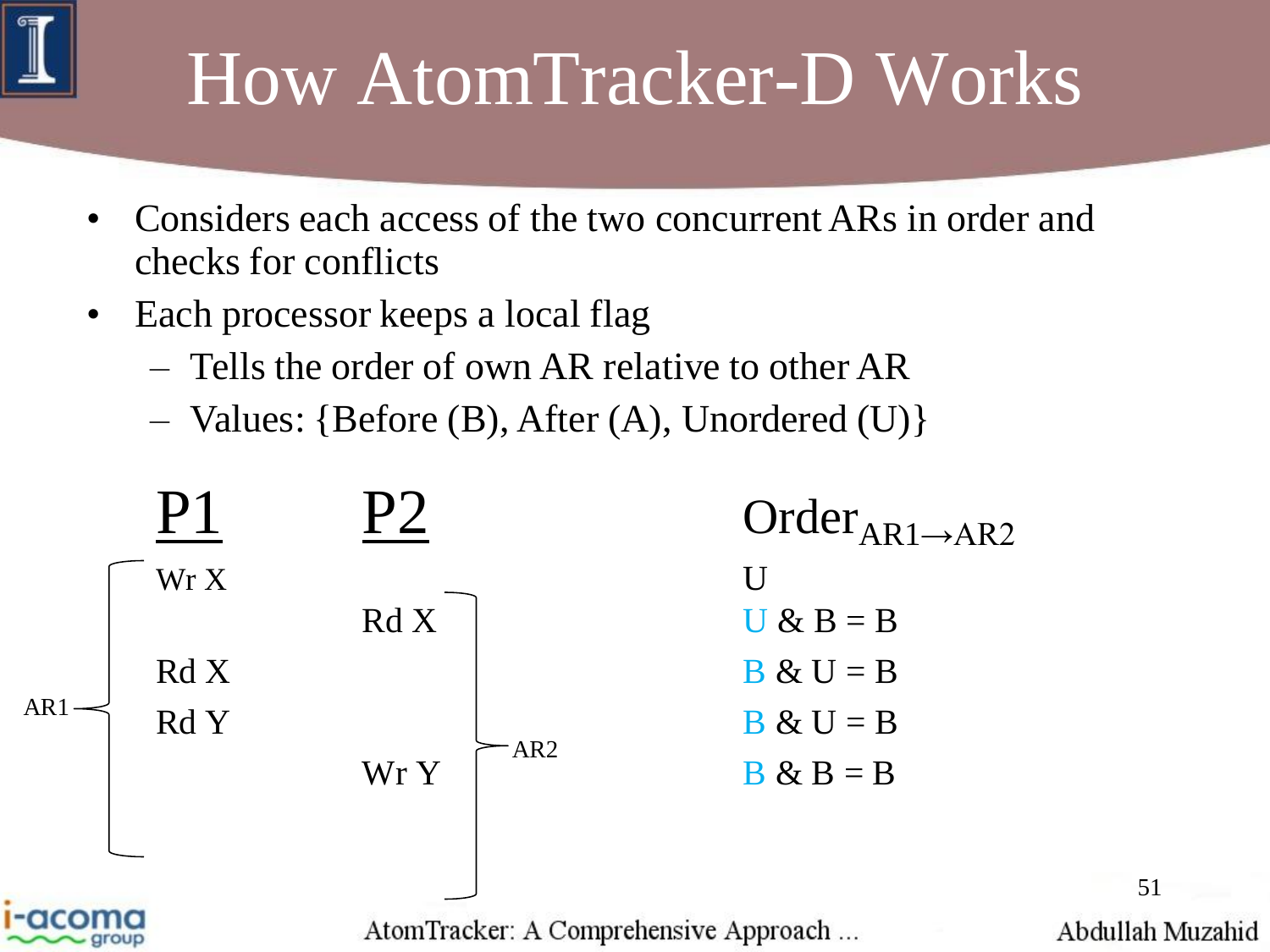- Considers each access of the two concurrent ARs in order and checks for conflicts
- Each processor keeps a local flag
	- Tells the order of own AR relative to other AR
	- Values: {Before (B), After (A), Unordered (U)}

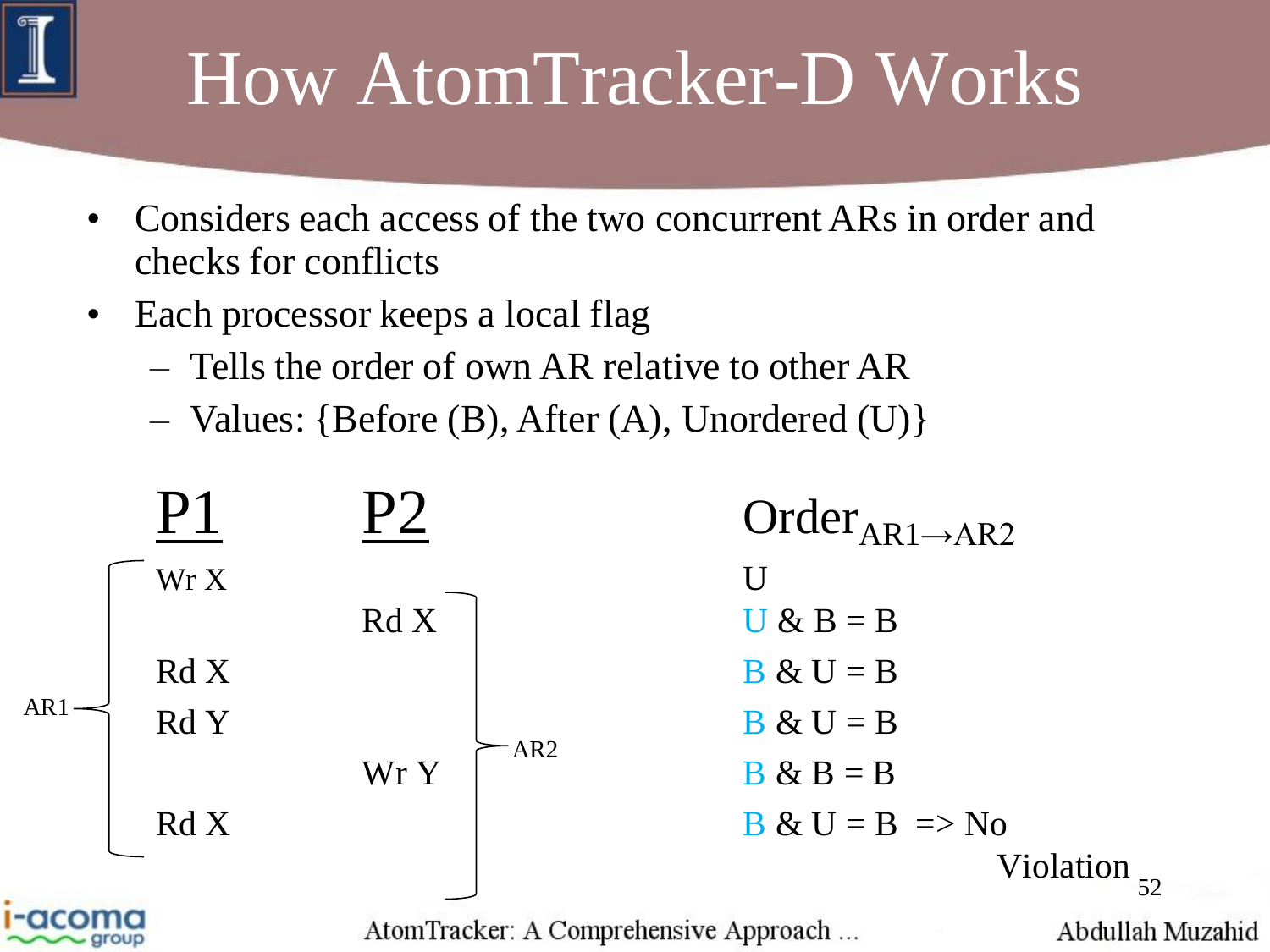- Considers each access of the two concurrent ARs in order and checks for conflicts
- Each processor keeps a local flag
	- Tells the order of own AR relative to other AR
	- Values: {Before (B), After (A), Unordered (U)}

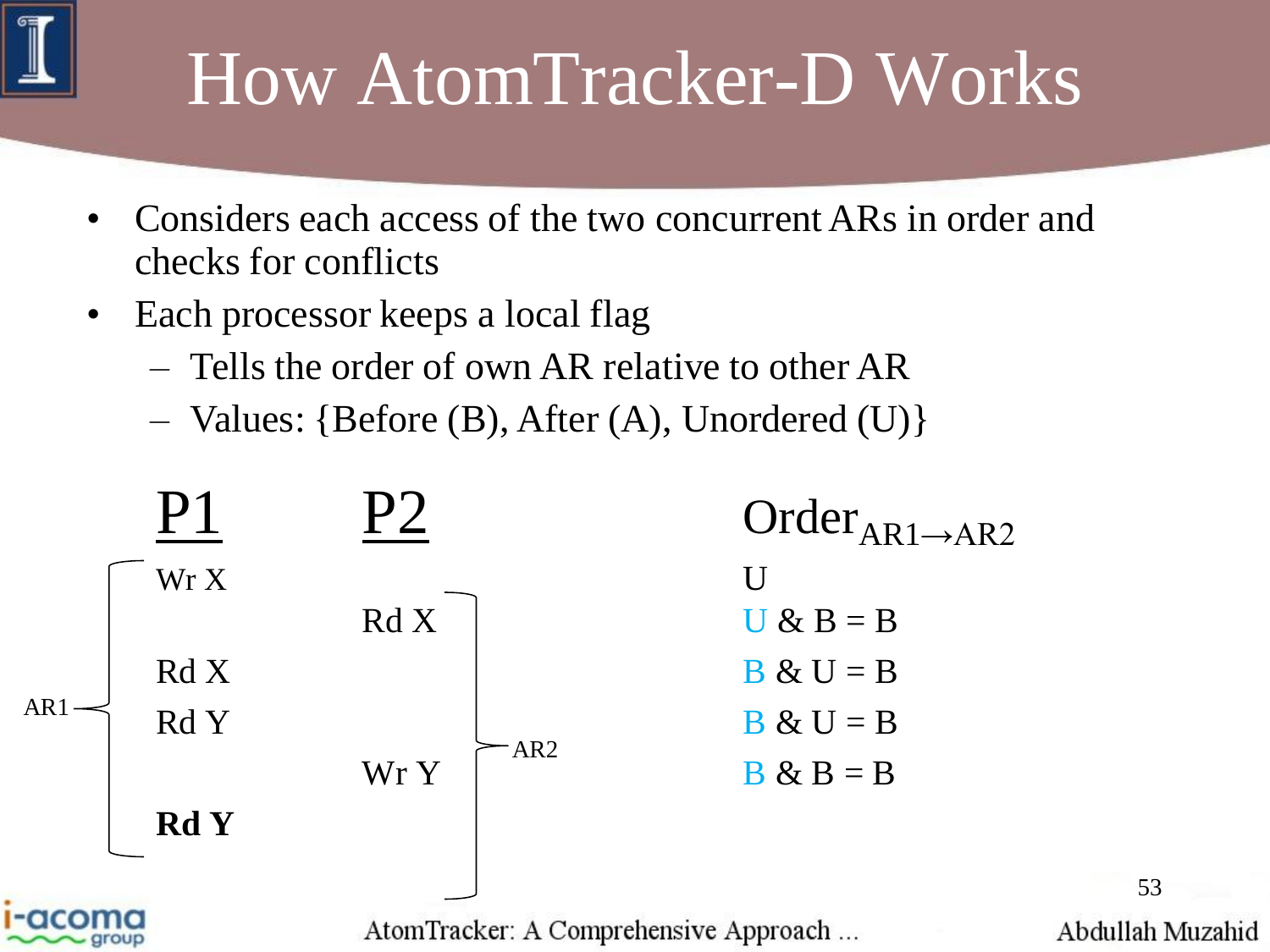- Considers each access of the two concurrent ARs in order and checks for conflicts
- Each processor keeps a local flag
	- Tells the order of own AR relative to other AR
	- Values: {Before (B), After (A), Unordered (U)}

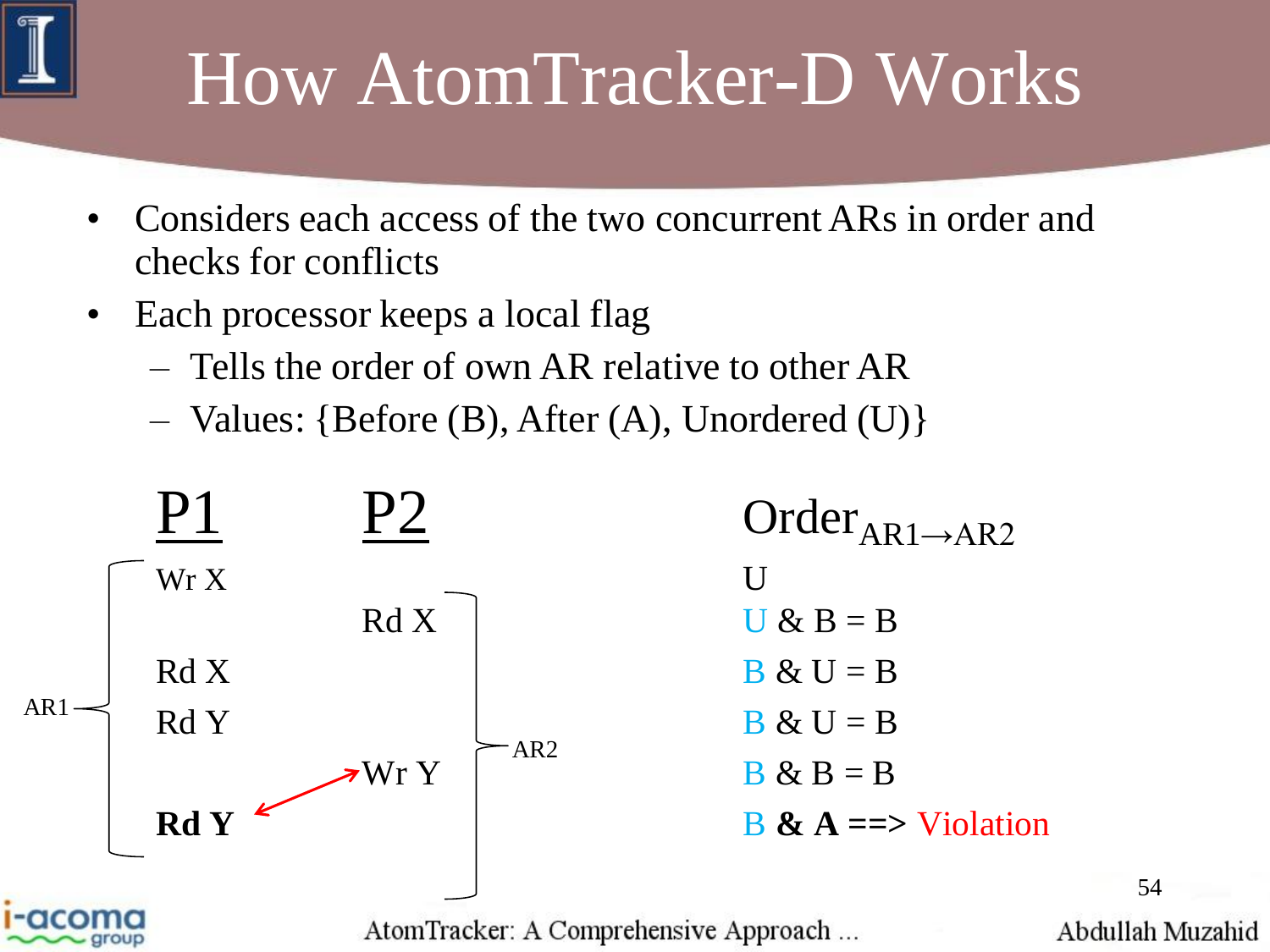# AtomTracker-D Implementation

#### – Software:

- Use PIN
- For each access, check a software data structure
- Hardware:
	- Leverage the cache coherence protocol messages
	- Negligible execution overhead



AtomTracker: A Comprehensive Approach ...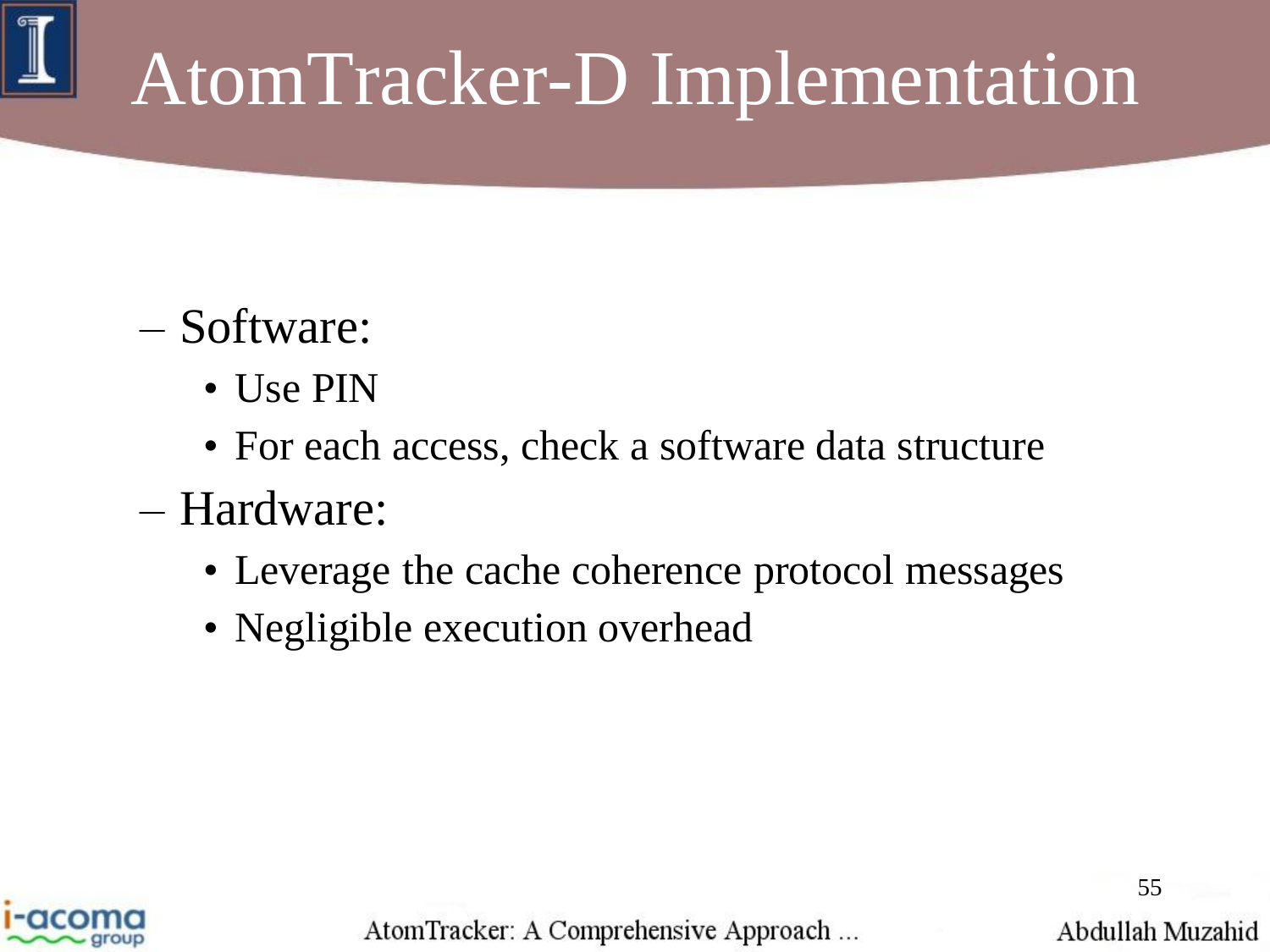

#### AtomTracker-D Hardware Implementation

- Key insight: AtomTracker-D
	- Does not need to see all accesses
	- Only needs to see those that can change Order flag
- What are these accesses?
	- Those that introduce WAR, WAW, RAW deps
		- First one of these induces cache coh msg
- Problem: first access in an AR may be invisible to coherence protocol
	- First read to line in S state or first R/W to line in D state
	- Solution: R and W FirstAccess bits in cache tags



AtomTracker: A Comprehensive Approach ...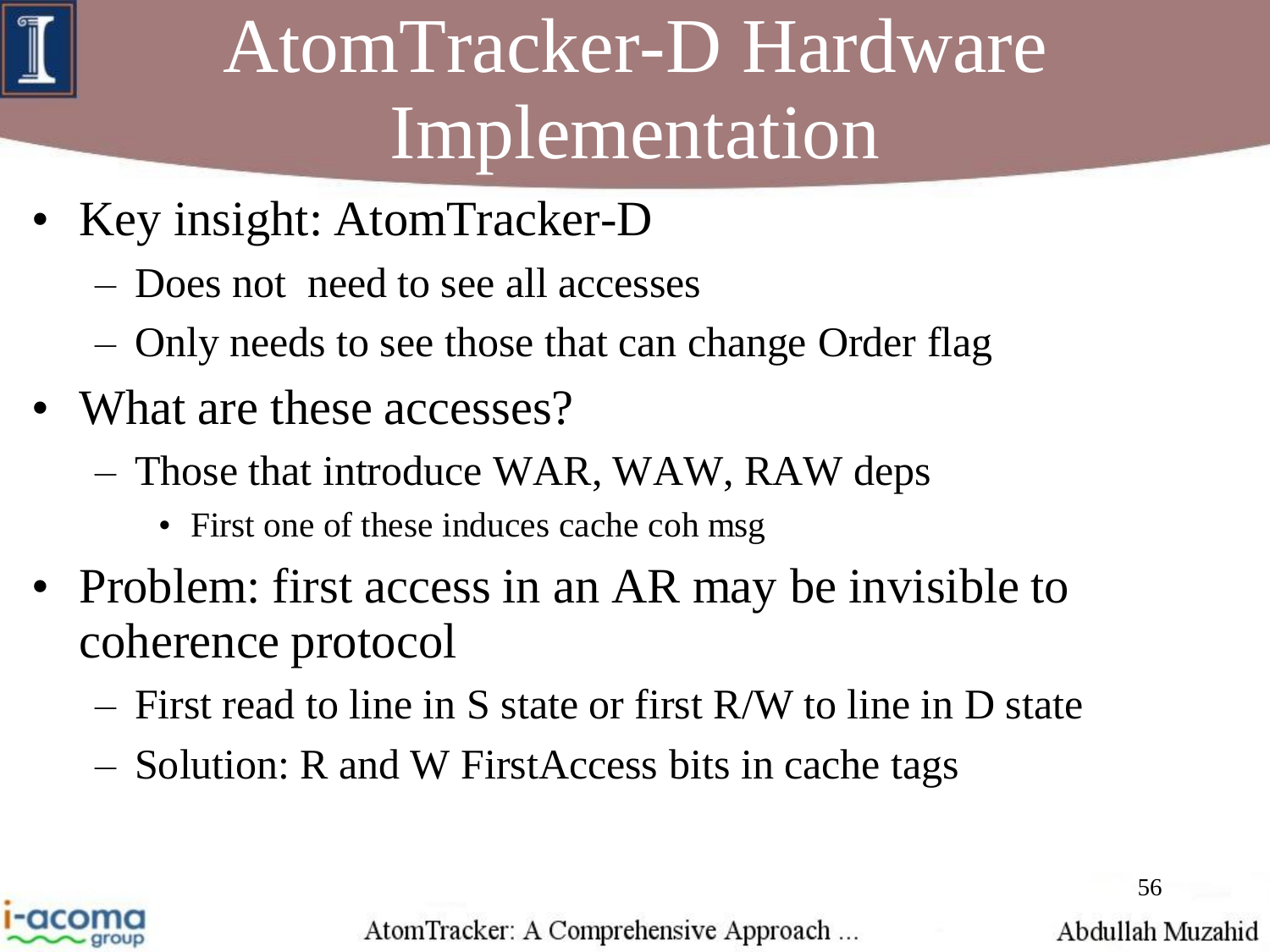## Bus Based Implementation

- Hardware module (AVM) on bus
- Signatures to summarize accesses with little state
	- Detect ordering conflicts of ARs
- Each memory access updates the Order flags in all the processors using signatures
- Suffers from false sharing and false positives



57 Abdullah Muzahid



Atomicity Violation Detection Module (AVM)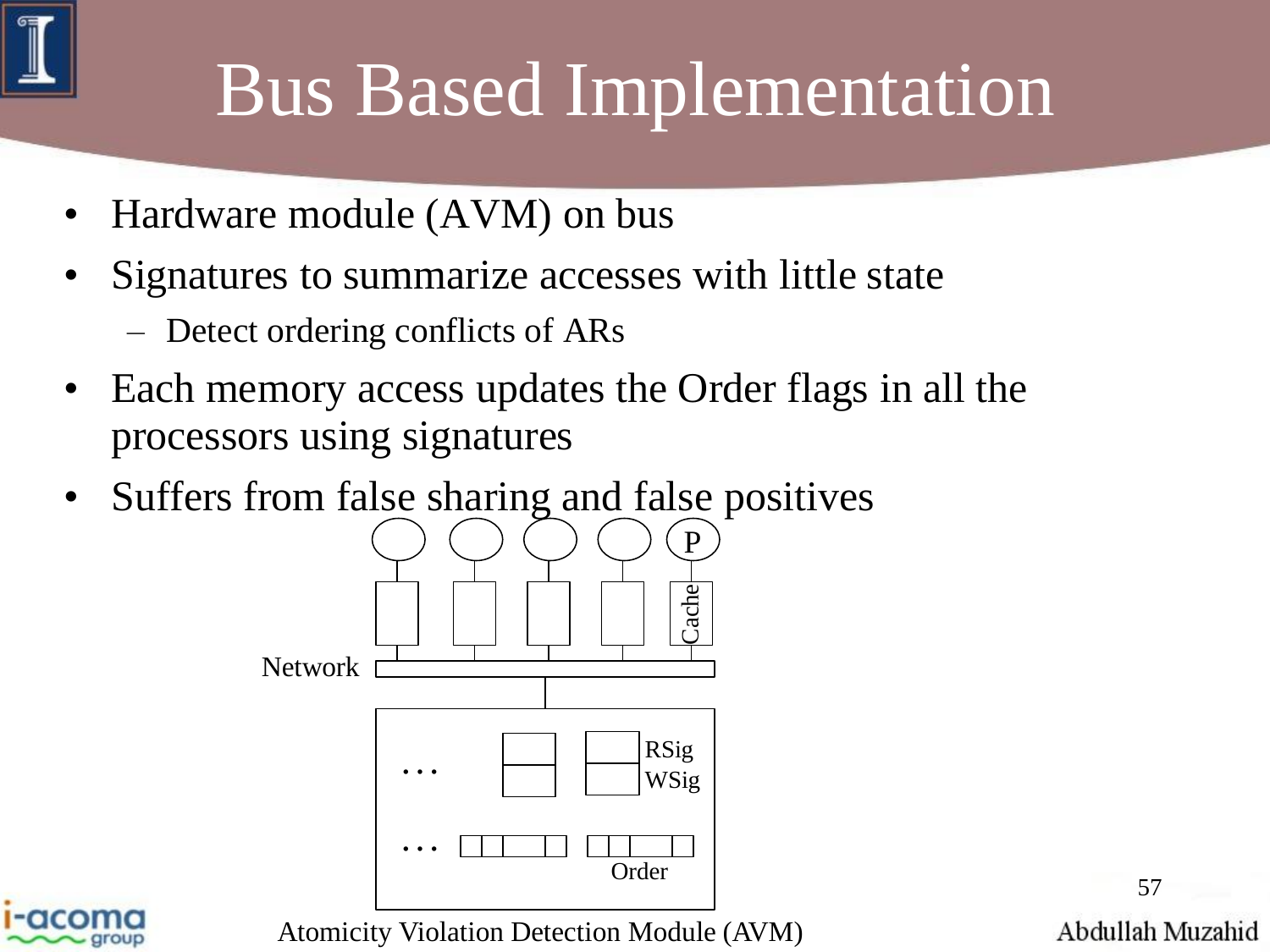

#### Outline

- Motivation
- Contributions
- Main Idea
- Results
- Conclusions



AtomTracker: A Comprehensive Approach ...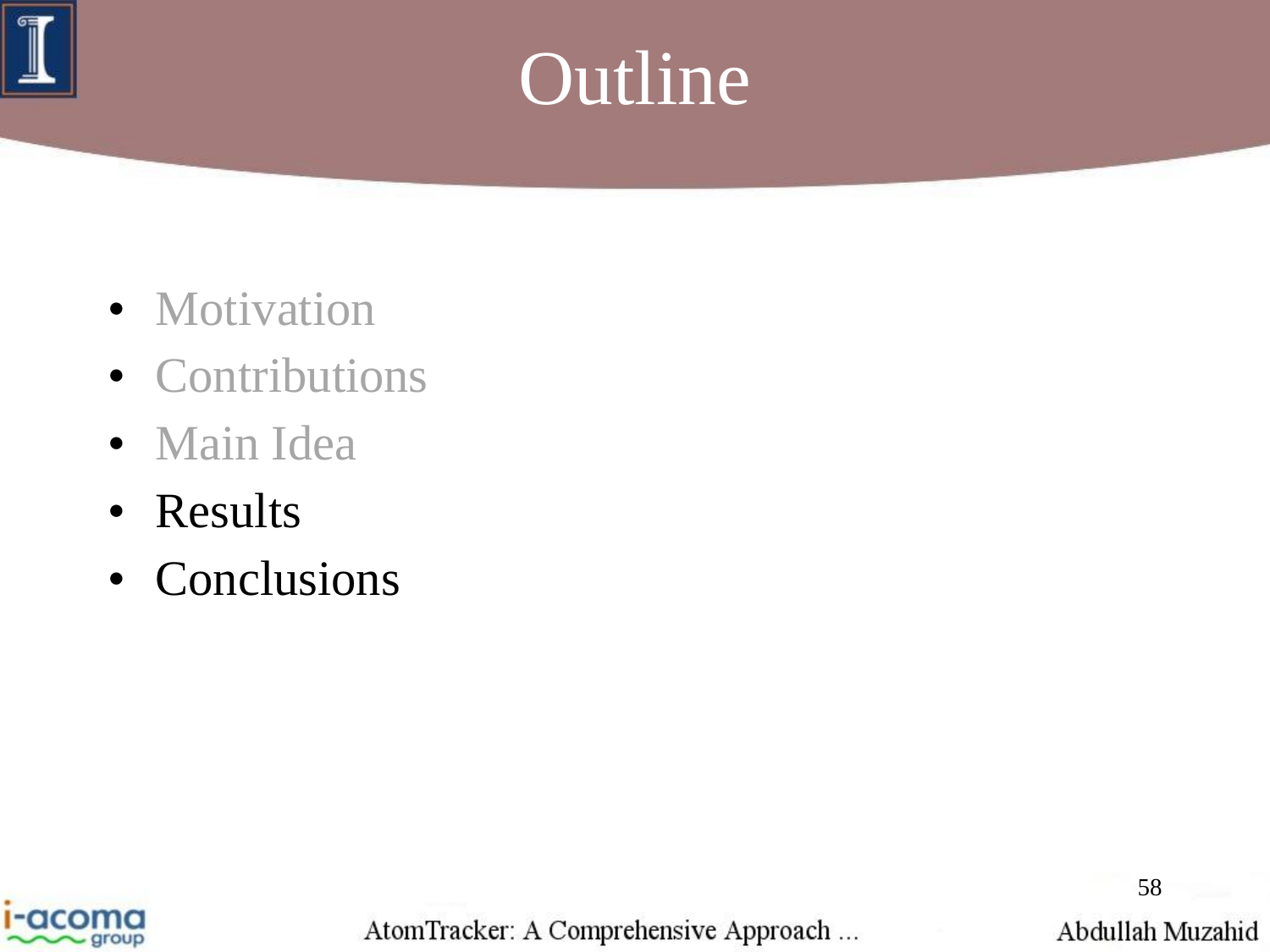

#### Evaluation

- 8 real atomicity bugs from
	- Apache,
	- MySql and
	- Mozilla suite.



AtomTracker: A Comprehensive Approach ...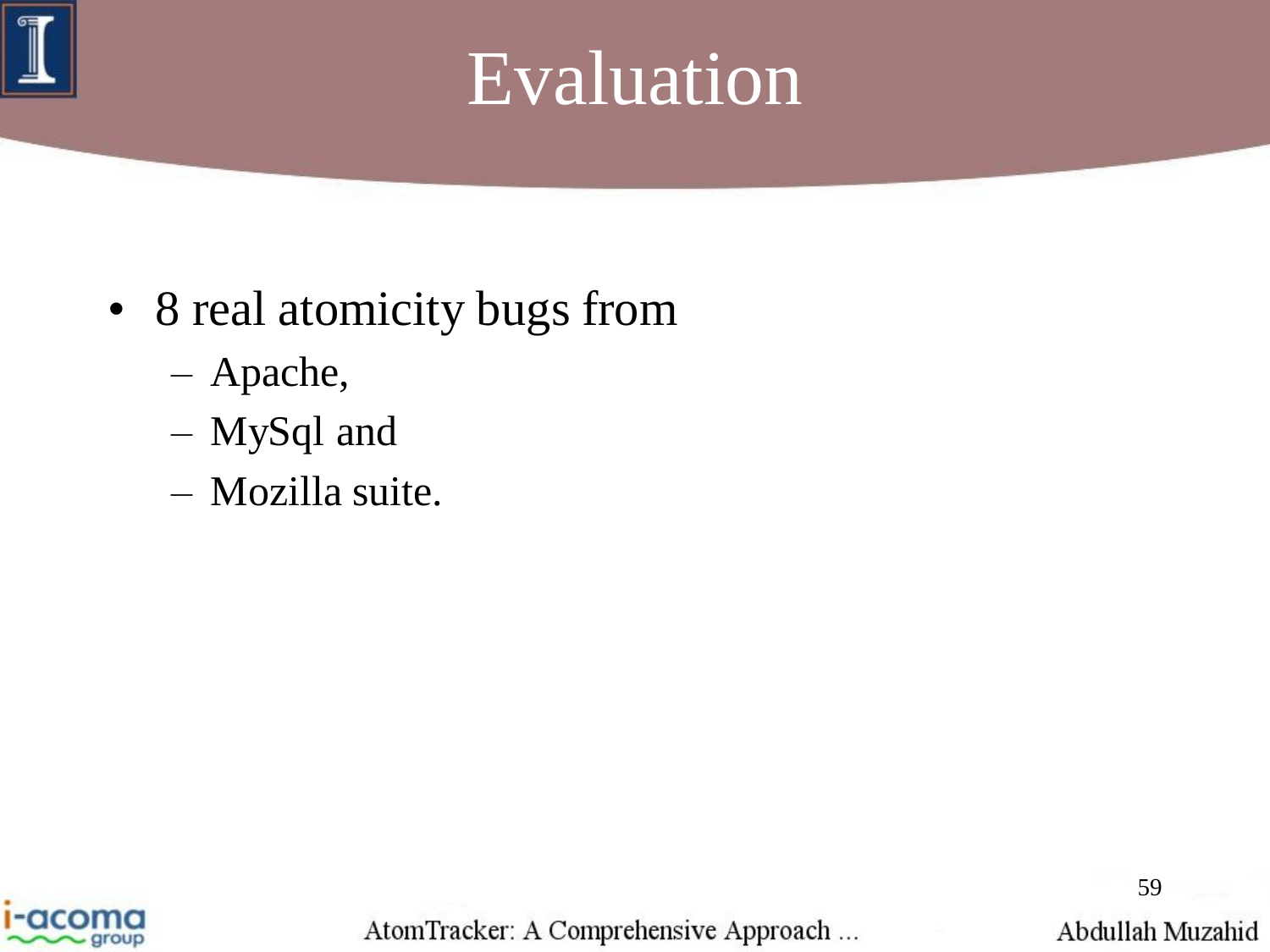

#### Evaluation

#### • Simulated AtomTracker-D hardware with Simics

| <b>Multicore Core</b> | 4 cores at 4 GHz<br>4 issue out-of-order |
|-----------------------|------------------------------------------|
| L1 cache (private)    | 32 KB, 4 way, 2 cycle lat                |
| L2 cache (private)    | 512 KB, 8 way, 12 cycle lat              |
| Cache line            | 64B                                      |
| Memory                | 80 cycle round trip lat                  |
| <b>Network</b>        | <b>Bus</b>                               |
| Bus bandwidth         | 128B/cycle                               |
| Coherence protocol    | <b>MESI</b>                              |
| Signatures            | 2 Khit                                   |



AtomTracker: A Comprehensive Approach ...

Abdullah Muzahid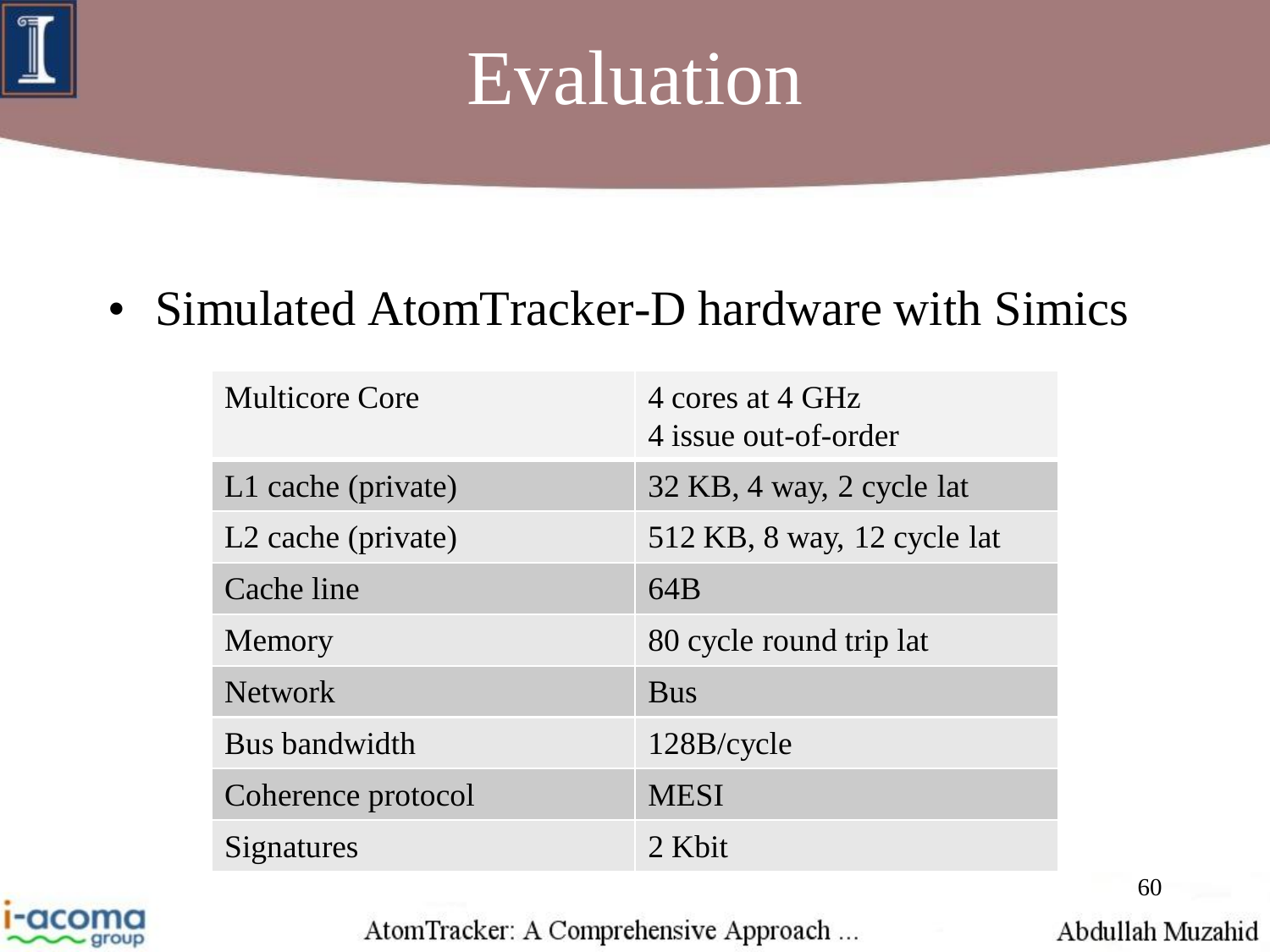

#### Bug Description

| $\log H$  | Version | # Variables<br>involved |
|-----------|---------|-------------------------|
| Apache 1  | 2.0.48  | Single                  |
| Apache 2  | 2.0.46  | Single                  |
| Mozilla 1 | 0.8     | Multiple                |
| Mozilla 2 | 0.8     | Multiple                |
| Mozilla 3 | 0.9     | Multiple                |
| MySQL 1   | 4.0.12  | Single                  |
| MySQL 2   | 3.23.56 | Multiple                |
| MySQL 3   | 4.0.16  | Multiple                |



AtomTracker: A Comprehensive Approach ...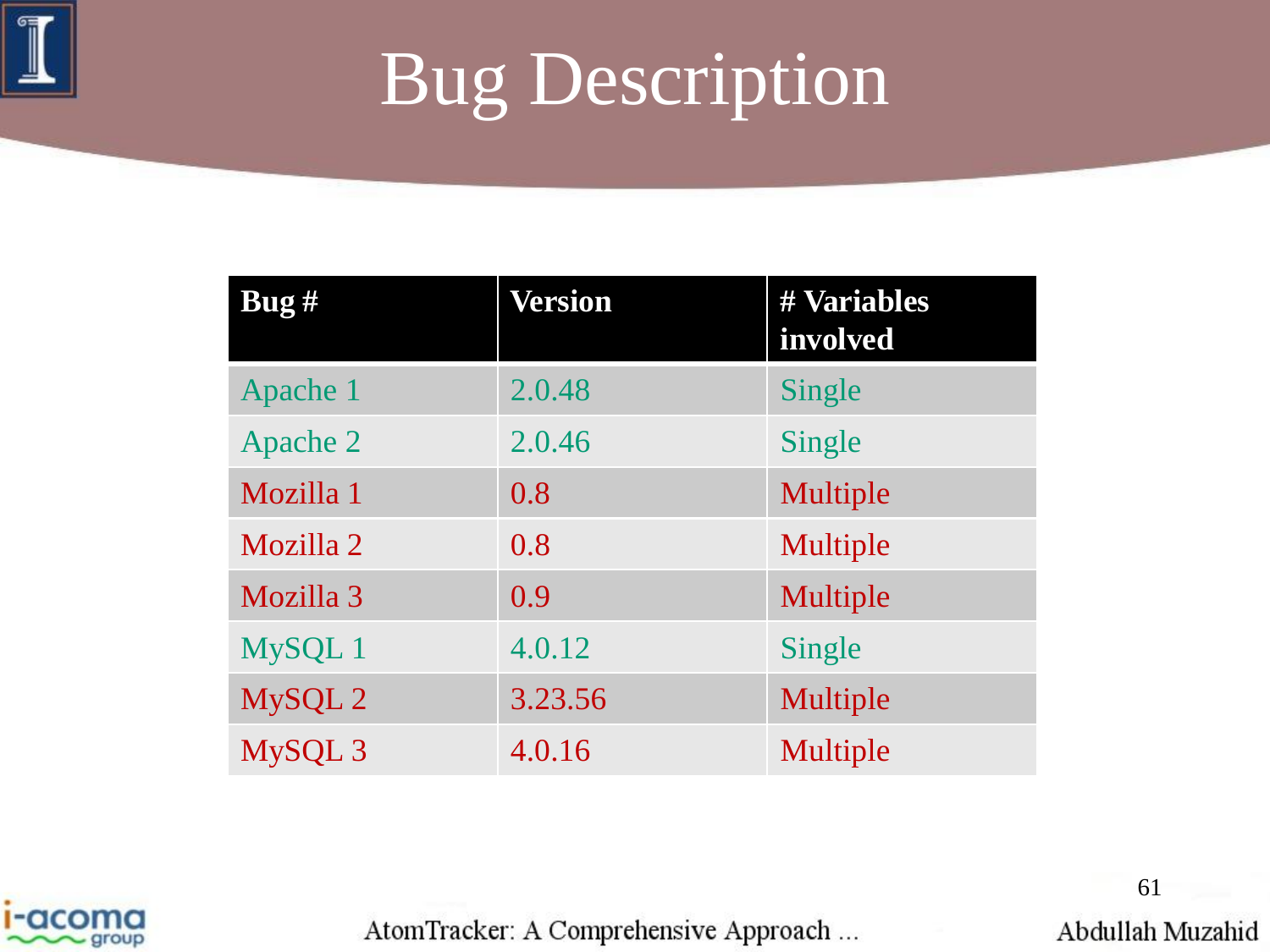

| $\log H$  | AVIO[Lu06] | Pset[Yu09] | MUVI[Lu07]  | <b>AtomTracker</b> |
|-----------|------------|------------|-------------|--------------------|
| Apache 1  | Y          | Y          | $\mathbf N$ | Y                  |
| Apache 2  | Y          | Y          | N           | Y                  |
| Mozilla 1 | N          | N          | Y           | Y                  |
| Mozilla 2 | N          | N          | Y           | Y                  |
| Mozilla 3 | N          | N          | Y           | Y                  |
| MySQL 1   | Y          | Y          | $\mathbf N$ | Y                  |
| MySQL 2   | N          | N          | N           | Y                  |
| MySQL 3   | N          | N          | Y           | Y                  |



AtomTracker: A Comprehensive Approach ...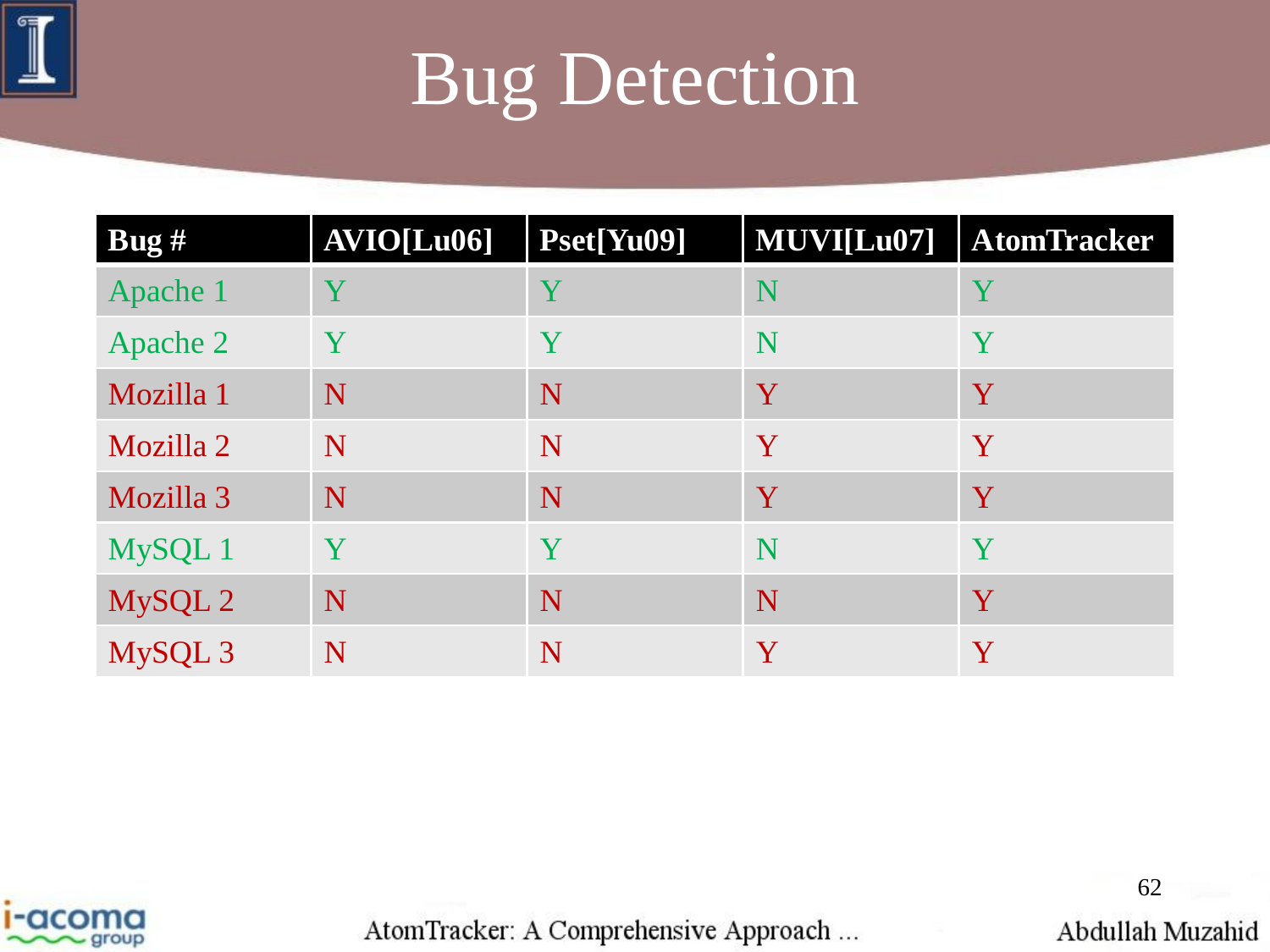

| Bug $#$   | AVIO[Lu06] | Pset[Yu09] | MUVI[Lu07]  | <b>AtomTracker</b> |
|-----------|------------|------------|-------------|--------------------|
| Apache 1  |            |            | $\mathbf N$ | Y                  |
| Apache 2  | Y          | Y          | $\mathbf N$ | Y                  |
| Mozilla 1 | N          | N          | Y           | Y                  |
| Mozilla 2 | N          | N          | Y           | Y                  |
| Mozilla 3 |            | N          | Y           | Y                  |
| MySQL 1   |            |            | N           | Y                  |
| MySQL 2   |            | N          | N           | Y                  |
| MySQL 3   |            | N          | Y           | Y                  |



AtomTracker: A Comprehensive Approach ...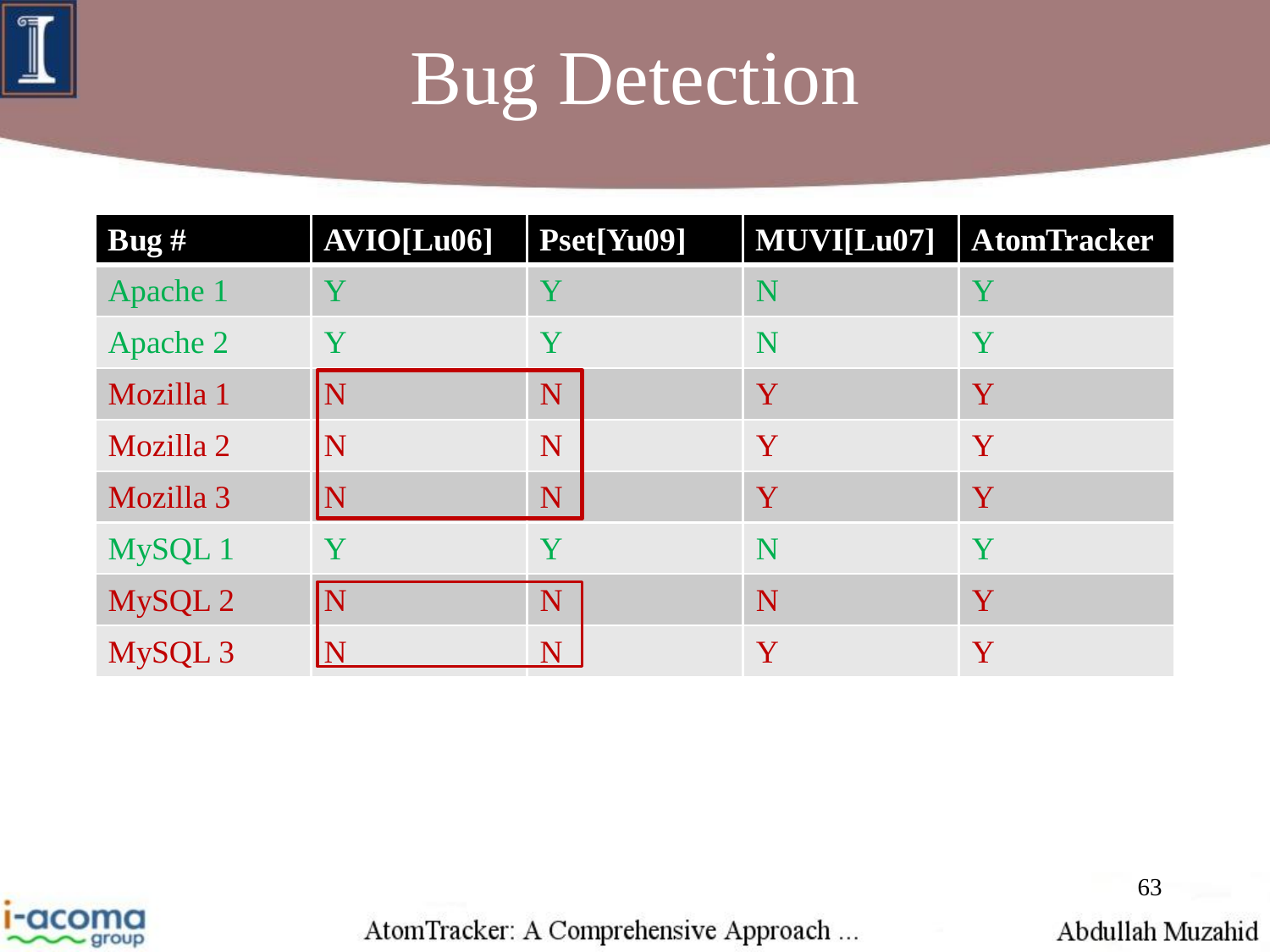

| $\log H$  | AVIO[Lu06] | Pset[Yu09]  | MUVI[Lu07]     | <b>AtomTracker</b> |
|-----------|------------|-------------|----------------|--------------------|
| Apache 1  | Y          | Y           | $\mathbf N$    | Y                  |
| Apache 2  | Y          | Y           | N              | Y                  |
| Mozilla 1 | N          | N           | Y              | Y                  |
| Mozilla 2 | N          | N           | Y              | Y                  |
| Mozilla 3 | N          | N           | $\mathbf{{V}}$ | Y                  |
| MySQL 1   | Y          | $\mathbf V$ |                | Y                  |
| MySQL 2   | N          | N           | N              | Y                  |
| MySQL 3   | N          | N           | Y              | Y                  |



AtomTracker: A Comprehensive Approach ...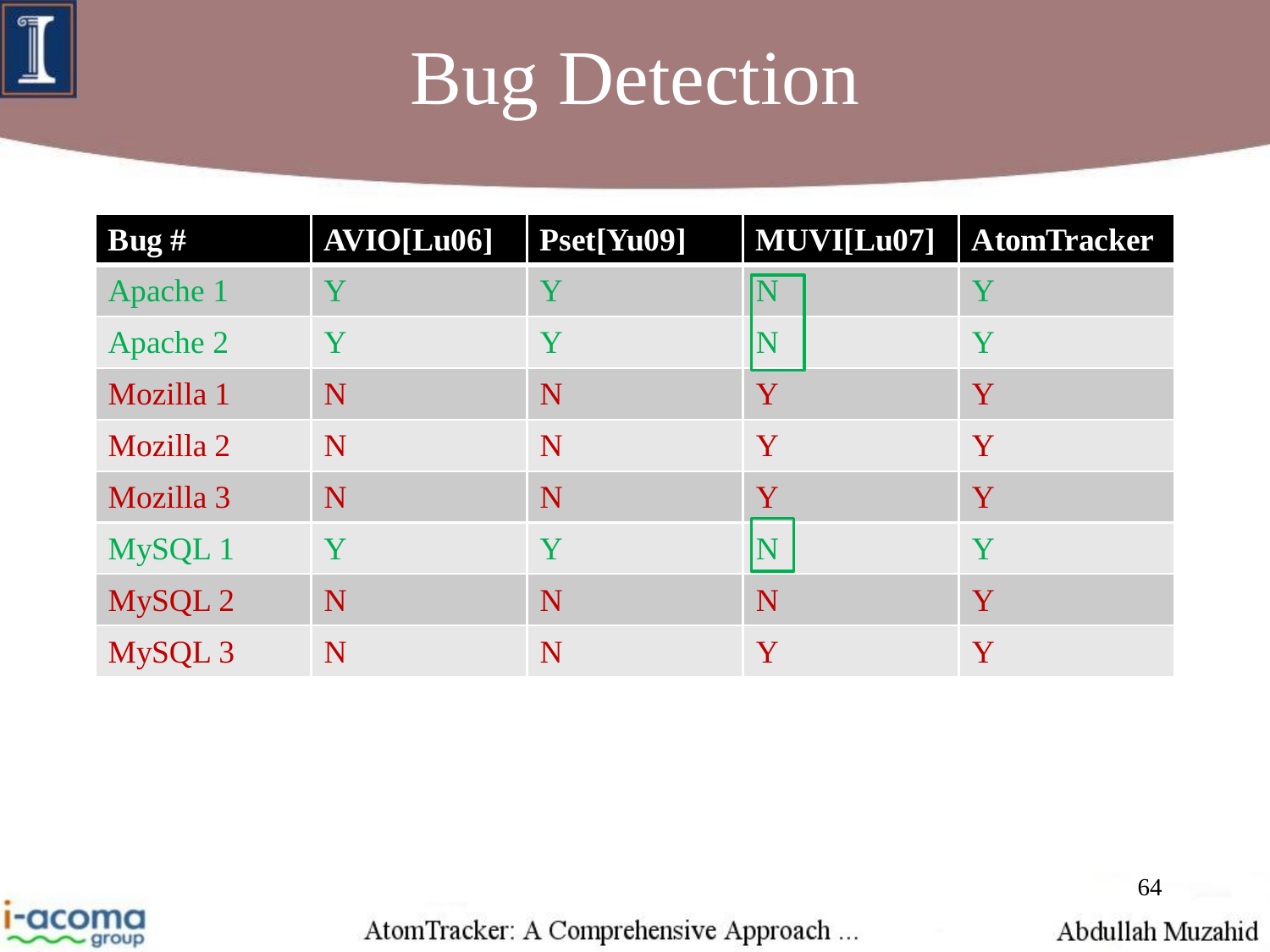

| $\log H$  | AVIO[Lu06] | Pset[Yu09] | MUVI[Lu07]  | <b>AtomTracker</b> |
|-----------|------------|------------|-------------|--------------------|
| Apache 1  | Y          | Y          | $\mathbf N$ | Y                  |
| Apache 2  | Y          | Y          | N           | Y                  |
| Mozilla 1 | N          | N          | Y           | Y                  |
| Mozilla 2 | N          | N          | Y           | Y                  |
| Mozilla 3 | N          | N          | Y           | Y                  |
| MySQL 1   | Y          | Y          | $\mathbf N$ | Y                  |
| MySQL 2   | N          | N          | N           | Y                  |
| MySQL 3   | N          | N          | Y           | Y                  |



AtomTracker: A Comprehensive Approach ...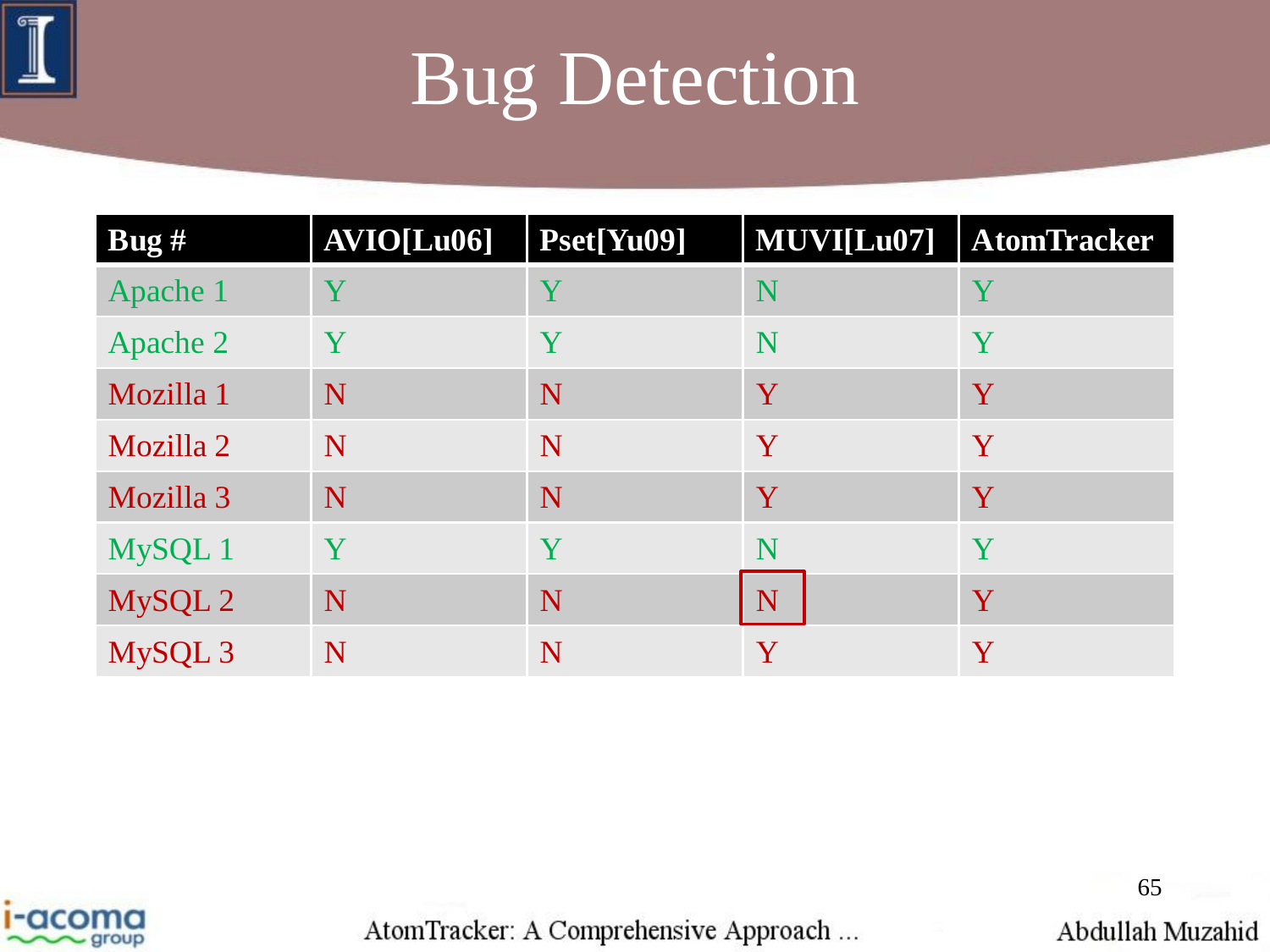

| Bug $#$   | AVIO[Lu06] | Pset[Yu09] | MUVI[Lu07]  | <b>AtomTracker</b>      |
|-----------|------------|------------|-------------|-------------------------|
| Apache 1  | Y          |            | $\mathbf N$ |                         |
| Apache 2  | Y          | Y          | $\mathbf N$ | $\mathbf V$             |
| Mozilla 1 | N          | N          | Y           | $\mathbf{Y}$            |
| Mozilla 2 | N          | N          | Y           | Y                       |
| Mozilla 3 | N          | N          | Y           | $\mathbf{{Y}}$          |
| MySQL 1   | Y          | Y          | N           | $\overline{\mathbf{V}}$ |
| MySQL 2   | N          | N          | N           | $\overline{\mathbf{V}}$ |
| MySQL 3   | N          | N          | Y           | $\bar{\mathbf{V}}$      |

• Detects both single and multiple variable bugs



AtomTracker: A Comprehensive Approach ...

Abdullah Muzahid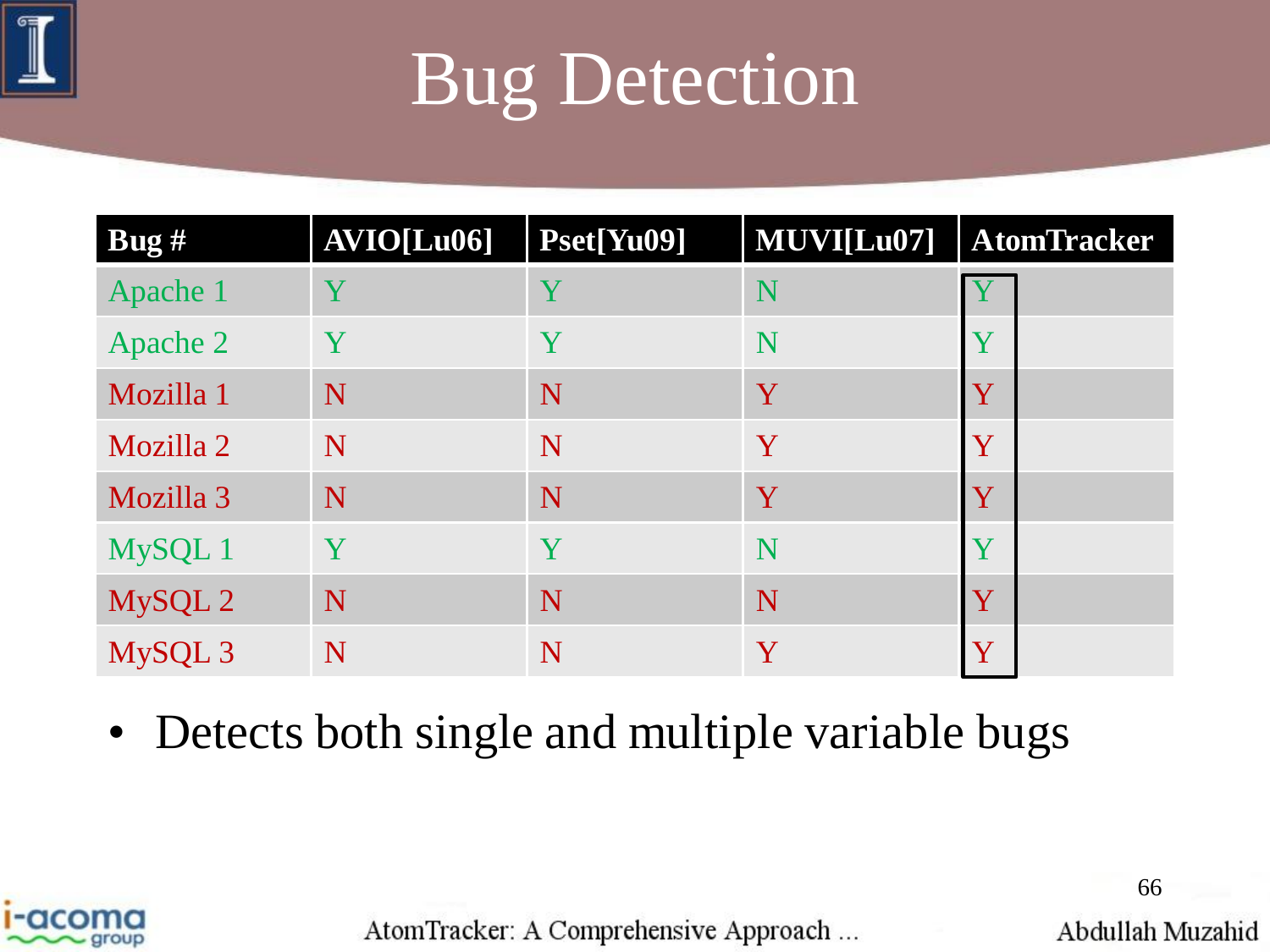

| $\log H$  | AVIO[Lu06] | Pset[Yu09] | MUVI[Lu07] | <b>AtomTracker</b> |
|-----------|------------|------------|------------|--------------------|
| Apache 1  | Y          | Y          | N          | Y                  |
| Apache 2  | Y          | Y          | N          | Y                  |
| Mozilla 1 | N          | N          | Y          | Y                  |
| Mozilla 2 | N          | N          | Y          | Y                  |
| Mozilla 3 | N          | N          | Y          | Y                  |
| MySQL 1   | Y          | Y          | N          | Y                  |
| MySQL2    | N          | N          | N          | $\mathbf{Y}$       |
| MySQL 3   | N          | N          | Y          | Y                  |

- Detects both single and multiple variable bugs
- Detects all bugs, even those not detected by others



AtomTracker: A Comprehensive Approach ...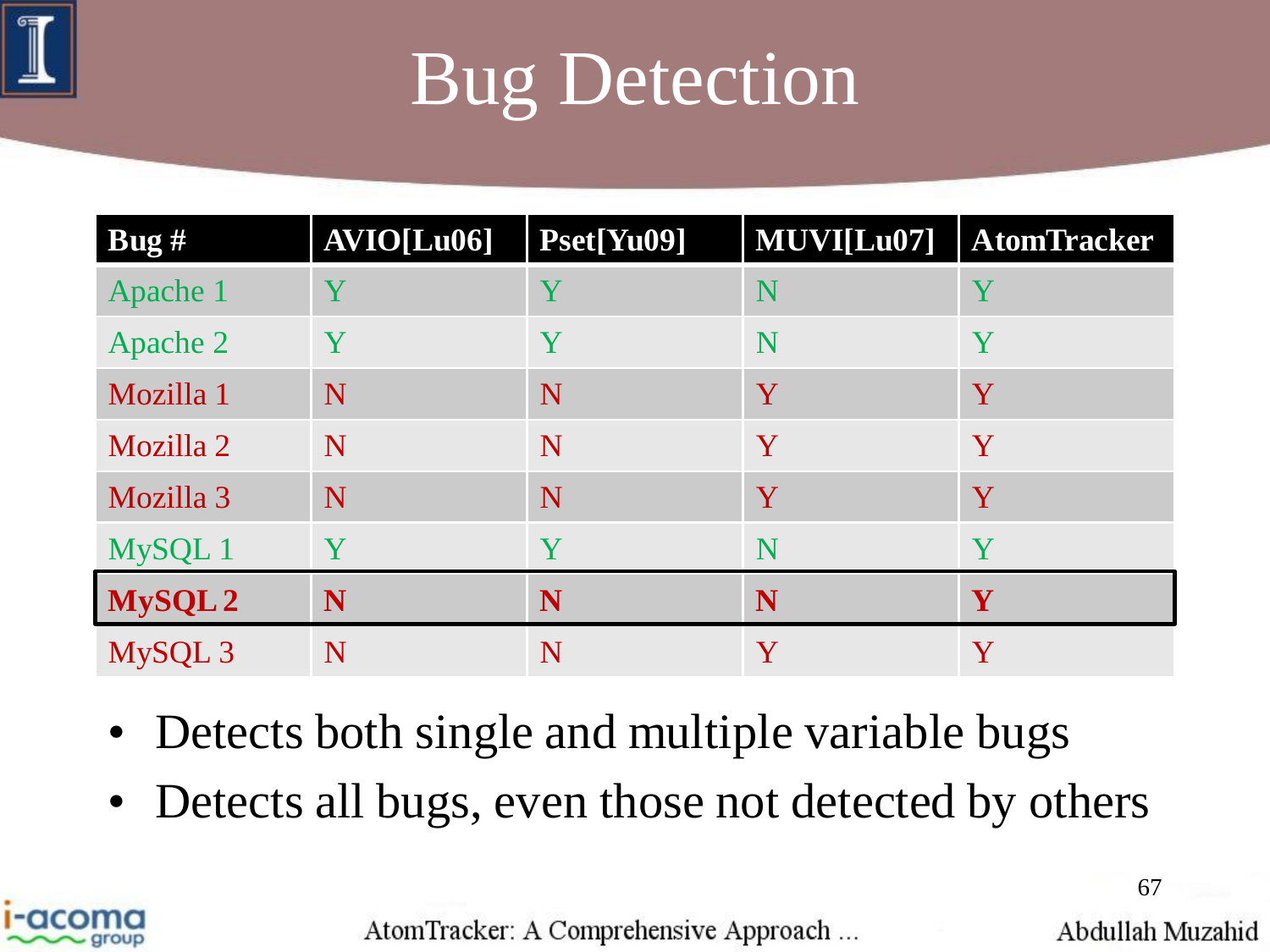

#### AtomTracker-I Training



• It takes 10 - 40 training runs



AtomTracker: A Comprehensive Approach ...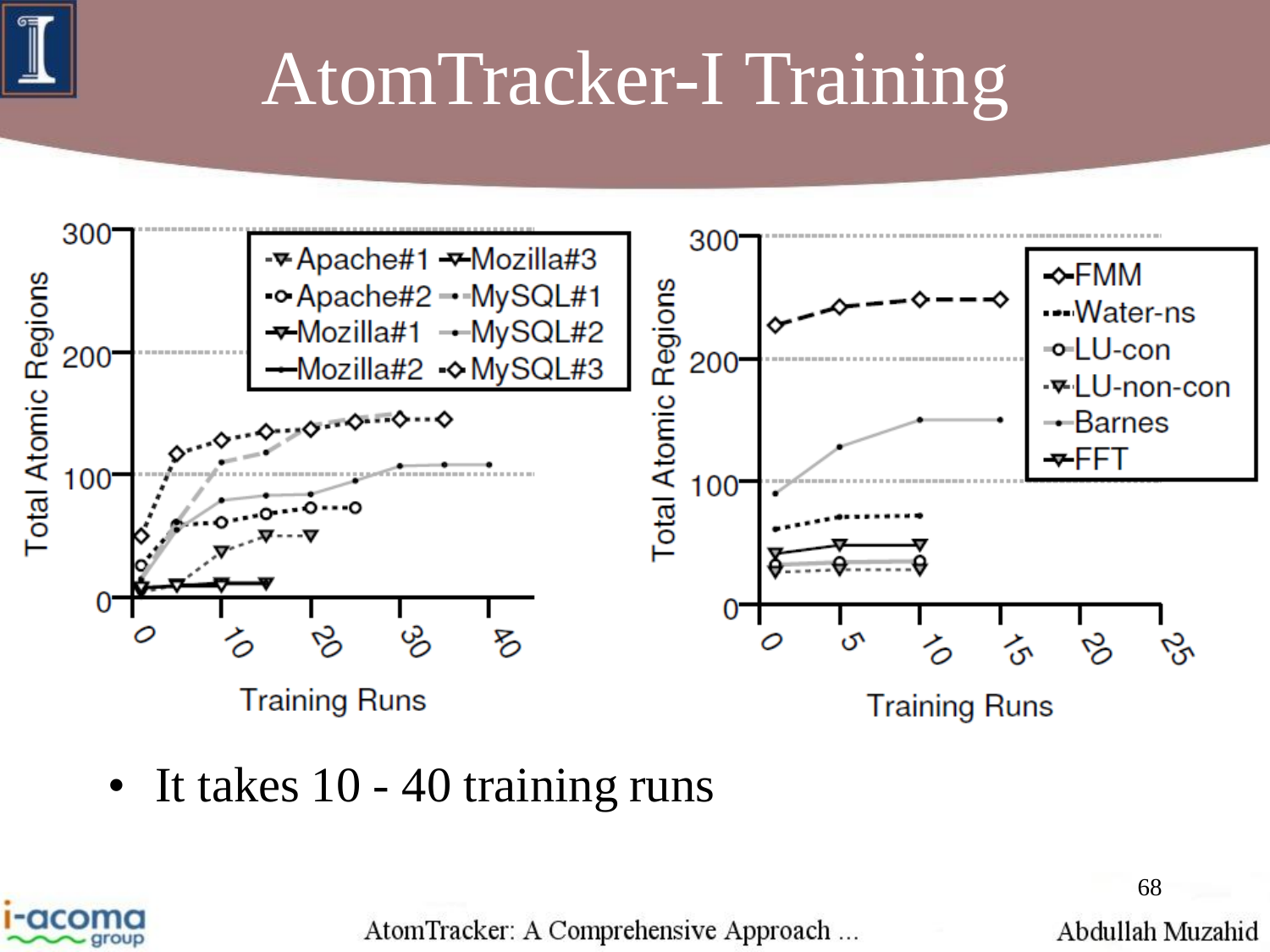#### AtomTracker-D Overhead

| App        | <b>Hardware Impl Overhead</b>         |                             |  |
|------------|---------------------------------------|-----------------------------|--|
|            | Execution<br>Time<br>Increase $(\% )$ | Traffic<br>Increase $(\% )$ |  |
| Apache 1   | 0.1                                   | 1.3                         |  |
| Apache 2   | 0.1                                   | 1.0                         |  |
| Mozilla 1  | 0.1                                   | 5.5                         |  |
| Mozilla 2  | 0.5                                   | 6.3                         |  |
| Mozilla 3  | 0.1                                   | 2.7                         |  |
| MySQL 1    | 0.1                                   | 4.2                         |  |
| MySQL 2    | 0.1                                   | 1.5                         |  |
| MySQL3     | 0.3                                   | 3.8                         |  |
| <b>AVG</b> | 0.2                                   | 3.3                         |  |

- Negligible execution time and traffic overhead
- Suitable for production runs



AtomTracker: A Comprehensive Approach ...

69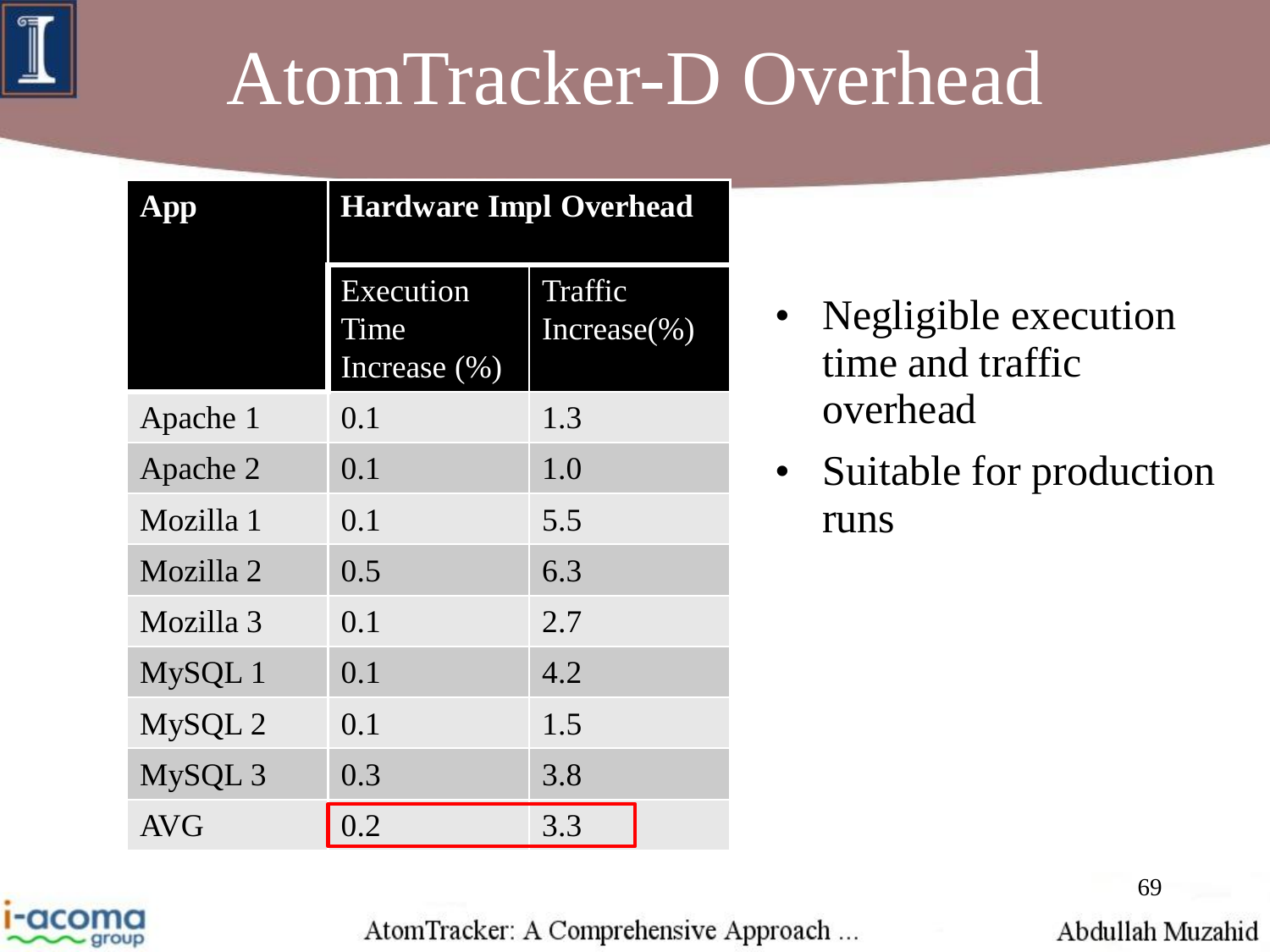#### AtomTracker-D Overhead

| App        | <b>Software Impl Overhead</b> |             |  |
|------------|-------------------------------|-------------|--|
|            | Pin Only $(X)$                | Total $(X)$ |  |
| Apache 1   | 8.7                           | 80.4        |  |
| Apache 2   | 6.9                           | 74.1        |  |
| Mozilla 1  | 2.9                           | 14.6        |  |
| Mozilla 2  | 1.3                           | 2.1         |  |
| Mozilla 3  | 1.5                           | 1.9         |  |
| MySQL 1    | 6.2                           | 15.9        |  |
| MySQL 2    | 7.5                           | 13.9        |  |
| MySQL3     | 1.8                           | 2.8         |  |
| <b>AVG</b> | 4.6                           | 25.7        |  |

- Reasonable for testing environment
- Software implementation is improvable



AtomTracker: A Comprehensive Approach ...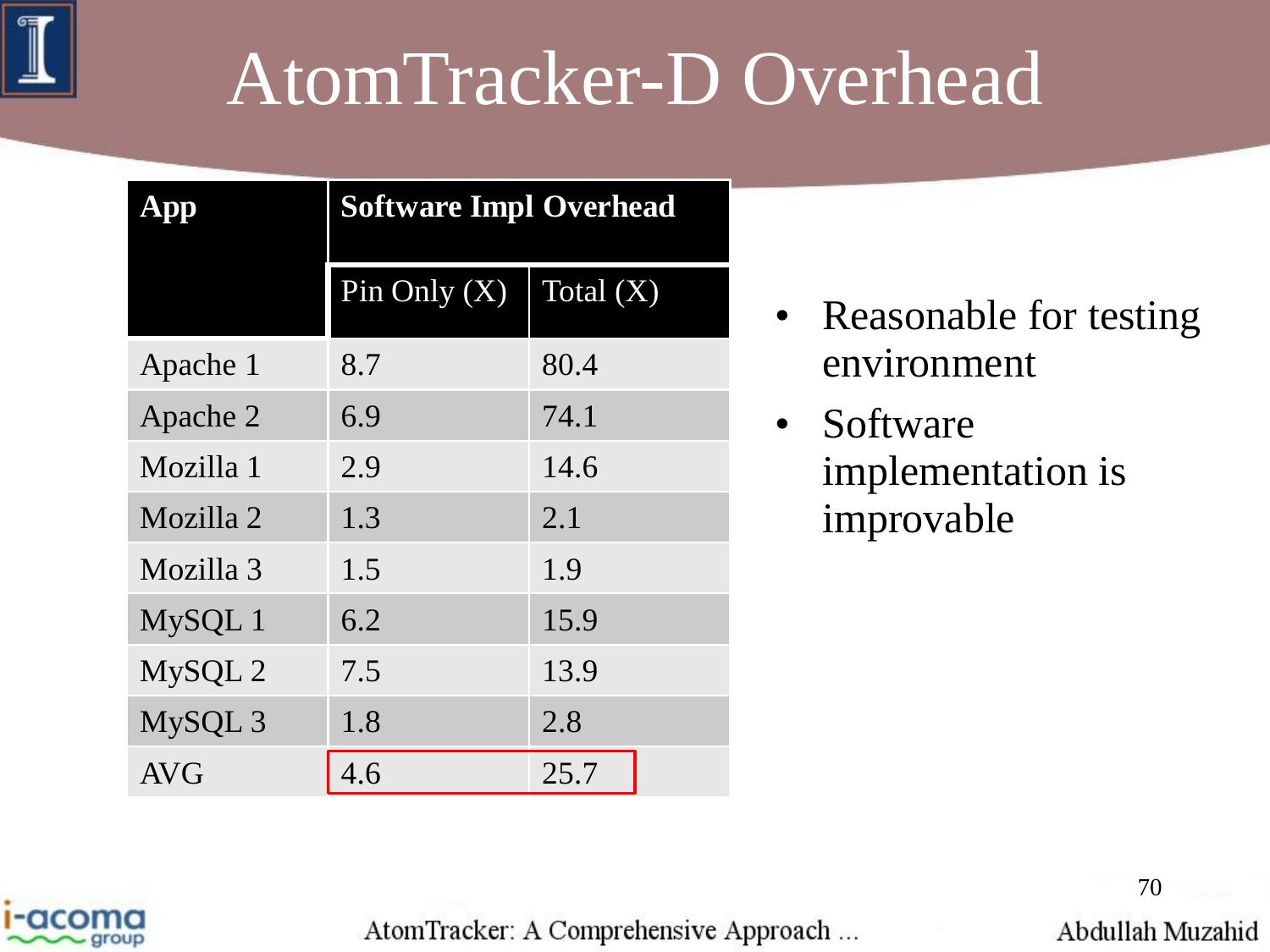

#### False Positives (FP)

| <b>Application</b> | <b>Software Impl</b>                 | <b>Hardware impl</b>                  |                                               |  |
|--------------------|--------------------------------------|---------------------------------------|-----------------------------------------------|--|
|                    | No false<br>sharing $\&$<br>aliasing | Only false<br>sharing, no<br>aliasing | <b>Both false</b><br>sharing $\&$<br>aliasing |  |
| Apache 1           | 1.8                                  | 2.0                                   | 2.0                                           |  |
| Apache 2           | 2.6                                  | 10.4                                  | 14.4                                          |  |
| Mozilla 1          | 0.4                                  | 1.8                                   | 1.8                                           |  |
| Mozilla 2          | 0.0                                  | 3.0                                   | 6.0                                           |  |
| Mozilla 3          | 0.0                                  | 0.0                                   | 0.0                                           |  |
| MySQL 1            | 0.6                                  | 12.2                                  | 15.0                                          |  |
| MySQL 2            | 0.8                                  | 7.6                                   | 9.6                                           |  |
| MySQL 3            | 0.2                                  | 17.2                                  | 18.0                                          |  |
| <b>AVG</b>         | 0.8                                  | 6.8                                   | 8.4                                           |  |



AtomTracker: A Comprehensive Approach ...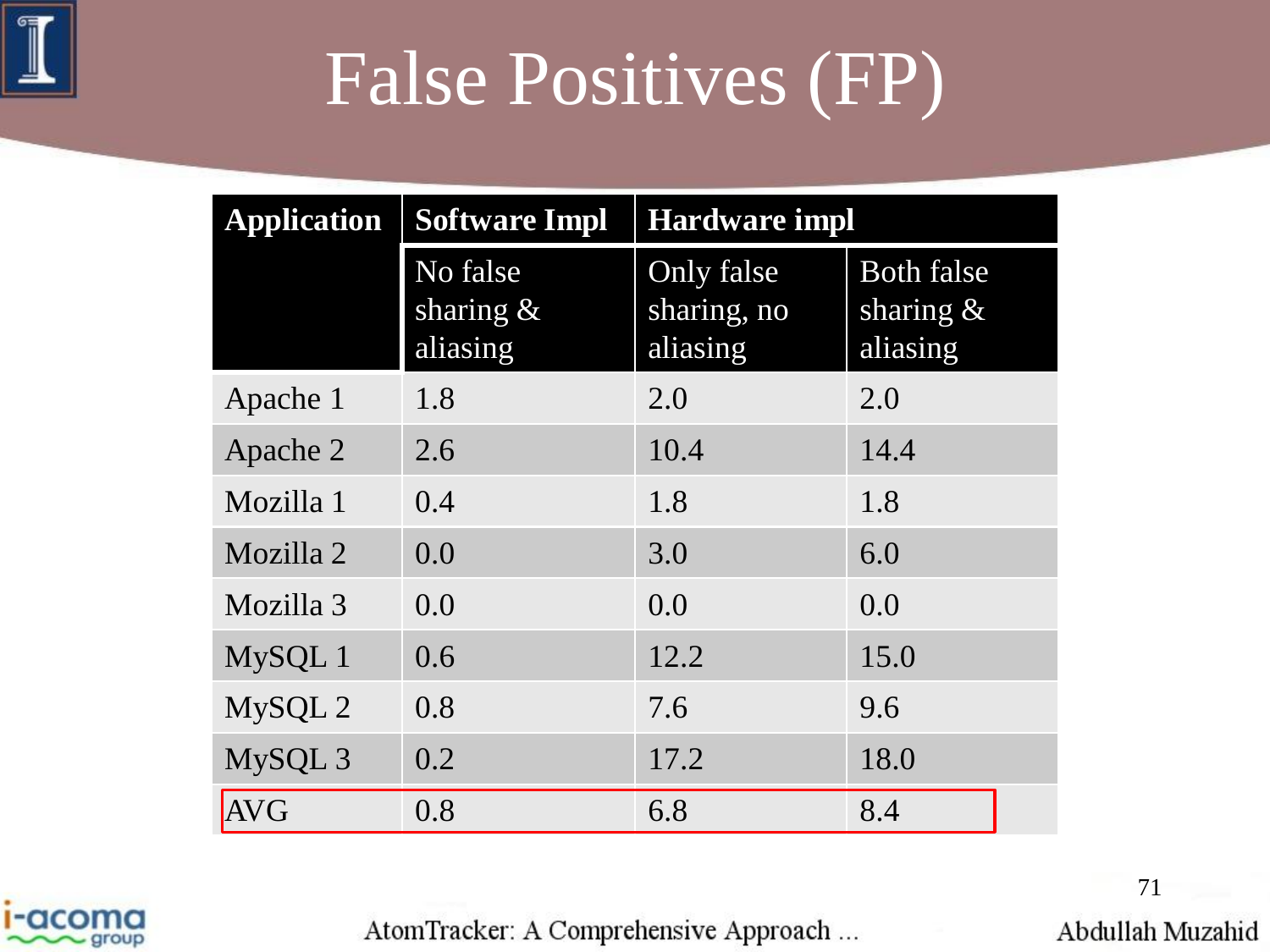

#### Outline

- Motivation
- Contributions
- Main Idea
- Results
- Conclusions



AtomTracker: A Comprehensive Approach ...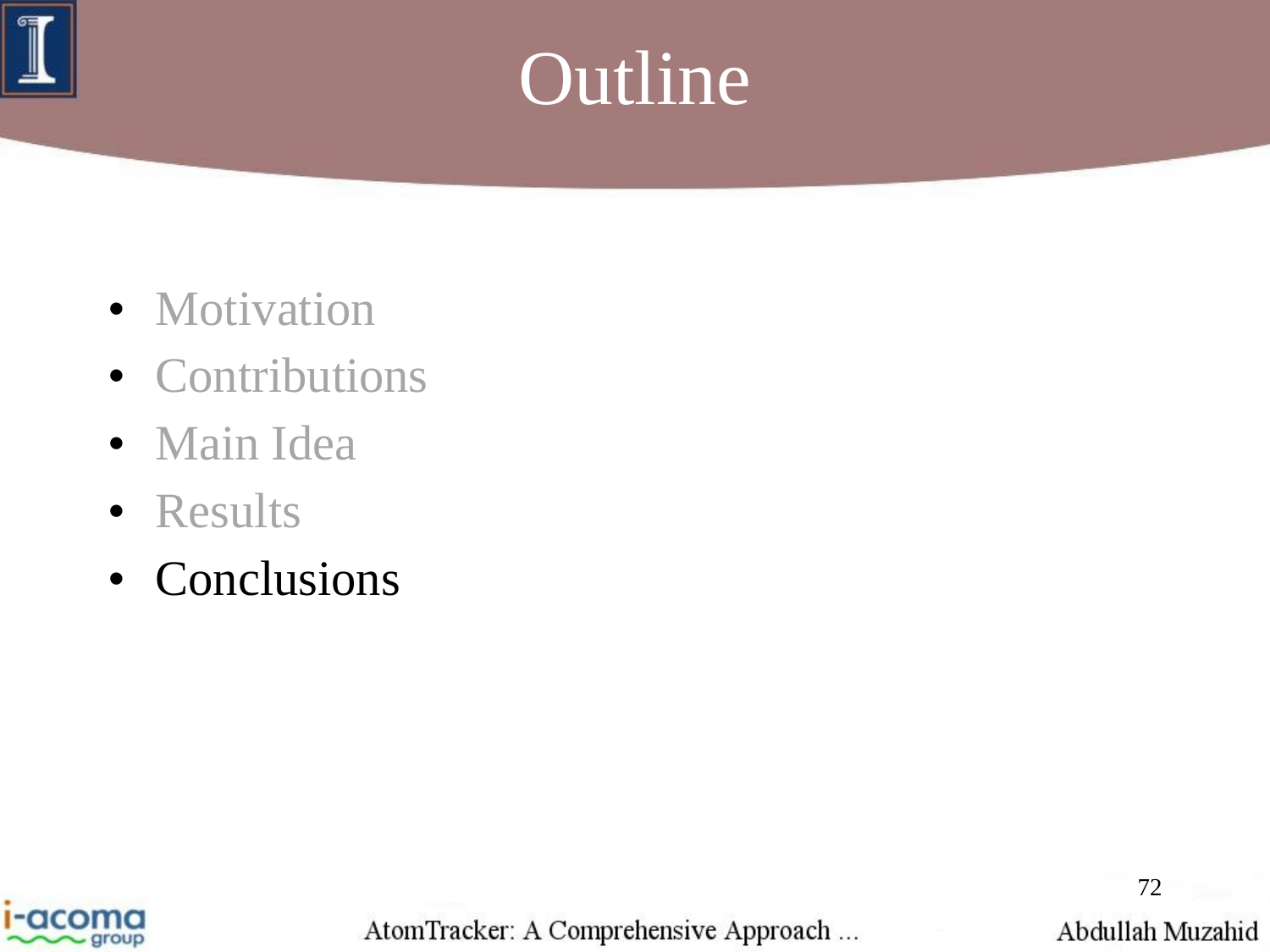

## Conclusions

- AtomTracker A novel technique for atomicity violation detection
	- AtomTracker-I automatically infers ARs
	- AtomTracker-D automatically detects violations at run-time
		- Suitable to implement in hardware using signatures
- First proposal to handle arbitrary AR
- Detected 8 atomicity violations in real world code
- Hardware implementation induces negligible exec overhead  $\rightarrow$  production runs



AtomTracker: A Comprehensive Approach ...

73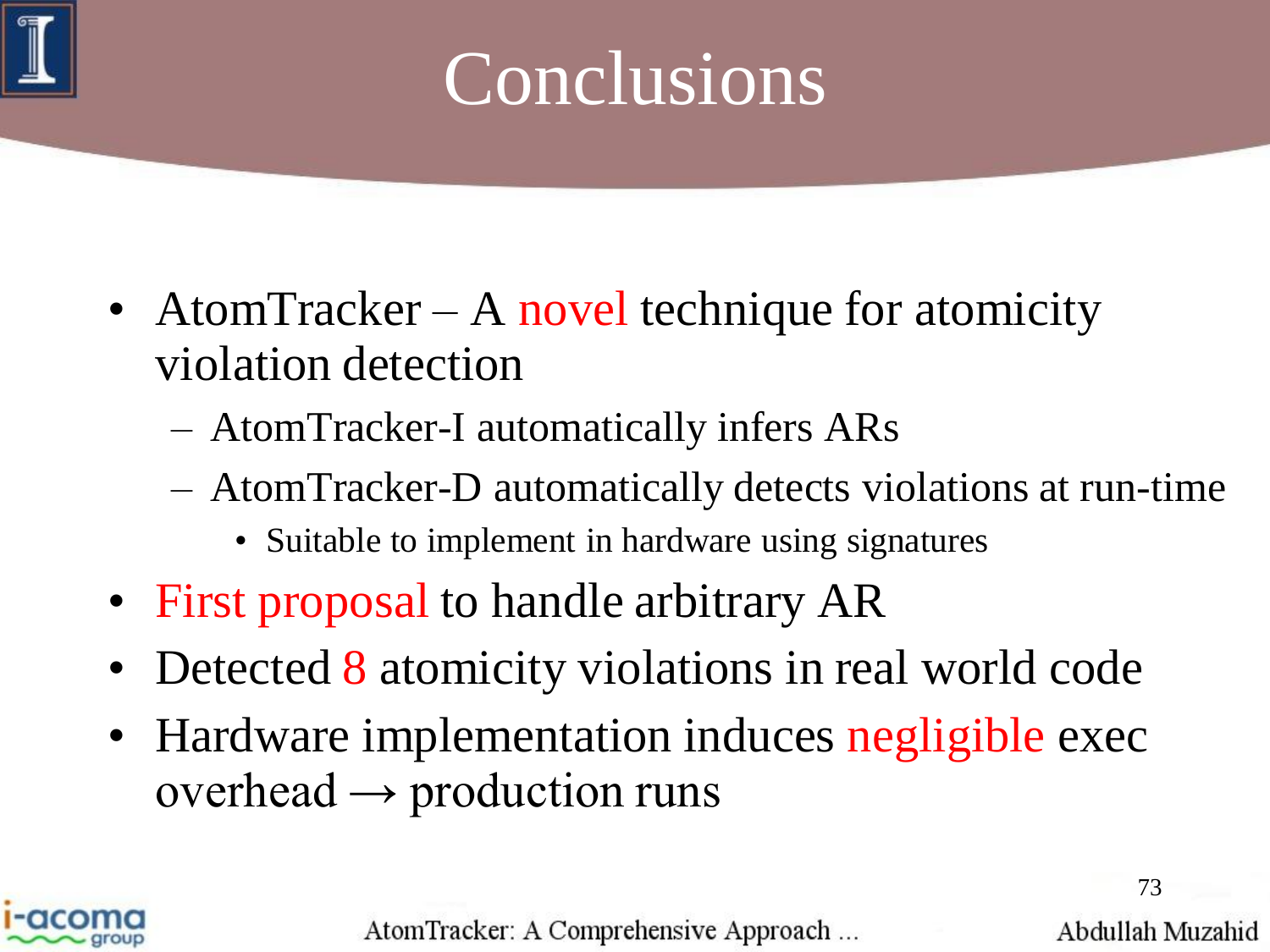AtomTracker: A Comprehensive Approach to Atomic Region Inference and Violation Detection

-Abdullah Muzahid, Norimasa Otsuki, Josep Torrellas *University of Illinois at Urbana-Champaign*



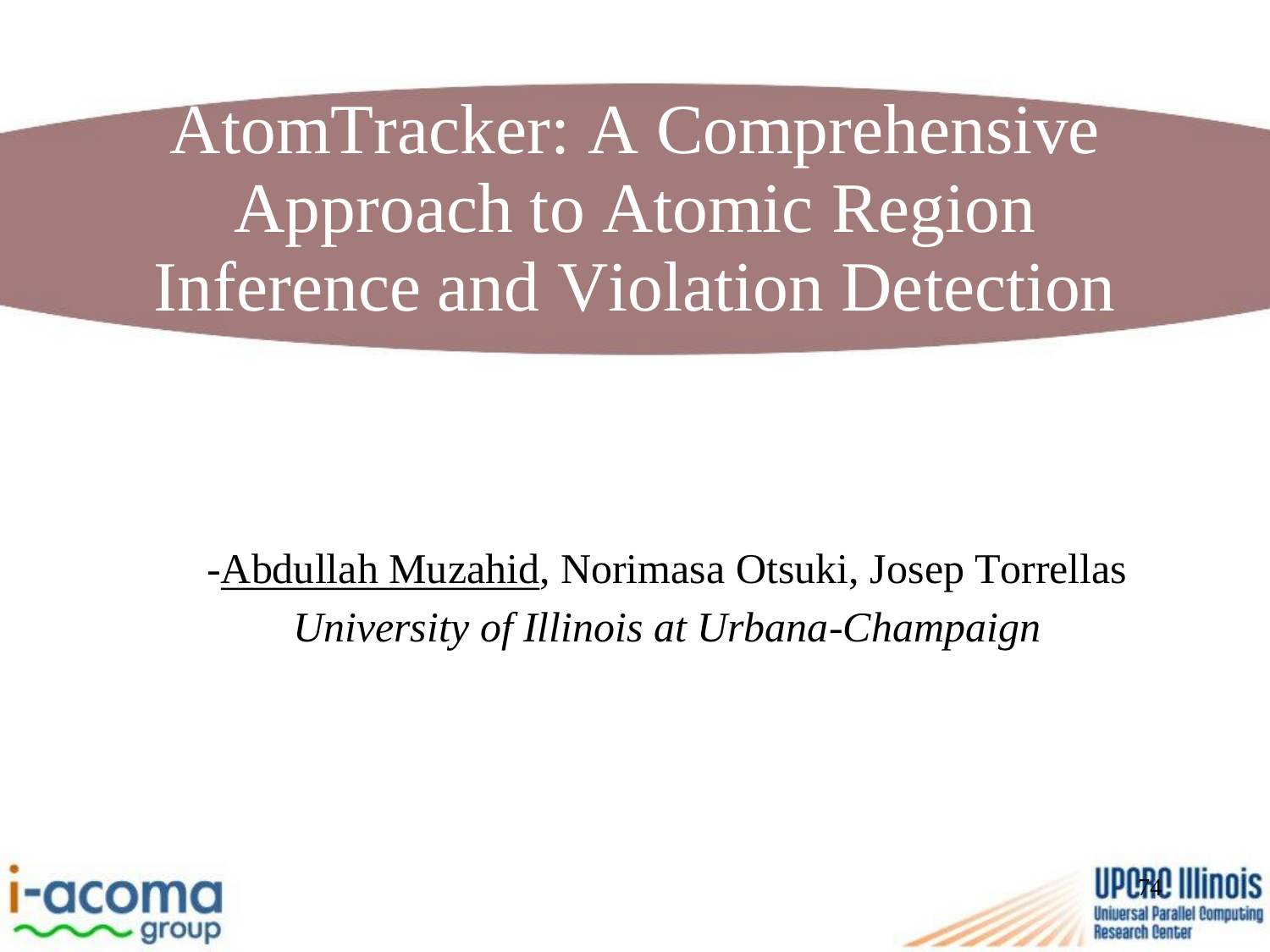

# Atomic Regions

| <b>Applications</b> | #LOC | # Shared<br>Var |
|---------------------|------|-----------------|
| Apache 1            | 44.3 | 62.4            |
| Apache 2            | 76.4 | 125.6           |
| Mozilla 1           | 62.2 | 82.9            |
| Mozilla 2           | 83.8 | 197.1           |
| Mozilla 3           | 46.4 | 102.1           |
| MySQL 1             | 43.9 | 230.4           |
| MySQL 2             | 44.3 | 82.4            |
| MySQL3              | 17.0 | 31.8            |
| <b>AVG</b>          | 52.3 | 114.3           |
| SP2 kernels         | 4.6  | 215.5           |
| SP2 apps            | 4.7  | 28.2            |



AtomTracker: A Comprehensive Approach ...

75Abdullah Muzahid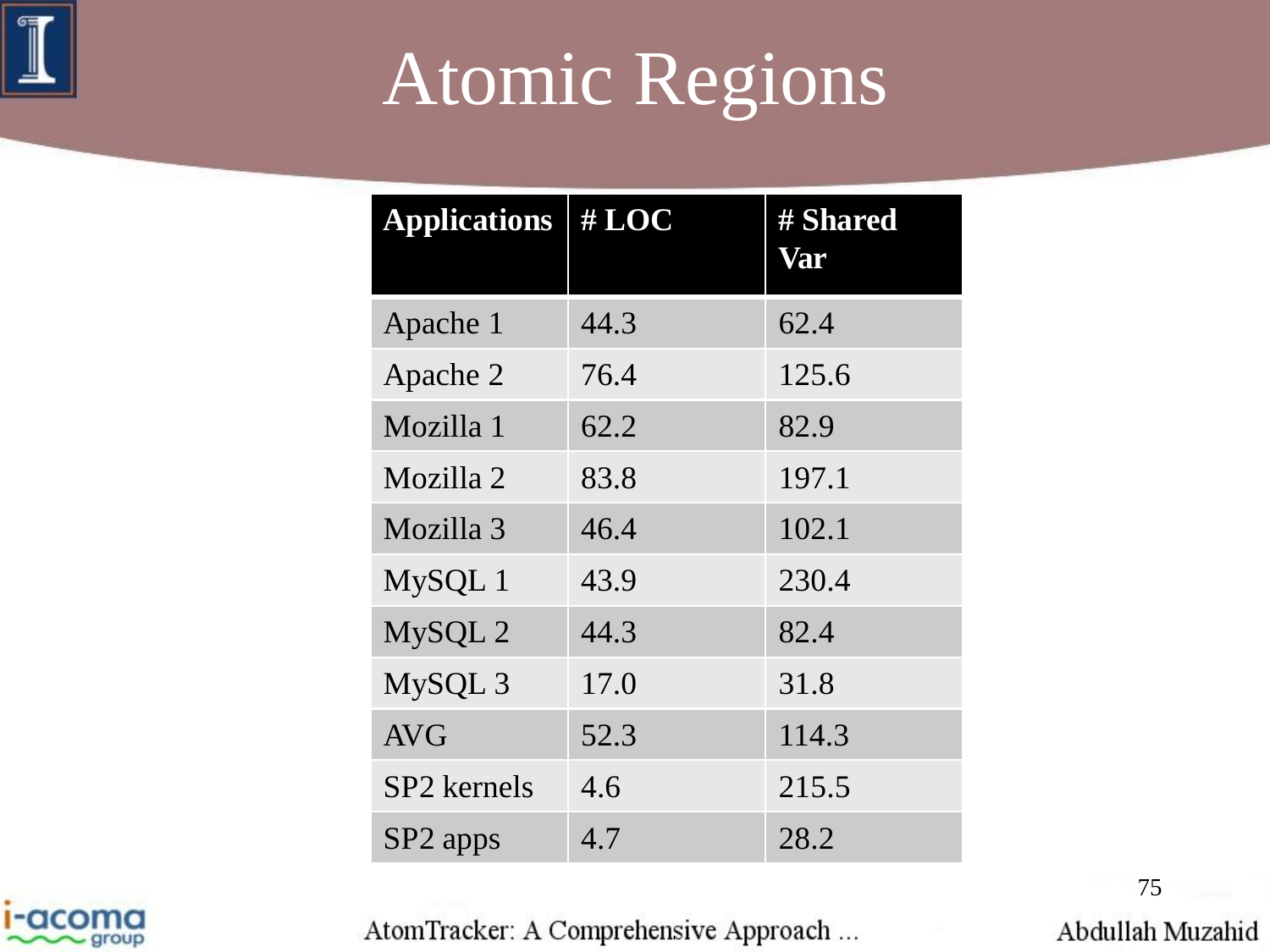

### Effectiveness of Prepasses

| <b>Microben</b><br>chmarks | ATI $(%)$ | <b>ATI-CS</b><br>(9/0) | <b>ATI-LP</b><br>$(\%)$ | $ATI-LP-$<br>CS(%) |
|----------------------------|-----------|------------------------|-------------------------|--------------------|
| LinkedList<br>(17)         | 100       | 58.8                   | 94.1                    | 52.9               |
| ProdCons<br>(4)            | 100       | 100                    | 75                      | 75                 |
| FFT(14)                    | 100       | 78.6                   | 100                     | 78.6               |
| <b>AVG</b>                 | 100       | 79.1                   | 89.7                    | 68.8               |

• Both passes are essential



AtomTracker: A Comprehensive Approach ...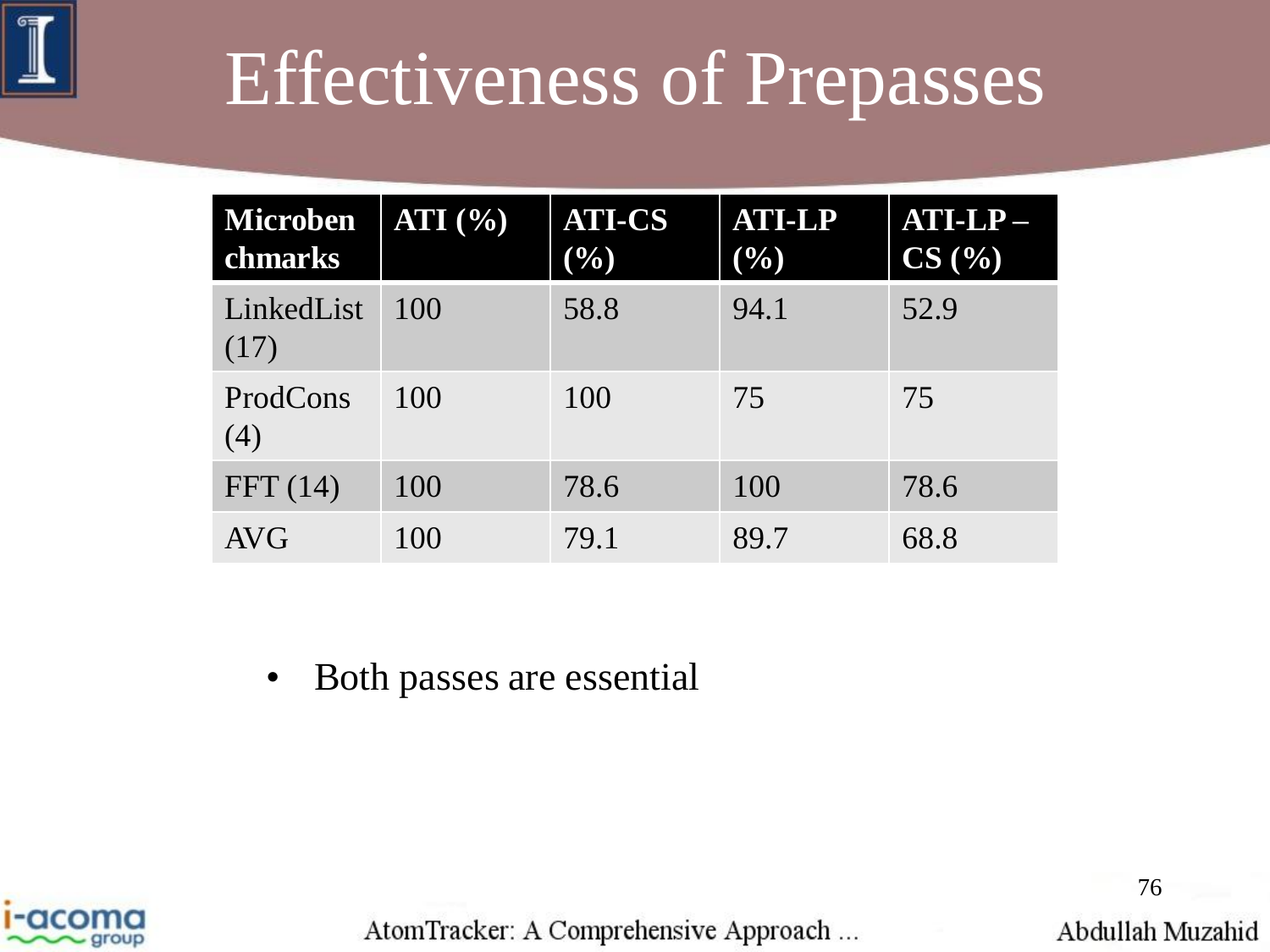

# MySQL 2 Bug





AtomTracker: A Comprehensive Approach ...

77Abdullah Muzahid